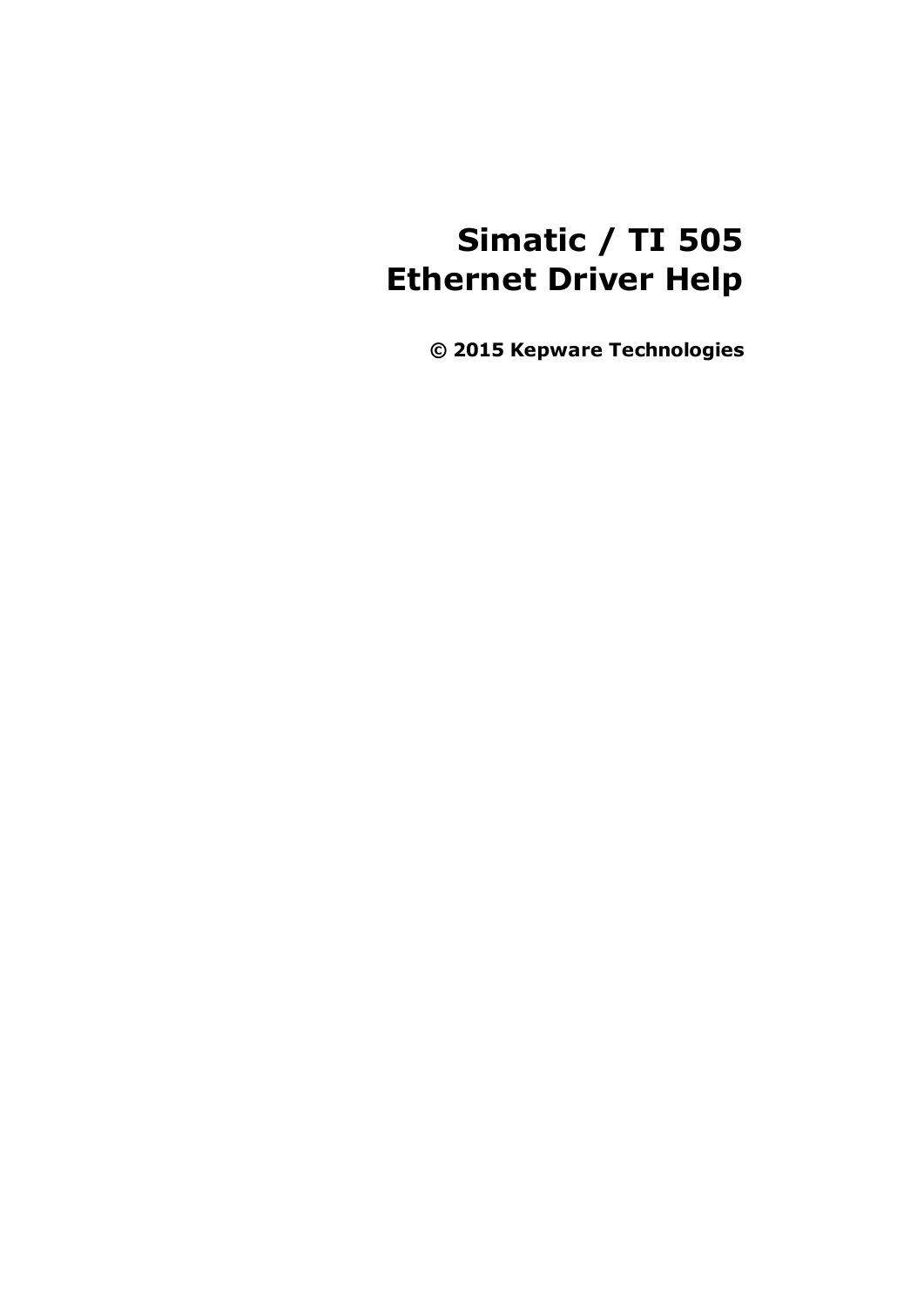# <span id="page-1-0"></span>**Table of Contents**

| Address <address> is out of range for the specified device or register. 31</address>                                          |  |
|-------------------------------------------------------------------------------------------------------------------------------|--|
|                                                                                                                               |  |
|                                                                                                                               |  |
|                                                                                                                               |  |
|                                                                                                                               |  |
| Device <device name=""> cannot execute a read request (<address>, <size>). 32</size></address></device>                       |  |
|                                                                                                                               |  |
| Device <device name=""> detected a NITP protocol error (tag <address>, size <size>).  32</size></address></device>            |  |
| Device <device name=""> detected a Task Code error <error> (tag <address>, size <size>). 33</size></address></error></device> |  |
| Device < device name> input queue is full. The module is receiving requests faster than it can process                        |  |
|                                                                                                                               |  |
| Device < device name> responded with Extended error < error> (tag < address>, size < size>).  33                              |  |
| Device <device name="">, write value not in range 1--&gt;65536. (Tag 'FFSTART'). 34</device>                                  |  |
|                                                                                                                               |  |
|                                                                                                                               |  |
| Winsock V1.1 or higher must be installed to use the Simatic / TI 505 Ethernet device driver.  34                              |  |
|                                                                                                                               |  |
|                                                                                                                               |  |
|                                                                                                                               |  |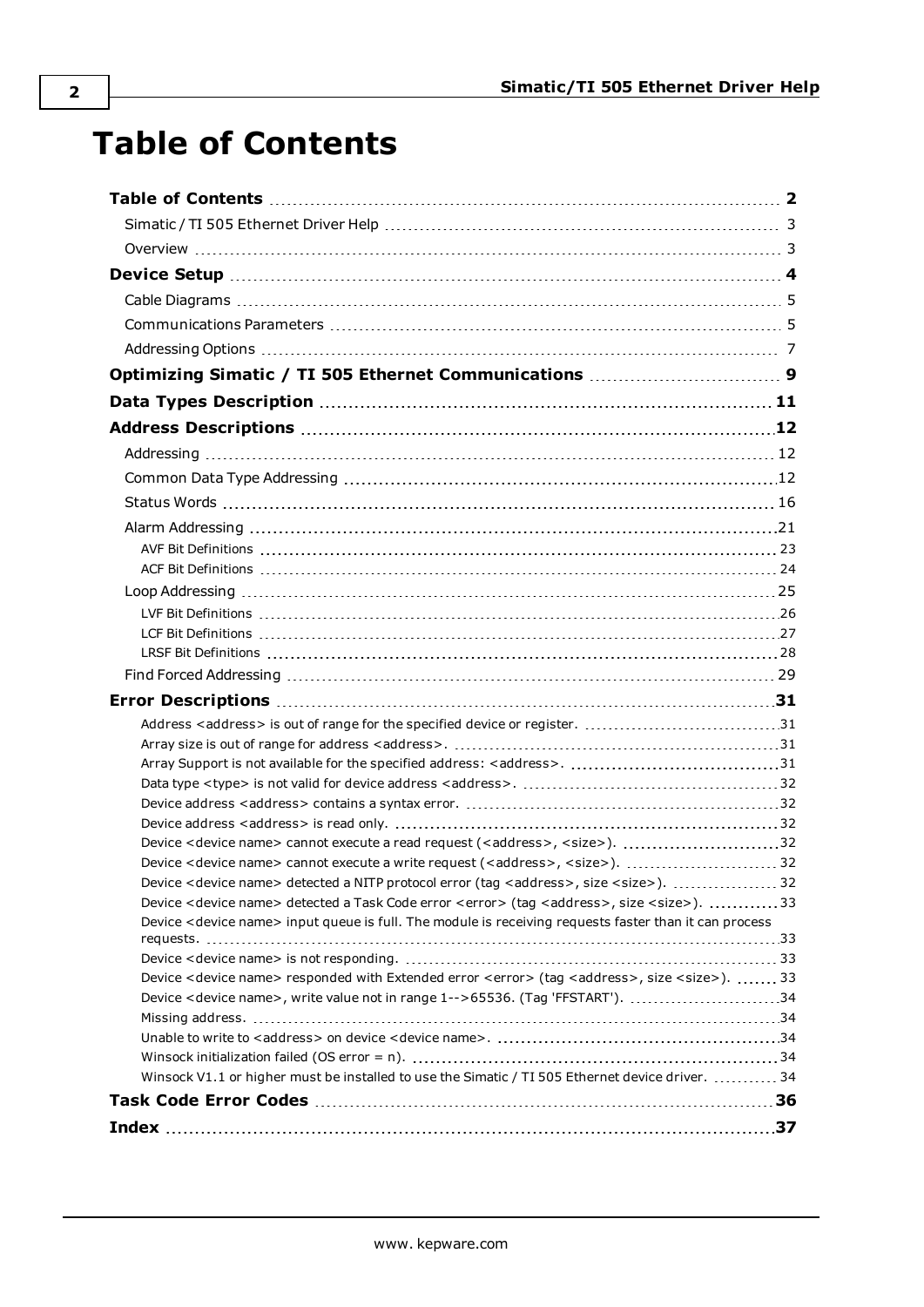### <span id="page-2-0"></span>**Simatic / TI 505 Ethernet Driver Help**

Help version 1.037

### **CONTENTS**

**[Overview](#page-2-1)**

What is the Simatic / TI 505 Ethernet Driver?

**[Device](#page-3-0) Setup**

How do I configure a device for use with this driver?

**Optimizing Your Simatic / TI 505 Ethernet [Communications](#page-8-0)** How do I get the best performance from the Simatic / TI 505 Ethernet driver?

**Data Types [Description](#page-10-0)** What data types does this driver support?

**Address [Descriptions](#page-11-0)**

How do I address a data location on a Simatic / TI 505 Ethernet device?

**Error [Descriptions](#page-30-0)**

What error messages does the Simatic / TI 505 Ethernet driver produce?

### <span id="page-2-1"></span>**Overview**

The Simatic / TI 505 Ethernet Driver provides an easy and reliable way to connect Simatic / TI 505 Ethernet devices to OPC client applications, including HMI, SCADA, Historian, MES, ERP, and countless custom applications. It is intended for use in communicating with Simatic 505 Programmable Logic Controllers that may be accessed via either the Siemens Simatic 505-CP2572 Ethernet module, the Siemens 505-CP1434-TCP card, the Control Technology Inc. CTI CP2572 and CTI 2572-A Ethernet cards card, and a CTI 2500 Series CPU module. The driver supports both TCP / IP and UDP transport protocols while using both CAMP and CAMP Packed Task Code messaging protocols for efficient data transfer.

**Note:** The CTI 2500 Series CPUs are direct replacements for the legacy Simatic TI 500 / 505 CPUs.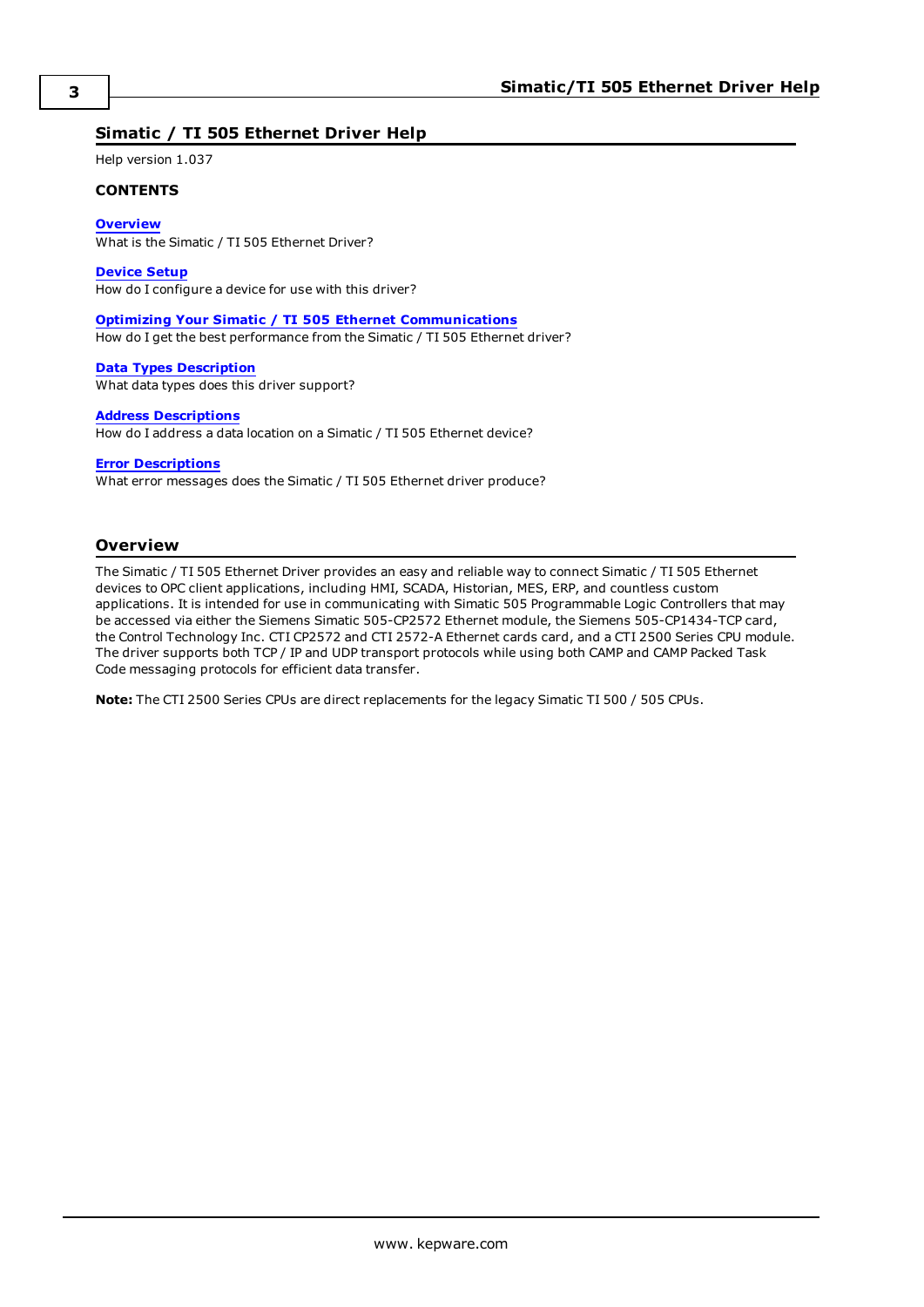### <span id="page-3-0"></span>**Device Setup**

### **Supported Devices**

### **CTI Interface Cards**

CTI 2572, CTI 2572-A, and CP2572 Ethernet interface cards on TI series CPUs TI545, 555, and 565. Simultaneous device connections are allowed. The model should be set to 505-CP2572. For more information, refer to "Connection Limitations" below.

#### **Siemens Interface Cards**

505-CP1434-TCP Ethernet host card on TI Series CPUs TI545 and 565. Simultaneous device connections are allowed. For more information, refer to the *Siemens 505-CP1434-TCP User Guide*.

#### **CTI 2500 Controller Local Ethernet Port**

The CTI 2500 controller's port supports up to three TCP connections (no UDP). Users can connect using the TCP port 4450 or 1505. The model should be set to 505-CP2572.

**Note:** This affects all CTI 2500 controller models.

### **Supported Protocols**

505: CAMP and CAMP Packed Task Code IP: UDP and TCP / IP

### <span id="page-3-2"></span>**Connection Timeout**

This parameter specifies the time that the driver will wait for a connection to be made with a device. Depending on network load, the connect time may vary with each connection attempt. The default setting is 3 seconds. The valid range is 1 to 30 seconds.

### **Request Timeout**

This parameter specifies the time that the driver will wait on a response from the device before giving up and going on to the next request. Longer timeouts only affect performance if a device is not responding. The default setting is 1000 milliseconds. The valid range is 100 to 30000 milliseconds.

### **Retry Attempts**

This parameter specifies the number of times the driver will retry a message before giving up and going on to the next message. The default setting is 3 retries. The valid range is 1 to 10.

### <span id="page-3-1"></span>**Device IDs**

Up to 2048 devices may be defined on a given channel. Each device on the channel must be uniquely identified by its own IP address.

### **Connection Limitations**

- 1. The default number of TCP connections allowed for the CTI 2572 / 2752-A and CP2572 cards is 8. When configured from the PLC, this number may be set to a higher or lower number through the Start Network Server command. In the CTI 2572 and CP2572 cards, this can be configured when started from PLC logic. In the CTI 2572-A card, this can be configured when automatically started from EEPROM.
- 2. DIP Switch 3 in Switch Block 2 enables and disables the Data Share feature. When enabled, the number of TCP server connections is automatically limited to two.
- 3. To connect to the PLC via the 505-CP1434-TCP card, configure a UDP Server Job in the card.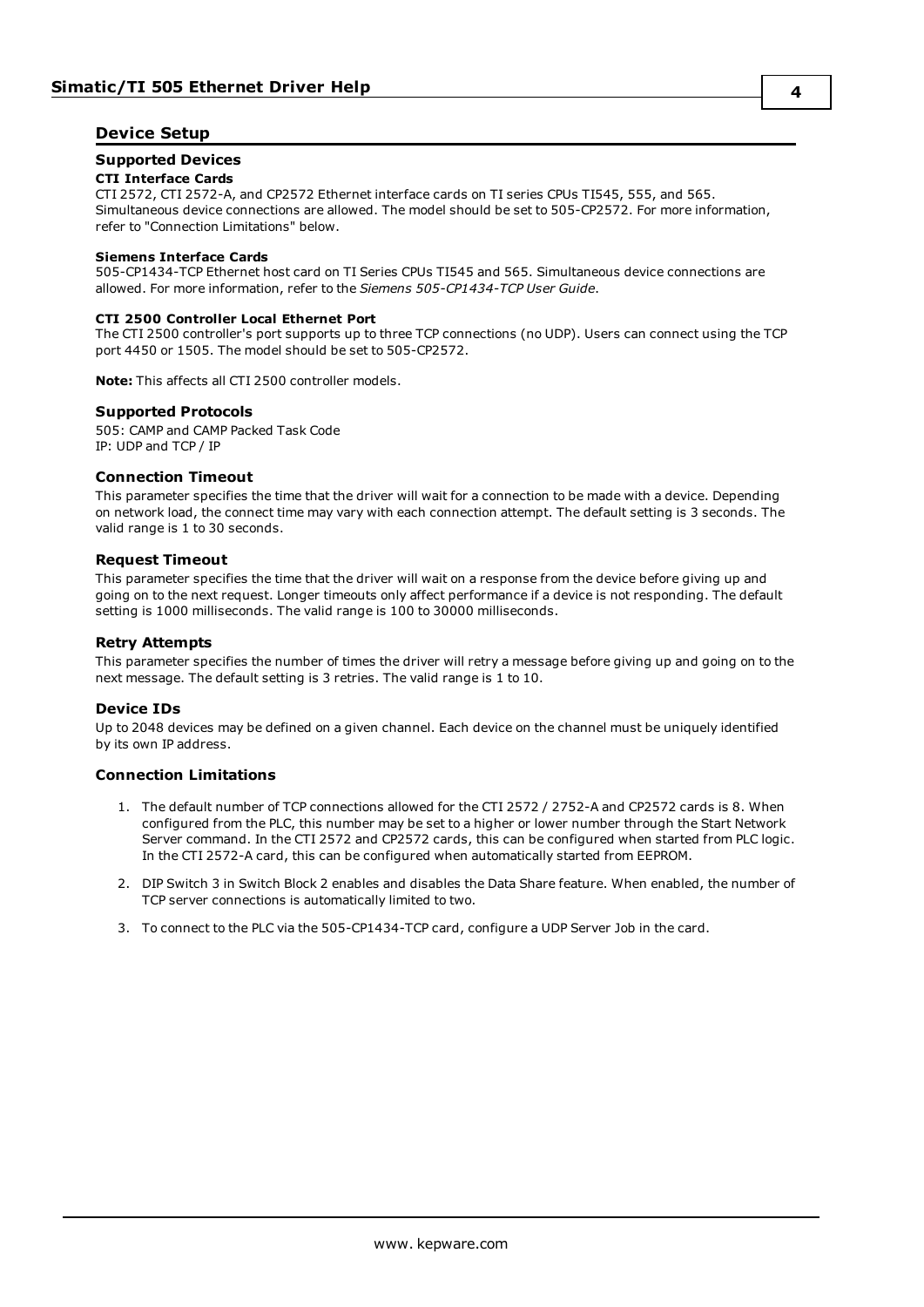### <span id="page-4-0"></span>**Cable Diagrams**



Patch Cable (Straight Through)

#### $TD - 2OR$  $GRN$  2 TD - $RD + 3$  GRN/WHT  $ORJWHT$  3 RD +  $BLU$  4  $4$ BLU BLU/WHT<sub>5</sub> 5 BLU/WHT <u>OR</u> 6 RD - $RD - 6$  GRN BRN/WHT 7 7BRN/WHT  $8$  BRN  $BRN|8$ **RJ45 RJ45**



8-pin RJ45

### <span id="page-4-1"></span>**Communications Parameters**

| New Device - Communications Parameters | Set the TCP/IP port number the device is<br>configured to use. The default port is 1505.<br>Select the ethemet protocol used by the device.<br>Set the request size in bytes. This determines<br>the maximum number of bytes the driver can<br>request in a transaction.<br>Port Number:<br>1505 |  |  |  |  |  |
|----------------------------------------|--------------------------------------------------------------------------------------------------------------------------------------------------------------------------------------------------------------------------------------------------------------------------------------------------|--|--|--|--|--|
|                                        | IP Protocol:<br><b>UDP</b><br>250<br>Request Size:<br><b>Bytes</b>                                                                                                                                                                                                                               |  |  |  |  |  |
| Cancel<br>< Back<br>Next ><br>Help     |                                                                                                                                                                                                                                                                                                  |  |  |  |  |  |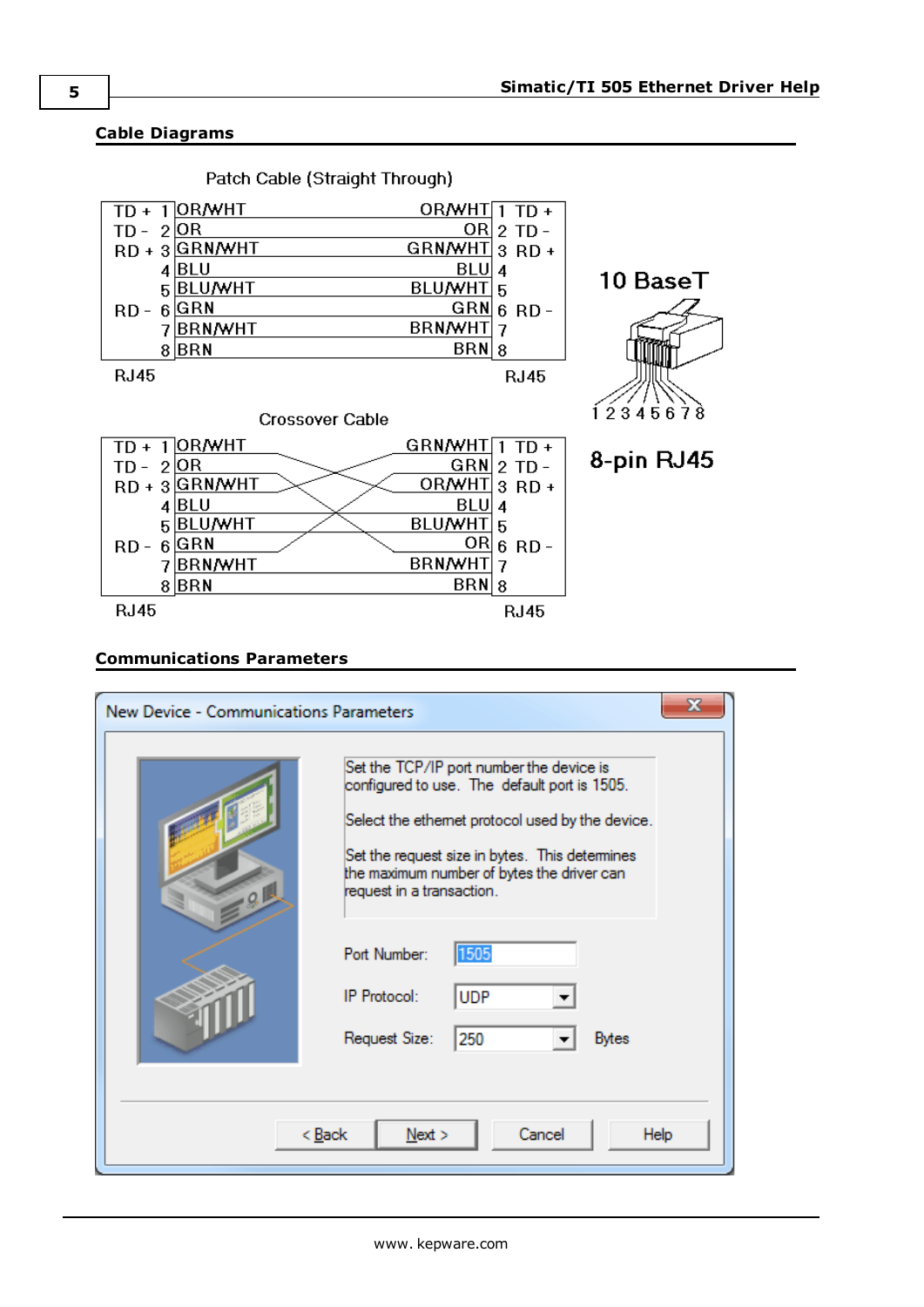Descriptions of the parameters are as follows:

- <sup>l</sup> **Port Number:** This parameter specifies the port number that the remote device is configured to use. The default port number is 1505.
- **IP Protocol:** This parameter specifies whether the driver should connect to the remote device using the User Datagram Protocol (UDP) or Transfer Control Protocol (TCP). This driver requires Winsock V1.1 or higher.

**Note:** If the Simatic 505-CP1434-TCP card is being used, then a UDP server job must also be set up if using the UDP IP Protocol (or a TCP server job if using the TCP IP Protocol). It is recommended that the TCP IP Protocol have retries set to a greater value than the default setting of 3.

<sup>l</sup> **Request Size:** This parameter specifies the number of bytes that may be requested from a device at one time. To refine this driver's performance, configure the request size to one of the following settings: 32, 64, 128, or 250 bytes. The default value is 250 bytes.

### <span id="page-5-0"></span>**505 Protocol**

| New Device - 505 Protocol                                    | х                                                                                                                                                                         |  |  |  |  |  |
|--------------------------------------------------------------|---------------------------------------------------------------------------------------------------------------------------------------------------------------------------|--|--|--|--|--|
| $-0$                                                         | Select the 505 Protocol Mode that will be used<br>by device. Available selections are: CAMP and<br>CAMP Plus Packed Task Code.<br>Select T1565 if you are using this PLC. |  |  |  |  |  |
|                                                              | 505 Protocol:<br>CAMP+Packed Task Code v<br>$T$ TI565                                                                                                                     |  |  |  |  |  |
| ,<br>Cancel<br>< <u>B</u> ack<br>Next<br>Help<br><del></del> |                                                                                                                                                                           |  |  |  |  |  |

Descriptions of the parameters are as follows:

<span id="page-5-1"></span>**• 505 Protocol:** This parameter specifies whether the driver should use CAMP or CAMP+Packed Task Code Protocol when communicating with devices. When set to CAMP, the driver will only use the CAMP Memory Transfer protocol. When set to CAMP+Packed Task Code, the driver will use Packed Task Code when possible in addition to CAMP Memory Transfer. The default value is CAMP+Packed Task Code.

**Note:** CAMP+Packed Task Mode will be used for C, X, and Y registers when TI565 is checked.

**TI565:** This option should be checked when using a 565 model PLC to access C, X, and Y registers. The default value is unchecked. For more information, refer to **Common Data Type [Addressing](#page-11-2)**.

**Note 1:** Some address types, strings, and arrays are not supported under the Packed Task Code Protocol. For more information, refer to "Packed Task Code Protocol" in **Common Data Type [Addressing](#page-11-2)**.

<span id="page-5-2"></span>**Note 2:** For best performance when using CAMP+Packed Task Code, the number of task codes per scan on the PLC should be set to the maximum number available, which is typically 8. If using TISOFT, this may be set using Aux Function 19.

### **CAMP vs. Packed Task Code**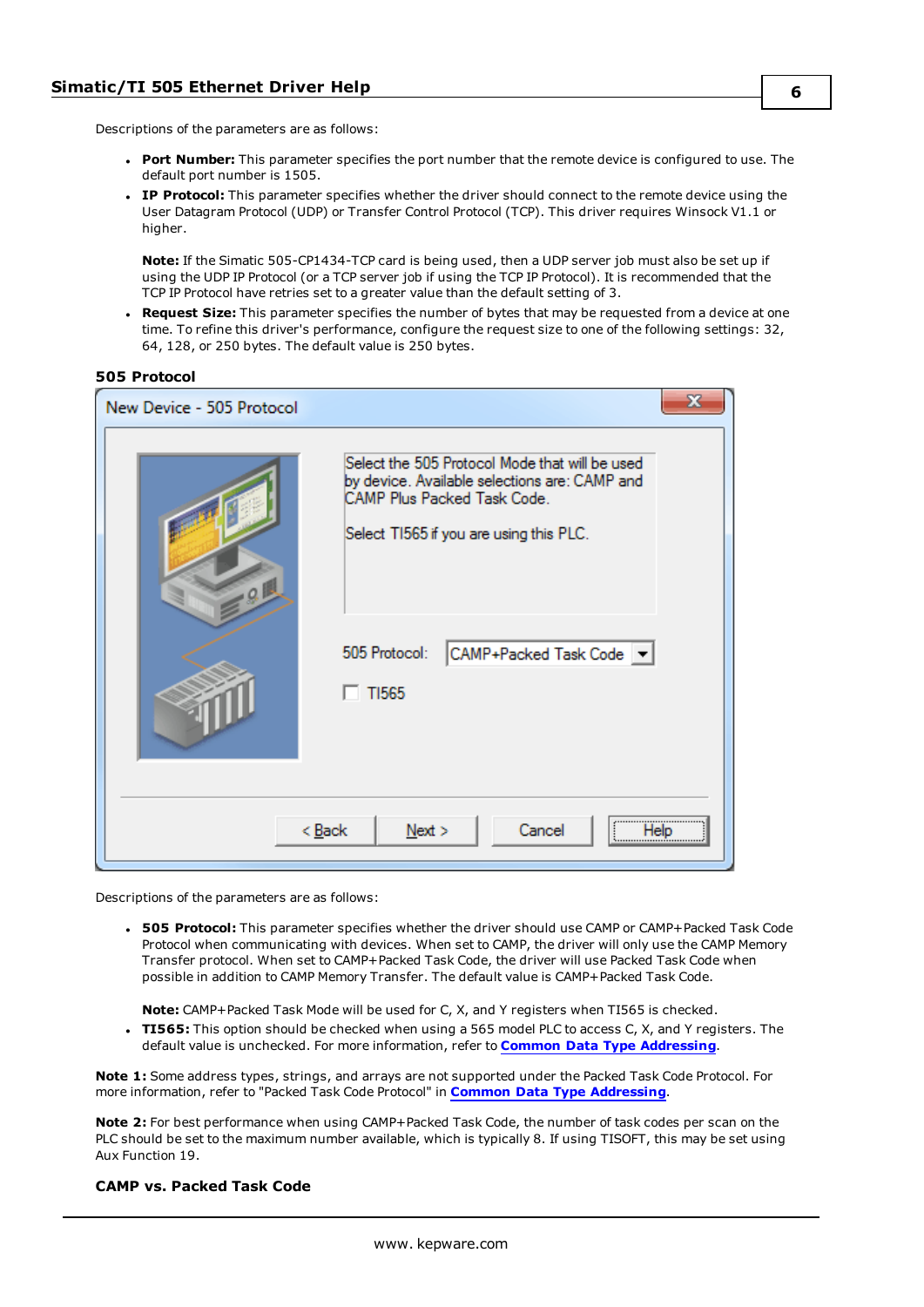For applications where the data can be divided into large blocks, using CAMP memory transfer will result in the most efficient data transfer. Note that, in one CAMP read, up to 125 words could be returned which could include 2000 discrete points. Since CAMP memory transfer allows only one data type and only one memory range per message, applications which read many small blocks or many different data types may benefit from using the Packed Task Code format.

<span id="page-6-1"></span>For example, reading 10 V memory values, 10 WY values, 30 WX values and 2 loop process variables would require four messages (one for the V, one for the WY, one for the WX and one for the loop). Using the packed task code format (which allows 14 NITP task code requests to be placed in a single message), allows data to be obtained in a single message.

### **Optimum Performance Recommendations**

All devices on a channel should be set to the same 505 Protocol mode. When possible, the project's data should be divided into the following categories:

1. Items that are capable of utilizing Packed Task Code.

2. Items that are not capable of utilizing Packed Task Code. This includes the following:

- Arrays
- Strings
- Address types that are not supported with Packed Task Code. For example, DCP.
- Contiguous address ranges  $> 36$  Words. For example, V1, V2, V3, ... V36, V37, V38.

All items in Category 1 should be placed into a device that is set to CAMP+Packed Task Code 505 Protocol mode on a different channel from Category 2 items. It is recommended that the request size be set to 64 or 128.

All items in Category 2 should be placed into a device that is set to CAMP 505 Protocol mode on a different channel from Category 1 items. It is recommended that the Request Size be set to 250.

<span id="page-6-0"></span>**Note:** When reading a project file prior to addition of 505 Protocol option, the default value is set to CAMP.

### **Addressing Options**

### **0/1-Based Bit Addressing**

Memory types that allow bit within Word (such as V) can be referenced as a Boolean. The addressing notations for doing this are as follows:

*<memory type><address>.<bit> <memory type><address>:<bit> <memory type><address>,<bit>*

For each of these syntax, <bit> represents the bit number within the Word or DWord, depending on the memory type. 0/1-Based bit addressing provides two ways of addressing a bit within the given Word or DWord; 0-Based and 1-Based. 0-Based addressing means the first bit begins at 0. With 1-Based, the first bit begins at 1. The bit order for the Word or DWord is irrelevant with this option. In other words, it doesn't matter whether the first bit is the Most Significant Bit or the Least Significant Bit.

**Note:** In this driver, the first bit will either be bit 0 or bit 1 depending on this 0/1-Based bit addressing setting.

#### **0-Based**

This is the default setting.

| Data Type    | <b>Bit Range</b> |
|--------------|------------------|
| Word         | Bits 0-15        |
| <b>DWord</b> | Bits 0-31        |

### **1-Based**

| Data Type | <b>Bit Range</b> |
|-----------|------------------|
| Word      | <b>Bits 1-16</b> |
| DWord     | Bits 1-32        |

**Note:** 0/1-Based bit addressing does not apply to non-bit addresses such as Word addresses in V memory. These addresses are always 1-Based and are not configurable.

**7**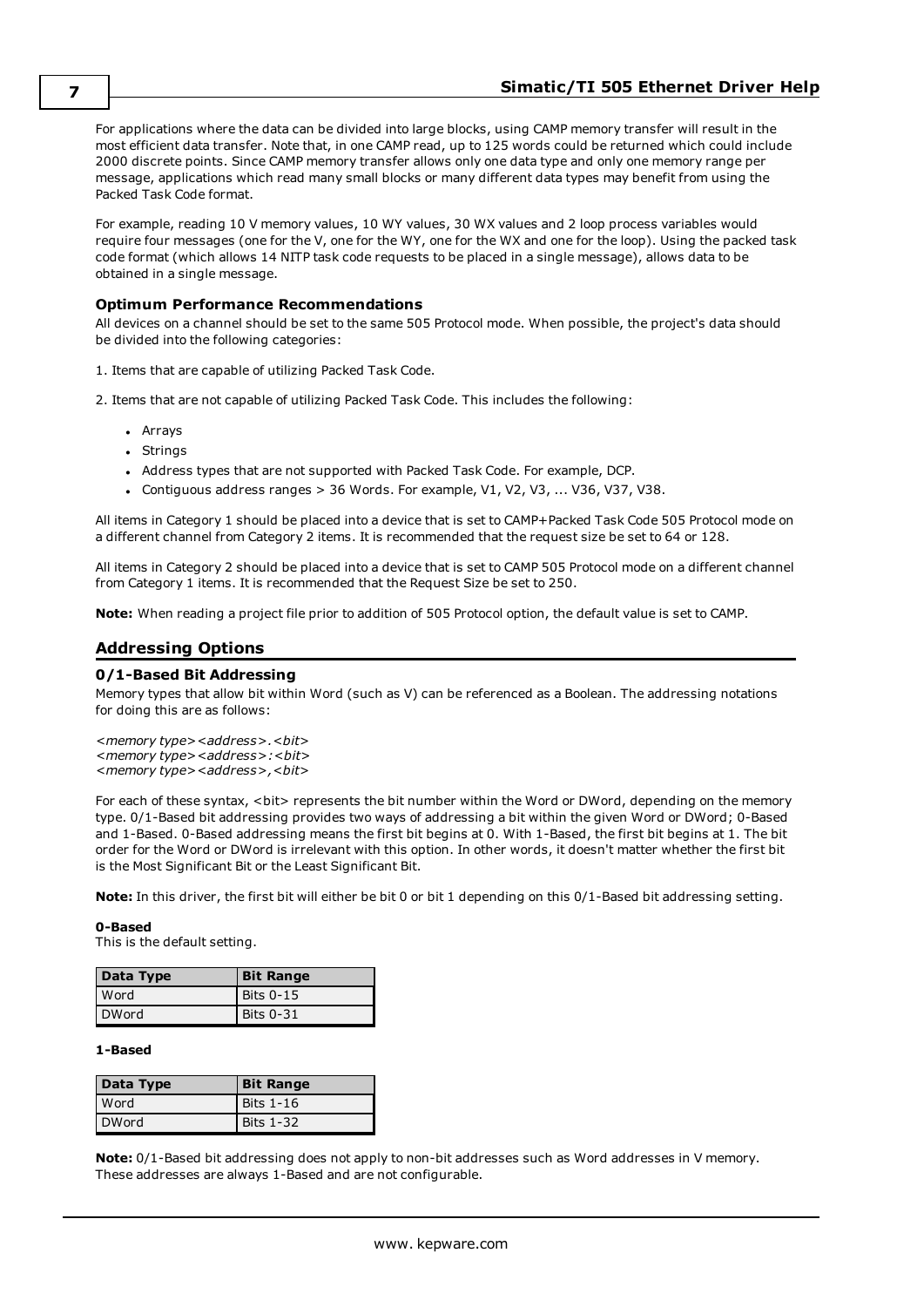#### **Bit Order for V, K, WX, WY and STW**

This option is used to select the order in which bits will be presented to V, K, WX, WY and STW memory types when bit-accessed.

#### **Bit Order for Loops/Alarms**

This option is used to select the order in which bits will be presented to Loop and Alarm memory types that are bit-accessible and are being bit-accessed (such as LCF).

MSB=Most Significant Bit LSB=Least Significant Bit

**Note:** For the following example, the 1st through 16th bit signifies either 0-15 bits or 1-16 bits depending on if the driver is set at 0-Based bit addressing or 1-Based.

DWord follows the same bit order logic as Words except that there are 32 bits instead of 16.

#### **Bit 0 Is MSB of Word**

| <b>MSB</b> |   |       |   |  |   |   |  |   |    |           | $R_{\rm C}$<br>ᄖ |            |   |   |    |
|------------|---|-------|---|--|---|---|--|---|----|-----------|------------------|------------|---|---|----|
| ـــ        | - | - 100 | - |  | u | - |  | c | ⊥∪ | <b>++</b> | ᅩᄼ               | . .<br>-13 | ᅶ | ᅩ | ιv |

### **Bit 1 Is LSB of Word**

This is the default setting.

| <b>MSB</b> |     |   |        |    |    |            |  |    |  | $- -$<br>►つ⊾ |   |  |
|------------|-----|---|--------|----|----|------------|--|----|--|--------------|---|--|
| .<br>TO    | ∸ ~ | ᆠ | -<br>ᅩ | ᅩᅩ | ᆠᆂ | <b>. .</b> |  | -- |  |              | - |  |

**Note for CTI 2572/2572-A and CP2572:** Bit 0/1 Is MSB corresponds to the TICVU I/O server and is not the default setting with this OPC server. Select this option if applicable. Bit 0/1 Is LSB corresponds to the TI Direct I/O server (TIDIR). Select this option to make the OPC server compatible with the TIDIR I/O server. For instance, the TIDIR I/O server should be used as a backup in certain applications.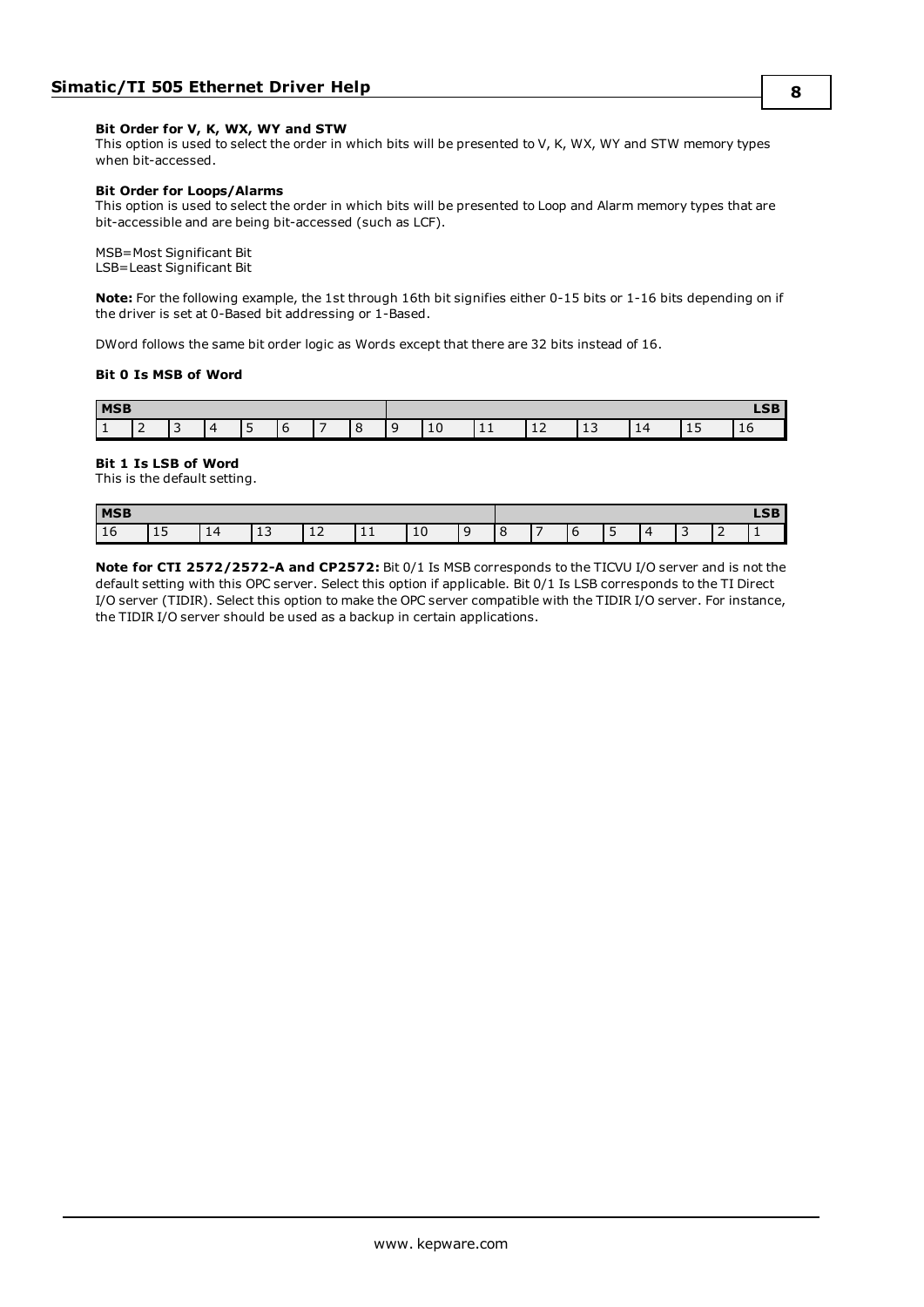### <span id="page-8-0"></span>**Optimizing Simatic / TI 505 Ethernet Communications**

The Simatic / TI 505 Ethernet driver has been designed to provide the best performance with the least amount of impact on the system's overall performance. While the Simatic / TI 505 Ethernet driver is fast, there are a couple of guidelines that can be used to control and optimize the application and gain maximum performance.

Our server refers to communications protocols like Simatic / TI 505 Ethernet as a channel. Each channel defined in the application represents a separate path of execution in the server. Once a channel has been defined, a series of devices must then be defined under that channel. Each of these devices represents a single Simatic 505 controller from which data will be collected. While this approach to defining the application will provide a high level of performance, it won't take full advantage of the Simatic / TI 505 Ethernet driver or the network. An example of how the application may appear when configured using a single channel is shown below.



Each device appears under a single Simatic / TI 505 Ethernet channel. In this configuration, the driver must move from one device to the next as quickly as possible to Runtimi gather information at an effective rate. As more devices are added or more information is requested from a single Channels/Device, the overall update rate begins to suffer.

If the Simatic / TI 505 Ethernet driver could only define one single channel, then the example shown above would be the only option available; however, the Simatic / TI 505 Ethernet driver can define up to 100 channels. Using multiple channels distributes the data collection workload by simultaneously issuing multiple requests to the network. An example of how the same application may appear when configured using multiple channels to improve performance is shown below.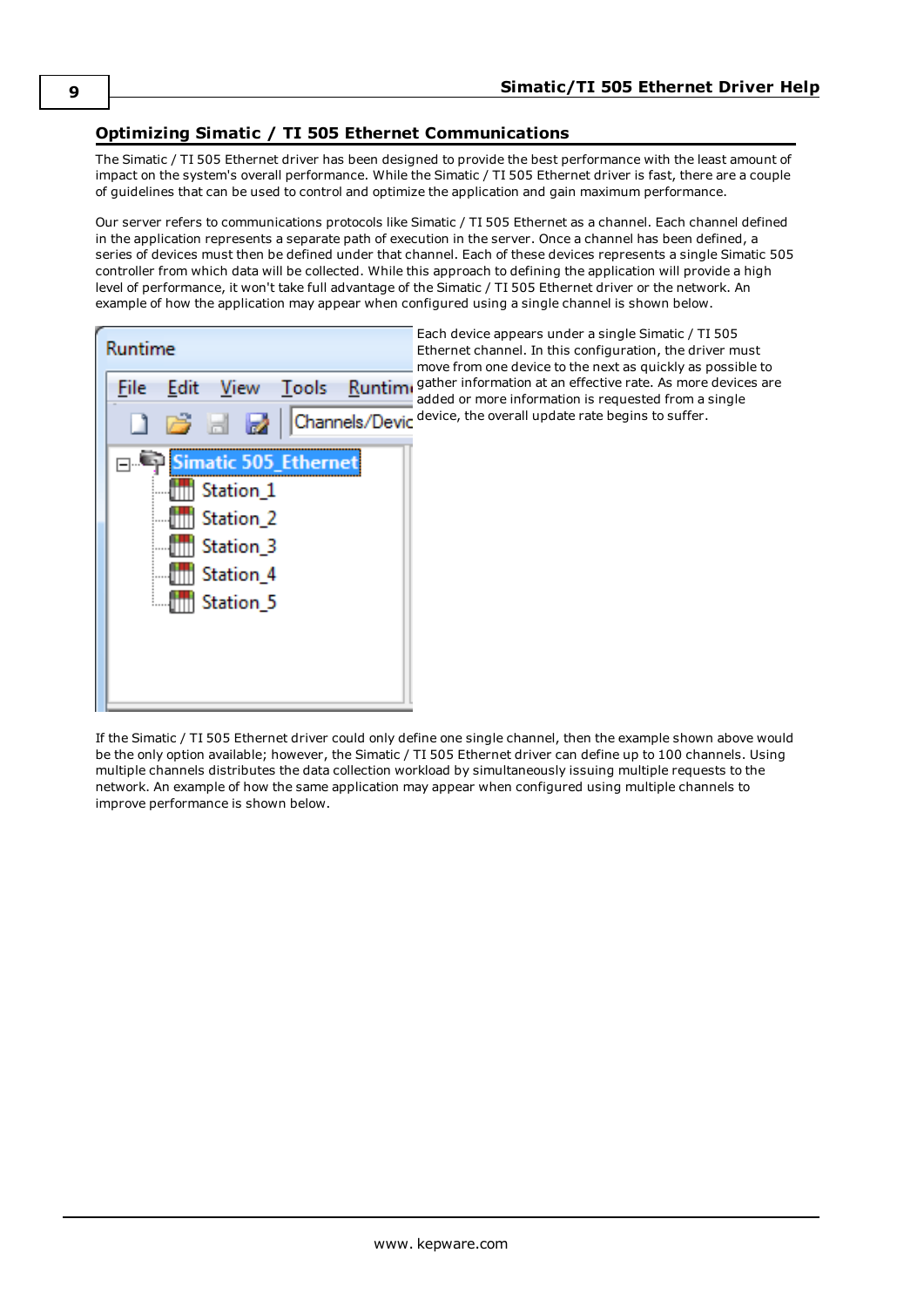

Block size, which is available on each defined device, can also affect the Simatic / TI 505 Ethernet driver's performance. Block Size refers to the number of bytes that may be requested from a device at one time. To refine the performance of this driver, configure Block Size to one of the following settings: 32, 64, 128, or 250 bytes. Depending on the Simatic / TI 505 Ethernet device model, the Block Size setting can affect the application's performance drastically. A default value of 250 bytes is recommended. If an application has large requests for consecutively ordered data, however, block size should be increased.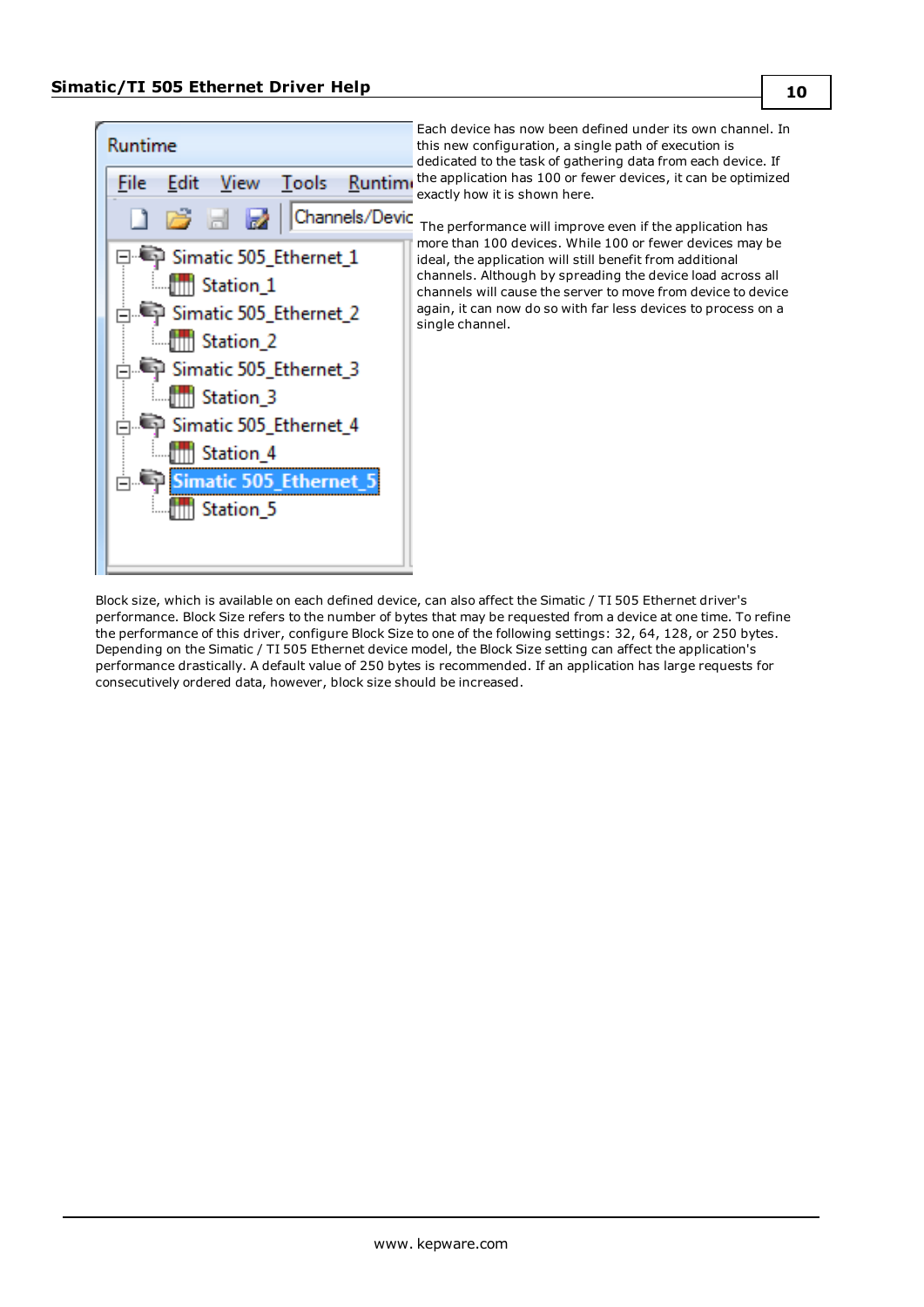## <span id="page-10-0"></span>**Data Types Description**

<span id="page-10-6"></span><span id="page-10-5"></span><span id="page-10-2"></span><span id="page-10-1"></span>

| Data Type    | <b>Description</b>                                                                      |
|--------------|-----------------------------------------------------------------------------------------|
| Boolean      | Single bit                                                                              |
| Word         | Unsigned 16-bit value                                                                   |
|              |                                                                                         |
|              | bit 0 is the low bit                                                                    |
|              | bit 15 is the high bit                                                                  |
| Short        | Signed 16-bit value                                                                     |
|              |                                                                                         |
|              | bit 0 is the low bit                                                                    |
|              | bit 14 is the high bit                                                                  |
|              | bit 15 is the sign bit                                                                  |
| <b>DWord</b> | Unsigned 32-bit value                                                                   |
|              |                                                                                         |
|              | $bit$ 0 is the low bit                                                                  |
|              | bit 31 is the high bit                                                                  |
| $L$ ong $*$  | Signed 32-bit value                                                                     |
|              |                                                                                         |
|              | bit 0 is the low bit                                                                    |
|              | bit 30 is the high bit                                                                  |
|              | bit 31 is the sign bit                                                                  |
| $Float**$    | 32-bit floating point value                                                             |
|              |                                                                                         |
|              | The driver interprets two consecutive registers as a floating-point value by making the |
|              | second register the high word and the first register the low word.                      |
| String       | Null-terminated ASCII string                                                            |
|              |                                                                                         |
|              | This includes Hi-Lo Lo-Hi byte order selection.                                         |

<span id="page-10-4"></span><span id="page-10-3"></span>\*Long is the same as Double in the TISOFT programming software.

\*\*Float is the same as Real in the TISOFT programming software.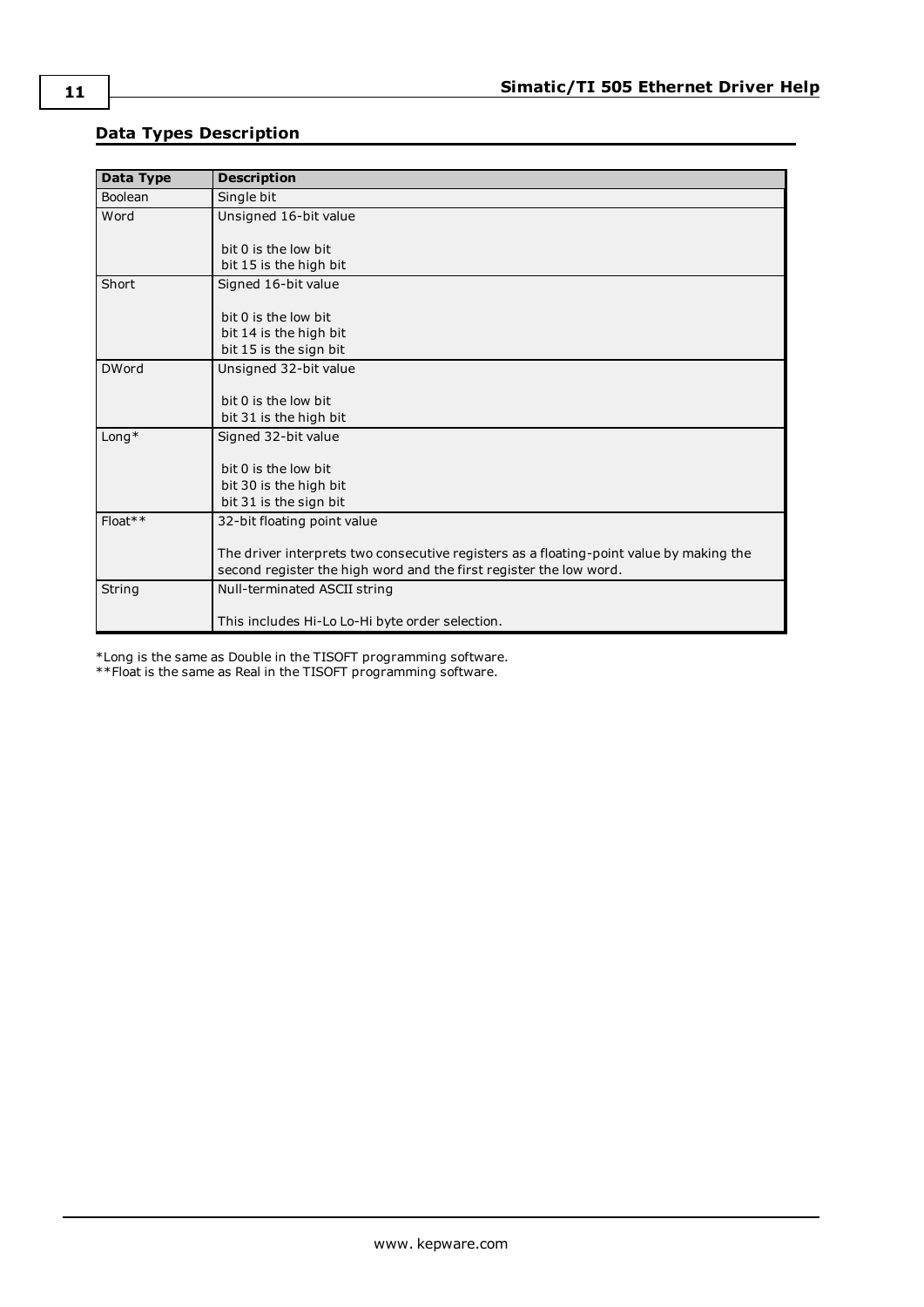### <span id="page-11-0"></span>**Address Descriptions**

Address specifications vary depending on the model in use. Select a link from the following list to obtain specific address information for the model of interest.

### **[Addressing](#page-11-1)**

**Common Data Type [Addressing](#page-11-2) [Status](#page-15-0) Words**

### <span id="page-11-1"></span>**Addressing**

The following sections define addressing. For information on the Event Log, refer the OPC server's help documentation.

**Common Data Type [Addressing](#page-11-2) Alarm [Addressing](#page-20-0) Loop [Addressing](#page-24-0) Find Forced [Addressing](#page-28-0)**

### <span id="page-11-2"></span>**Common Data Type Addressing**

The driver supports the following addresses. The default data type for each address type is indicated in **bold**.

**Note:** The actual number of addresses available for of each type depends on the PLC's configuration. If the driver finds at runtime that an address is not present in the device, it will post an error message and remove the tag from its scan list.

| <b>Address Type</b>                  | <b>Format</b>                                                                                                                 | Range                                                          | <b>Data Types</b>                                          | <b>Access</b> |
|--------------------------------------|-------------------------------------------------------------------------------------------------------------------------------|----------------------------------------------------------------|------------------------------------------------------------|---------------|
| Discrete Input*                      | X <address></address>                                                                                                         | 1-65536                                                        | <b>Boolean</b>                                             | Read/Write    |
| Discrete Output*                     | Y <address></address>                                                                                                         | 1-65536                                                        | <b>Boolean</b>                                             | Read/Write    |
| Word Input                           | WX <address></address>                                                                                                        | 1-65536<br>1-65535                                             | Short, Word<br>Long, DWord,<br>Float                       | Read/Write    |
| Word Input<br>Signed Integer         | WX <address>S</address>                                                                                                       | 1-65536<br>1-65535                                             | Short, Word<br>Long,<br>DWord, Float                       | Read/Write    |
| Word Input<br><b>Bit Access</b>      | WX <address>.<br/>&gt;bit&gt;<br/>WX<address>:<br/>&gt;bit&gt;<br>WX<address>,<br/>bit&gt;</address></br></address></address> | 1-65536<br>Bit 0/1-15/16<br>0/1-Based Bit<br><b>Addressing</b> | Boolean,<br>Short, Word                                    | Read/Write    |
| Word Output                          | WY <address></address>                                                                                                        | 1-65536<br>1-65535                                             | Short, Word<br>Long, DWord,<br>Float                       | Read/Write    |
| Word Output<br>Signed Integer        | $WY$ < address > S                                                                                                            | 1-65536<br>1-65535                                             | Short, Word<br>Long,<br>DWord, Float                       | Read/Write    |
| Word Output<br><b>Bit Access</b>     | WY <address>.<br/>&gt;bit&gt;<br/>WY<address>:<br/>&gt;bit&gt;<br>WY<address>,<br/>bit&gt;</address></br></address></address> | 1-65536<br>Bit 0/1-15/16<br>0/1-Based Bit<br><b>Addressing</b> | Boolean,<br>Short, Word                                    | Read/Write    |
| Discrete Control<br>(Internal Coil)* | C <address><br/>CR<address></address></address>                                                                               | 1-65536                                                        | <b>Boolean</b>                                             | Read/Write    |
| V-Word Memory                        | V <address></address>                                                                                                         | 1-16777215<br>1-16777214                                       | Short, Word,<br><b>BCD</b><br>Long,<br>DWord, Float        | Read/Write    |
| V-Word Memory<br>Signed Integer      | V <address>S</address>                                                                                                        | 1-16777215<br>1-16777214                                       | Short, Word,<br><b>BCD</b><br>Long,<br>DWord, Float        | Read/Write    |
| V-Word Memory<br>Double Word         | V <address>D</address>                                                                                                        | 1-16777215<br>1-16777214                                       | Short, Word,<br><b>BCD</b><br>Long,<br><b>DWord, Float</b> | Read/Write    |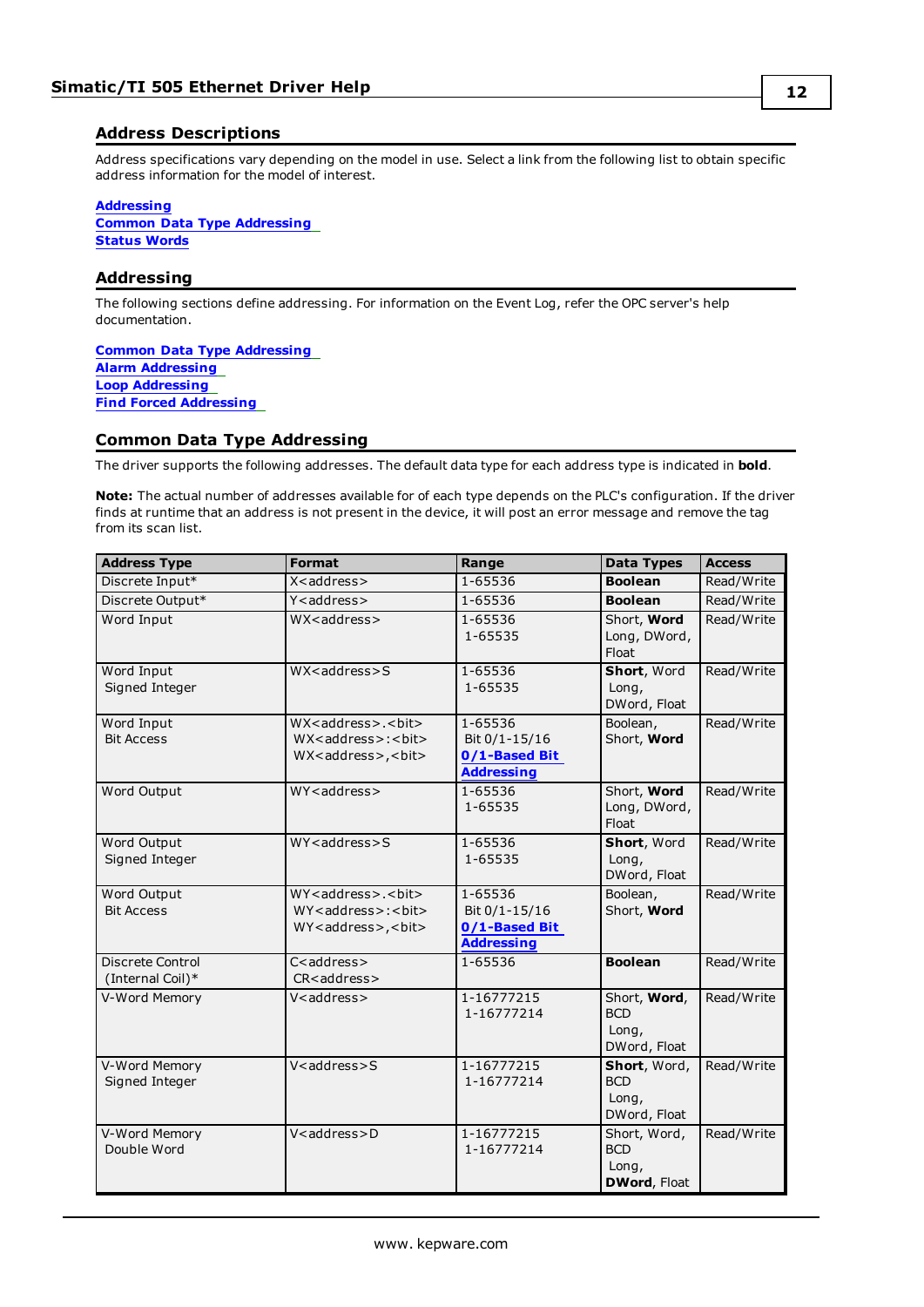| V-Word Memory                                      | V <address>B</address>                                       | 1-16777215                               | Short, Word,               | Read/Write |
|----------------------------------------------------|--------------------------------------------------------------|------------------------------------------|----------------------------|------------|
| <b>BCD Decimal</b>                                 |                                                              | 1-16777214                               | <b>BCD</b>                 |            |
|                                                    |                                                              |                                          | Long, DWord,<br>Float      |            |
| V-Word Memory                                      | V <address>R</address>                                       | 1-16777215                               | Short, Word,               | Read/Write |
| <b>Floating Point</b>                              | V <address>P</address>                                       | 1-16777214                               | <b>BCD</b>                 |            |
|                                                    | V <address>.</address>                                       |                                          | Long,                      |            |
|                                                    |                                                              |                                          | DWord, Float               |            |
| V-Word Memory                                      | V <address>.<bit></bit></address>                            | 1-16777215                               | Boolean,                   | Read/Write |
| <b>Bit Access</b>                                  | V <address>:<br/>&gt;bit&gt;</address>                       | Bit 0/1-15/16                            | Short, Word                |            |
|                                                    | V <address>, <br/>bit&gt;</address>                          | 0/1-Based Bit                            |                            |            |
|                                                    |                                                              | <b>Addressing</b>                        |                            |            |
| V-Word Memory As                                   | V <address>.<length>H</length></address>                     | $V1.2H-$                                 | <b>String</b>              | Read/Write |
| Standard String with                               |                                                              | V16777215.250H                           |                            |            |
| HiLo Byte Order***                                 |                                                              | .Bit is string length.<br>Range 2 to 250 |                            |            |
|                                                    |                                                              | bytes.                                   |                            |            |
| V-Word Memory As                                   | V <address>.<length>L</length></address>                     | $V1.2H-$                                 | <b>String</b>              | Read/Write |
| Standard String with                               |                                                              | V16777215.250L                           |                            |            |
| LoHi Byte Order***                                 |                                                              | .Bit is string length                    |                            |            |
|                                                    |                                                              | Range 2 to 250                           |                            |            |
|                                                    |                                                              | bytes.                                   |                            |            |
| V-Word Memory As                                   | V <first>-<last>C</last></first>                             | 1-16777215                               | <b>String</b>              | Read/Write |
| Null-Terminated                                    | <first> is first word</first>                                | (last-first)=string                      |                            |            |
| String with LoHi Byte                              | <last> is last word</last>                                   | length                                   |                            |            |
| Order***                                           |                                                              | Range 1 to 125                           |                            |            |
|                                                    |                                                              | words.                                   |                            |            |
| V-Word Memory As                                   | V <first>-<last>P</last></first>                             | 1-16777215                               | <b>String</b>              | Read/Write |
| String with LoHi Byte<br>Order with Length Byte*** | <first> is first word<br/><last> is last word</last></first> | (last - first) = string<br>length        |                            |            |
|                                                    |                                                              | Range 1 to 125                           |                            |            |
|                                                    |                                                              | words.                                   |                            |            |
| V-Word Memory As                                   | V <first>-<last></last></first>                              | 1-16777215                               | <b>String</b>              | Read/Write |
|                                                    |                                                              |                                          |                            |            |
| String with LoHi Byte Order                        | <first> is first word</first>                                |                                          |                            |            |
| Blank-Padded                                       | <last> is last word</last>                                   | (last-first)=string<br>length            |                            |            |
| on Right***                                        |                                                              | Range 1 to 125                           |                            |            |
|                                                    |                                                              | words.                                   |                            |            |
| <b>Constant Memory</b>                             | K <address></address>                                        | 1-16777215                               | Short, Word,               | Read/Write |
|                                                    |                                                              | 1-16777214                               | <b>BCD</b>                 |            |
|                                                    |                                                              |                                          | Long,                      |            |
|                                                    |                                                              |                                          | DWord, Float               |            |
| <b>Constant Memory</b>                             | K <address>S</address>                                       | 1-16777215                               | Short, Word,               | Read/Write |
| Signed Integer                                     |                                                              | 1-16777214                               | <b>BCD</b>                 |            |
|                                                    |                                                              |                                          | Long,                      |            |
|                                                    | K <address>D</address>                                       | 1-16777215                               | DWord, Float               |            |
| <b>Constant Memory</b><br>Double Word              |                                                              | 1-16777214                               | Short, Word,<br><b>BCD</b> | Read/Write |
|                                                    |                                                              |                                          | Long,                      |            |
|                                                    |                                                              |                                          | <b>DWord, Float</b>        |            |
| <b>Constant Memory</b>                             | K <address>B</address>                                       | 1-16777215                               | Short, Word,               | Read/Write |
| <b>BCD Decimal</b>                                 |                                                              | 1-16777214                               | <b>BCD</b>                 |            |
|                                                    |                                                              |                                          | Long, DWord,               |            |
|                                                    |                                                              |                                          | Float                      |            |
| <b>Constant Memory</b>                             | K <address>R</address>                                       | 1-16777215                               | Short, Word,               | Read/Write |
| <b>Floating Point</b>                              | K <address>P<br/>K<address>.</address></address>             | 1-16777214                               | <b>BCD</b>                 |            |
|                                                    |                                                              |                                          | Long,<br>DWord, Float      |            |
| <b>Constant Memory</b>                             | K <address>.<bit></bit></address>                            | 1-16777215                               | Boolean,                   | Read/Write |
| <b>Bit Access</b>                                  | K <address>:<br/>&gt;bit&gt;</address>                       | Bit 0/1-15/16                            | Short, Word                |            |
|                                                    | K <address>, <br/>bit&gt;</address>                          | 0/1-Based Bit                            |                            |            |
|                                                    |                                                              | <b>Addressing</b>                        |                            |            |
| <b>System Status</b>                               | STW <address></address>                                      | 1-65536<br>1-65535                       | Short, Word<br>Long,       | Read/Write |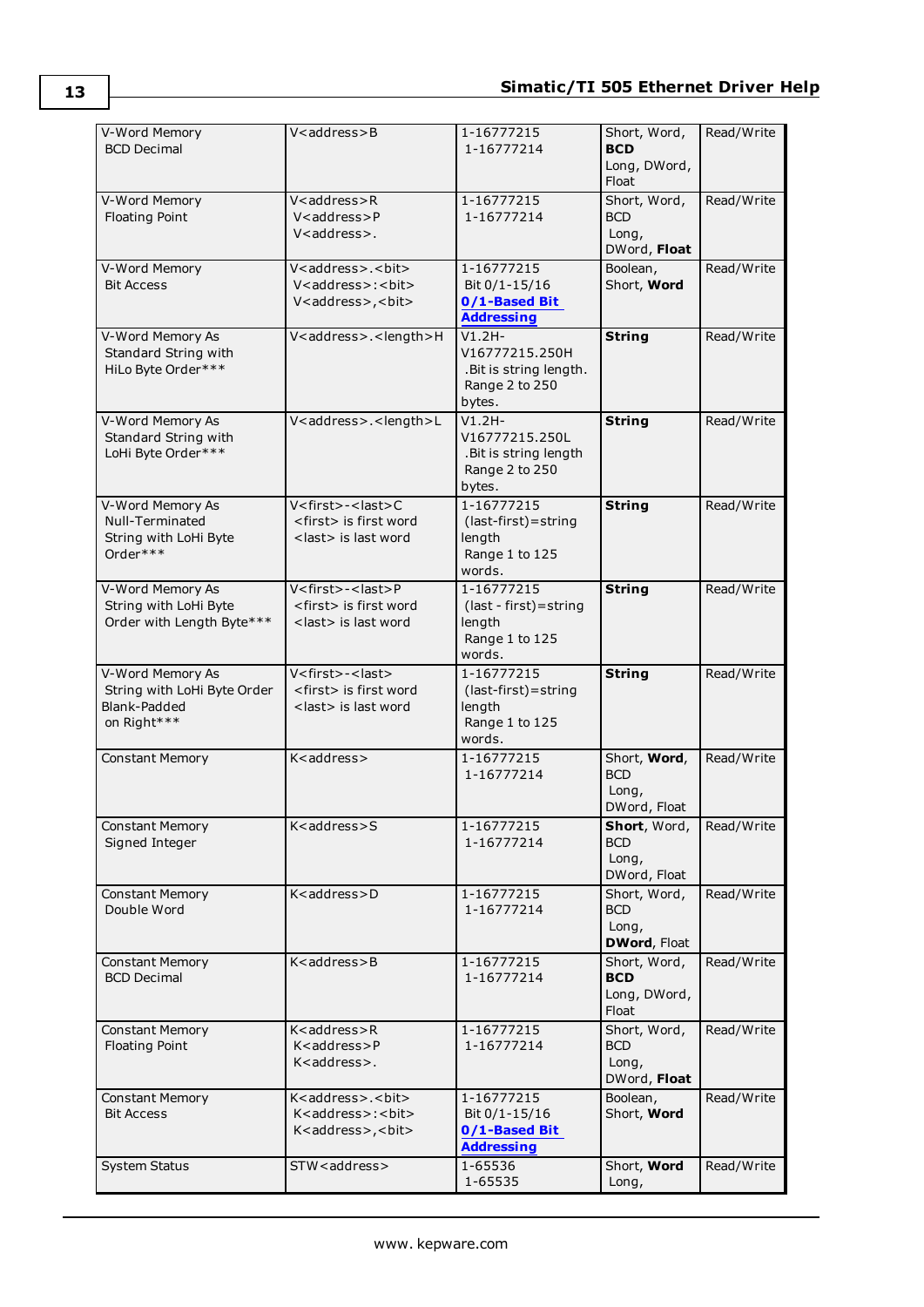|                                           |                                                                                                                                      |                                                                | DWord, Float                                |            |
|-------------------------------------------|--------------------------------------------------------------------------------------------------------------------------------------|----------------------------------------------------------------|---------------------------------------------|------------|
| <b>System Status</b><br><b>Bit Access</b> | STW <address>.<br/>&gt;bit&gt;<br/>STW<address>:<br/>&gt;bit&gt;<br>STW<address>,<br/>&gt;bit&gt;</address></br></address></address> | 1-65536<br>Bit 0/1-15/16<br>0/1-Based Bit<br><b>Addressing</b> | Boolean,<br>Short, Word                     | Read/Write |
| Timer/Counter Preset                      | TCP <address></address>                                                                                                              | 1-65536<br>1-65535                                             | Short, Word<br>Long,<br>DWord, Float        | Read/Write |
| Timer/Counter Current                     | TCC <address></address>                                                                                                              | 1-65536<br>1-65535                                             | Short, Word<br>Long,<br>DWord, Float        | Read/Write |
| Drum Step Preset                          | DSP <address></address>                                                                                                              | 1-65536<br>1-65535                                             | Short, Word<br>Long,<br>DWord, Float        | Read/Write |
| Drum Step Current                         | DSC <address></address>                                                                                                              | 1-65536<br>1-65535                                             | Short, Word<br>Long,<br>DWord, Float        | Read/Write |
| Drum Count Preset**                       | DCP <drum>.<step><br/>DCP<drum>:<step><br/>DCP<drum>,<step></step></drum></step></drum></step></drum>                                | drum 1-65536<br>step $1-16$                                    | Short, Word                                 | Read/Write |
| Drum Current Count                        | DCC <address></address>                                                                                                              | 1-65536<br>1-65535                                             | Short, Word<br>Long,<br><b>DWord, Float</b> | Read Only  |

\*X, Y, and C memory types are supported on the 565 model controller by setting the TI565 checkbox in **[Communications](#page-4-1) Parameters**.

\*\*DCP registers must be accessed in groups of 16 words. Therefore, when writing to a DCP register, the driver performs a read to obtain the current values of all 16-word values (DCP00001.01 - DCP00001.16). The driver modifies the one register that is being written to and sends the 16 values to the device. Since the driver performs this read/modify/write procedure, it could be possible for any one of the registers to change between the read and write transaction. The result would be a new value being written over by an older value. It is recommended that users write to another type of memory location (such as Vxxxxx). If using a ladder, transfer the value to a DCP register.

\*\*\*For more information, refer to **String [Support](#page-13-0)**.

### **Array Support**

<span id="page-13-0"></span>Non-Boolean addresses accept array notation. To view data as an array, append '[rows][cols]' to an address (e.g., V500 [2][2], V100 [12]).

# **String Support**

### **Standard String**

The Simatic/TI 505 Ethernet driver supports reading and writing V registers as an ASCII string. When using V registers for string data, each register will contain two bytes of ASCII data. The order of the ASCII data within a given register can be selected when the string is defined. The length of the string can be from 2 to 250 bytes and is entered in place of a bit number. The length must be entered as an even number. The byte order is specified by appending either a "H" or "L" to the address.

### **Null Terminated**

This type of string is a Standard String with LoHi byte order that is null terminated at all times. This means the last byte will always be a null terminator, essentially losing one character place when compared to a Standard String with LoHi byte order.

### **Length + String**

This type of string is also a Standard String with LoHi byte order except the MSB of the first word contains the desired length of the string to follow. This means one character place is lost when compared to a Standard String with LoHi byte order. Based on this length, a string is formed up to the maximum size set by the address range (ie. (<last word> - <first word>) / 2 - 1 bytes). The maximum length of the string can vary between the length byte value and (<last word>-<first word>) / 2 - 1 bytes.

**Note:** Any null terminators in the string can cut the length short of these maximum lengths. If a string to be written is less than this maximum length, it will be padded on the right with blank-spaces until all maximum bytes contain a non-NULL value.

### **Blank-Padded on Right**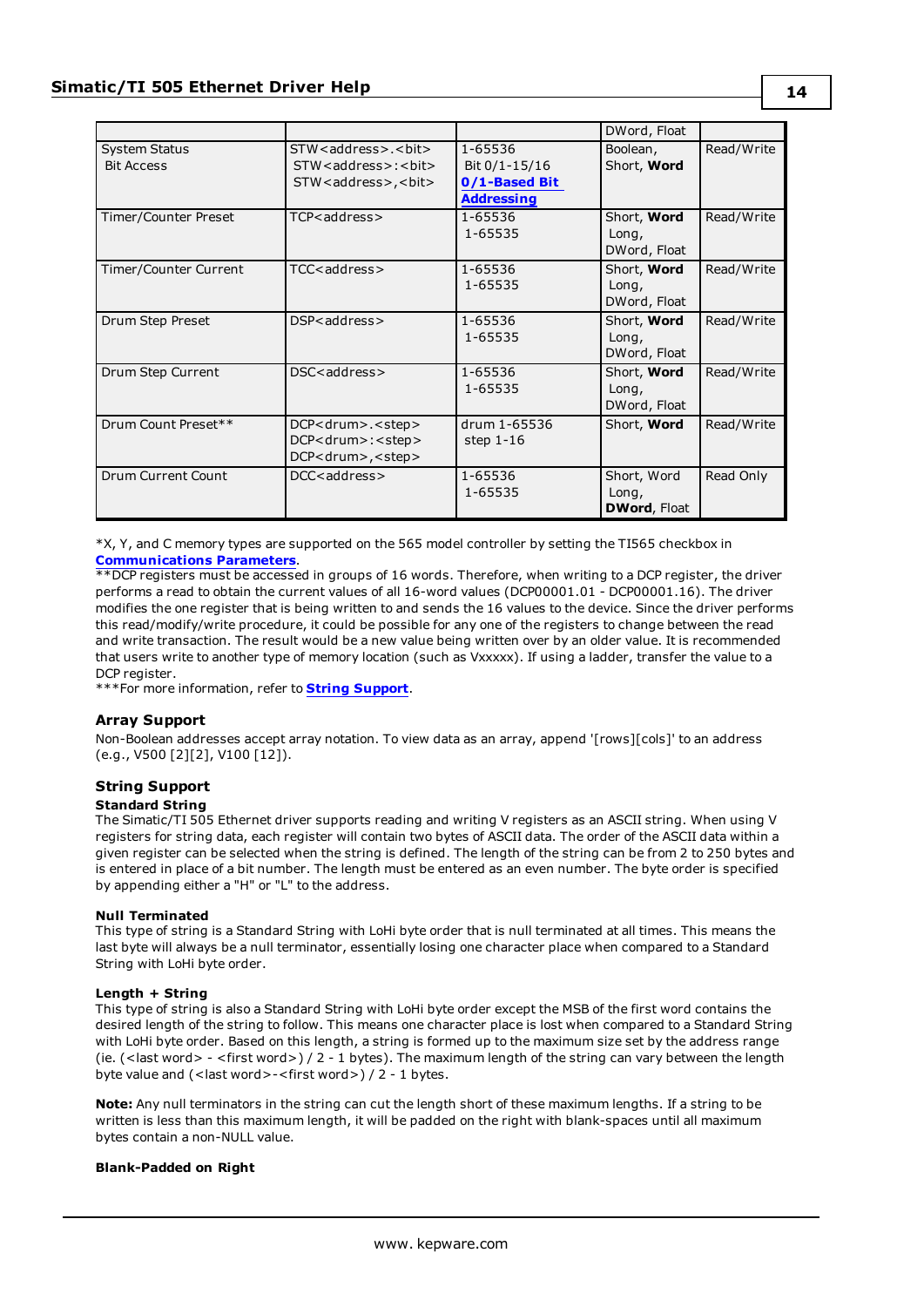This type of string is a Standard String with LoHi byte order except the string length is always the maximum because the string is padded with blank spaces on the right until its length becomes the maximum (no NULLs). Recall the maximum length of the string is (<last word> - <first word>) / 2 bytes in the address. If a string to be written is less than this maximum length, it too will be padded on the right with blank-spaces until all maximum bytes contain a non-NULL value.

#### **Example 1: Standard String**

To address a string starting at V200 with a length of 50 bytes and HiLo byte order, enter V200.50H.

#### **Example 2: Standard String**

To address a string starting at V500 with a length of 38 bytes and LoHi byte order, enter V500.38L.

#### **Example 3: Null Terminated**

Given: V200/MSB = 'h' V200/LSB = 'e' V201/MSB = 'l' V201/LSB = 'l' V202/MSB = 'o' V202/LSB = ' ' V203/MSB = 'w' V203/LSB = 'o' V204/MSB = 'r'  $V204/LSB = 'l'$ V205/MSB = 'd'

To address a null-terminated string starting at V200 with a length of 10 bytes and the memory data is as stated above:

V200-204C would read "hello wor".

**Note:** Only 9 characters can be displayed because the last is the null terminator.

### **Example 4: Length Byte + String**

Given: V200/MSB = 0x04 V200/LSB = 'e' V201/MSB = 'l' V201/LSB = 'l' V202/MSB = 'o'  $V202/LSB = '$ V203/MSB = 'w' V203/LSB = 'o' V204/MSB = 'r'  $V204/LSB = 'l'$ V205/MSB = 'd'

To address a string with length byte information, starting at V200 and the memory data is as stated above: V200-204P would read "ello".

**Note:** The length byte is 0x04 so only 4 characters are displayed. If the length byte were 0x07, V200-204P would read "ello wo".

### **Example 5: Blank-Padded on Right**

Given: V200/MSB = 'h' V200/LSB = 'e' V201/MSB = 'l' V201/LSB = 'l' V202/MSB = 'o'  $V202/LSB = NULL$ V203/MSB = 'w' V203/LSB = 'o' V204/MSB = 'r' V204/LSB = 'l' V205/MSB = 'd'

To address a blank padded string starting at V200 with a length of 10 bytes and the memory data is as stated above:

V200-204 would read "hello".

**15**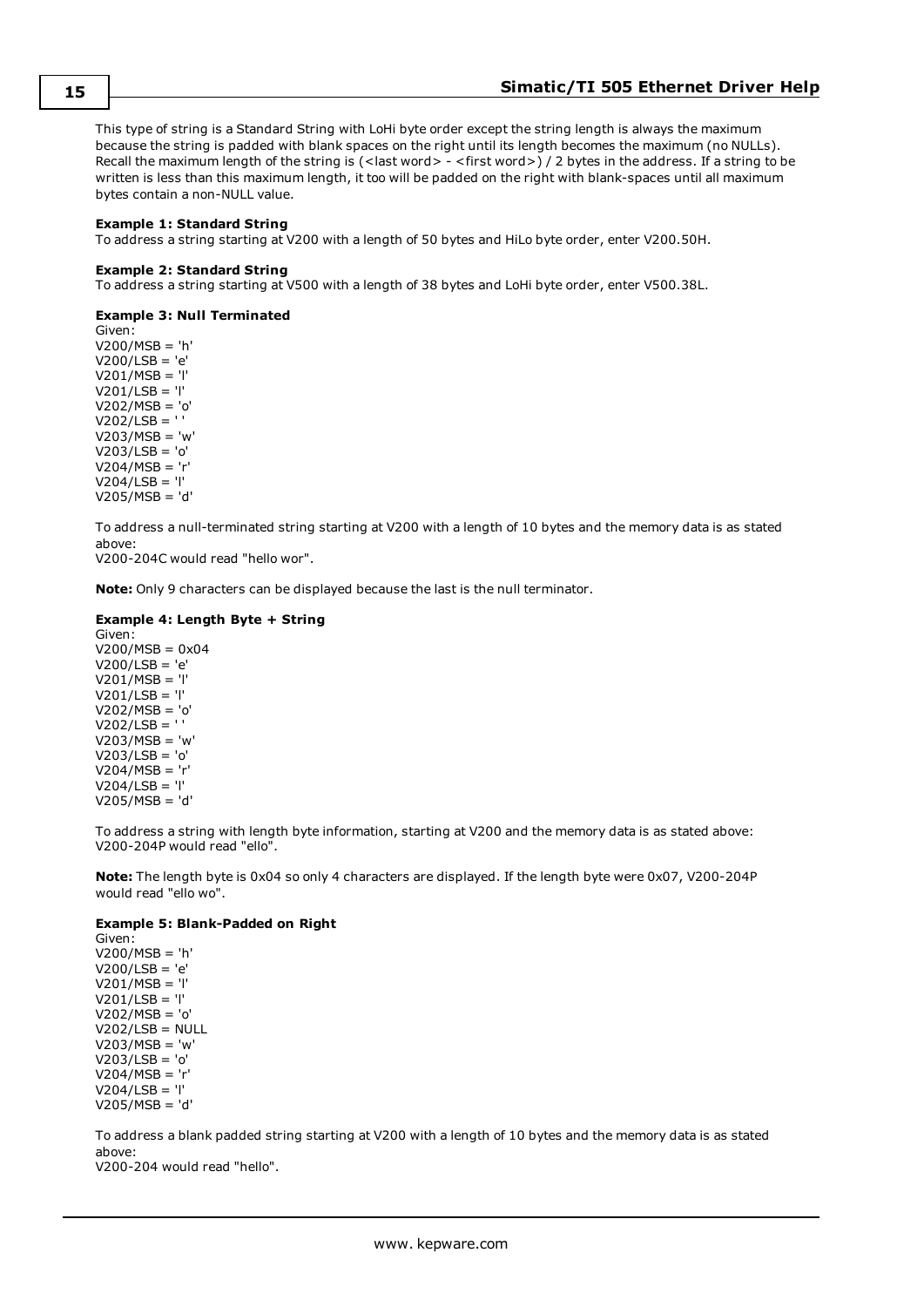To write "world" to this address, the memory data would look as follows:

 $V200/MSB = 'w'$ V200/LSB = 'o' V201/MSB = 'r'  $V201/LSB = 'l'$ V202/MSB = 'd' V202/LSB = ' ' V203/MSB = ' ' V203/LSB = ' ' V204/MSB = ' ' V204/LSB = ' ' V205/MSB = ' '

Since "world" is less than 10 characters in length, it is padded with blanks to become 10 characters in length.

### **Packed Task Code Protocol**

The following address types, strings, and arrays are not supported under Packed Task Code Protocol. To increase efficiency, CAMP Protocol will be used instead.

Drum Count Preset (DCP) Discrete Input (X) Discrete Output (Y) Discrete Control (C or CR) Addresses greater than '30720' for Drum Step Preset (DSP) and Drum Step Current (DSC)

### **Notes:**

- 1. Packed Task Code Protocol will be used for writing address types X, Y, and C.
- 2. If the TI565 option is selected in Communications Parameters, Packed Task Code Protocol will be used for reading and writing the X, Y, and C address types independent of the 505 Protocol setting.
- 3. Task Codes TC7F (Read Block) and TC5A (Write Block) are used.

### <span id="page-15-0"></span>**Status Words**

For all Status Words, Bit 1 is the Most Significant Bit (MSB) and Bit 16 is the Least Significant Bit (LSB) in order from left to right. Users can configure bit addressing to be 0-15 or 1-16 addressing, and can also set the driver to use 1 or 15 as the MSB (changing the bit referencing). For more information, refer to **[Addressing](#page-6-0) Options**.

**Note:** Only addresses that are not used by the controller can be written.

| Register | <b>Description</b>                                                                                                                                                                                                                                                                                                                                                                                                                                                                                                                   |                           | CP525 CP545 CP565         |              | <b>CTI</b><br>2500        |
|----------|--------------------------------------------------------------------------------------------------------------------------------------------------------------------------------------------------------------------------------------------------------------------------------------------------------------------------------------------------------------------------------------------------------------------------------------------------------------------------------------------------------------------------------------|---------------------------|---------------------------|--------------|---------------------------|
| STW00001 | Non-Fatal errors<br>Bit 4, $1 =$ Password been entered<br>Bit 5, $1 =$ Password been entered and disabled<br>Bit 6, $1 =$ User program error*<br>Bit 7, $1 =$ Subroutine stack overflow<br>Bit 8, $1 =$ Time of day clock failure<br>Bit $10$ = Special function module communication<br>error<br>Bit 11, $1 =$ Previous RLL instruction failed<br>Bit 12, $1 = I/O$ module failure or $I/O$ module<br>configuration mismatch<br>Bit 13, $1 =$ Communication port failure<br>Bit 14, $1 =$ Scan overrun<br>Bit 15, $1 =$ Battery low | $\mathsf{x}$              | $\boldsymbol{\mathsf{x}}$ | $\mathsf{x}$ | $\mathsf{x}$              |
| STW00002 | Base Control Status. Each bit reflects the status of<br>a single base.                                                                                                                                                                                                                                                                                                                                                                                                                                                               | $\boldsymbol{\mathsf{x}}$ | $\boldsymbol{\mathsf{x}}$ | $\mathsf{x}$ | $\boldsymbol{\mathsf{x}}$ |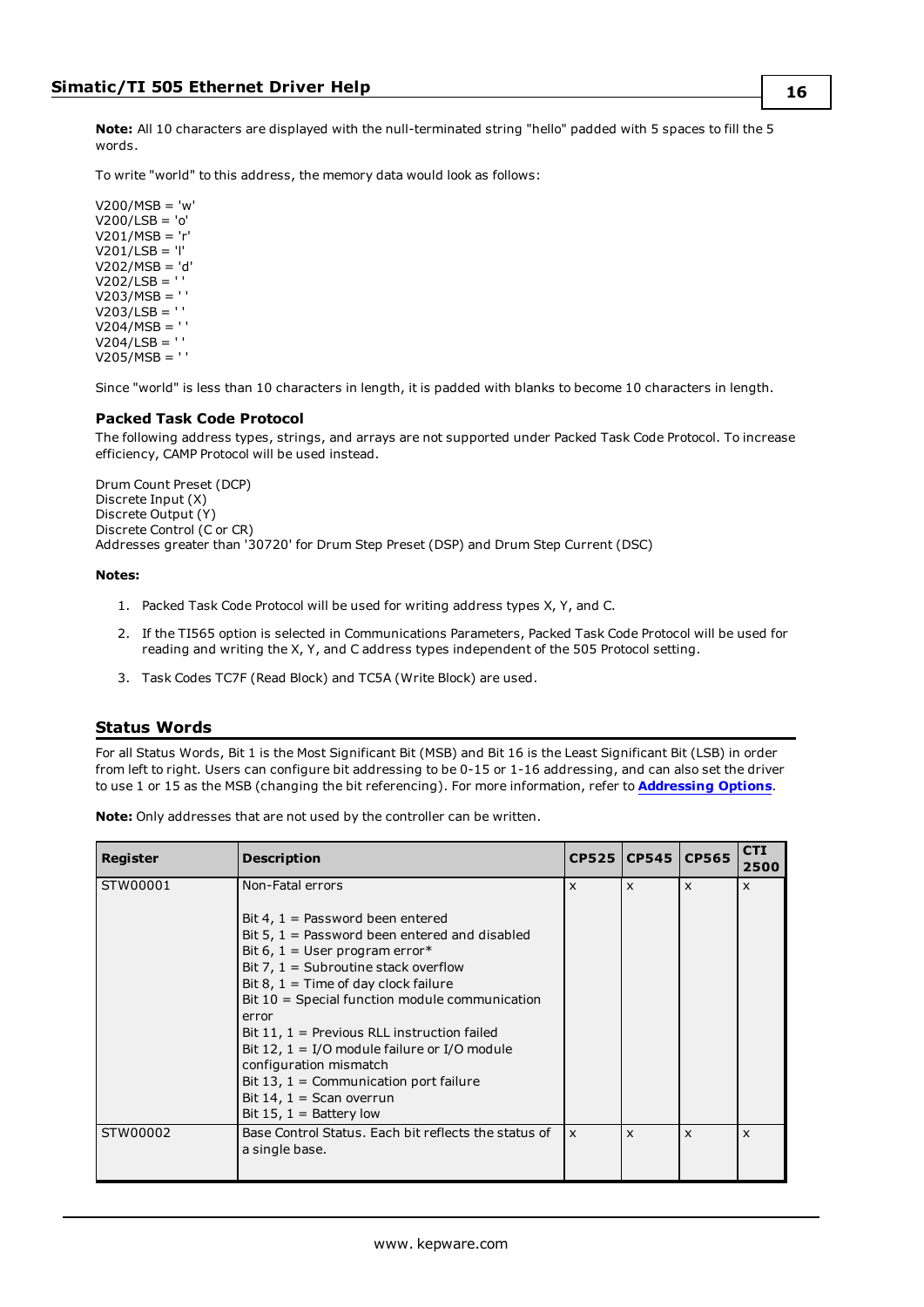|                          | $0 =$ Status is good.<br>$1 =$ Base is not present or has a problem.                                |              |              |     |     |
|--------------------------|-----------------------------------------------------------------------------------------------------|--------------|--------------|-----|-----|
|                          | Bit 1, Base 15                                                                                      |              |              |     |     |
|                          | Bit 2, Base 14                                                                                      |              |              |     |     |
|                          | Bit 3, Base 13<br>Bit 4, Base 12                                                                    |              |              |     |     |
|                          | Bit 5, Base 11                                                                                      |              |              |     |     |
|                          | Bit 6, Base 10<br>Bit 7, Base 9                                                                     |              |              |     |     |
|                          | Bit 8, Base 8                                                                                       |              |              |     |     |
|                          | Bit 9, Base 7<br>Bit 10, Base 6                                                                     |              |              |     |     |
|                          | Bit 11, Base 5                                                                                      |              |              |     |     |
|                          | Bit 12, Base 4                                                                                      |              |              |     |     |
|                          | Bit 13, Base 3<br>Bit 14, Base 2                                                                    |              |              |     |     |
|                          | Bit 15, Base 1                                                                                      |              |              |     |     |
|                          | Bit 16, Base 0                                                                                      |              |              |     |     |
| STW00003-00009           | Profibus DP Slave Status<br>Each bit is 0 if a slave is present, or 1 if the slave is               | X            | x            | X   | X   |
|                          | missing or failed.                                                                                  |              |              |     |     |
|                          | STW03 Bit 1-16 slave addresses 16-1                                                                 |              |              |     |     |
|                          | STW04 Bit 1-16 slave addresses 32-17<br>STW05 Bit 1-16 slave addresses 48-33                        |              |              |     |     |
|                          | STW06 Bit 1-16 slave addresses 64-49                                                                |              |              |     |     |
|                          | STW07 Bit 1-16 slave addresses 80-65                                                                |              |              |     |     |
|                          | STW08 Bit 1-16 slave addresses 96-81<br>STW09 Bit 1-16 slave addresses 112-97                       |              |              |     |     |
| STW00010                 | Contains the value of the previous dynamic scan                                                     | $\mathsf{x}$ | X            | x   | X   |
|                          | time.                                                                                               |              |              |     |     |
| STW00011                 | Indicates the status of the modules in the Local<br>Base (Base 0). Each bit indicates a module in a | X            | x            | X   | X   |
|                          | slot.                                                                                               |              |              |     |     |
|                          |                                                                                                     |              |              |     |     |
|                          | $0 = Good$<br>$1 =$ Module not present or failed                                                    |              |              |     |     |
|                          | Bit $1 - 16 =$ Module $16 - 1$                                                                      |              |              |     |     |
| STW00012-00026           | Status bits for modules in bases $1 - 15$ , STW012 =                                                | $\mathsf{x}$ | $\mathsf{x}$ | X   | X   |
|                          | Base $1$                                                                                            |              |              |     |     |
|                          | Bit range is the same as for STW011.                                                                |              |              |     |     |
| STW00027-00138           | This range of Status Words apply to the Profibus                                                    | $\mathsf{x}$ | X            | X   | X   |
|                          | DP slave channels if present. STW027 is slave<br>1STW138 is slave 112.                              |              |              |     |     |
|                          |                                                                                                     |              |              |     |     |
|                          | Bit range is the same as for STW011.                                                                |              |              |     |     |
| STW00139                 | This Status Word provides a count of the discrete<br>points (X/Y or C) that are currently forced.   | $\mathsf{x}$ | X            | X   | x   |
| STW00140                 | This Status Word provides a count of the word                                                       | $\mathsf{x}$ | X            | X   | X   |
|                          | points (WX/WY) that are currently forced.                                                           |              |              |     |     |
| STW00141-00144<br>STW141 | Date, Time, and Day of Week<br>Bit 1-4, Year tens digit                                             | N/A          | N/A          | N/A | N/A |
|                          | Bit 5-8, Year units digit                                                                           | X            | x            | X   | X   |
|                          | Bit 9-12, Month tens digit                                                                          |              |              |     |     |
|                          | Bits 13-16, Month units                                                                             |              |              |     |     |
| STW142                   | Bit 1-4, Day - Tens digit<br>Bit 5-8, Day - Units digit                                             | $\mathsf{x}$ | X            | X   | X   |
|                          | Bit 9-12, Hour - Tens digit                                                                         |              |              |     |     |
| STW143                   | Bit 13-16, Hour - Units digit<br>Bit 1-4, Minute - Tens digit                                       |              |              |     |     |
|                          | Bit 5-8, Minute - Units digit                                                                       | X            | X            | X   | X   |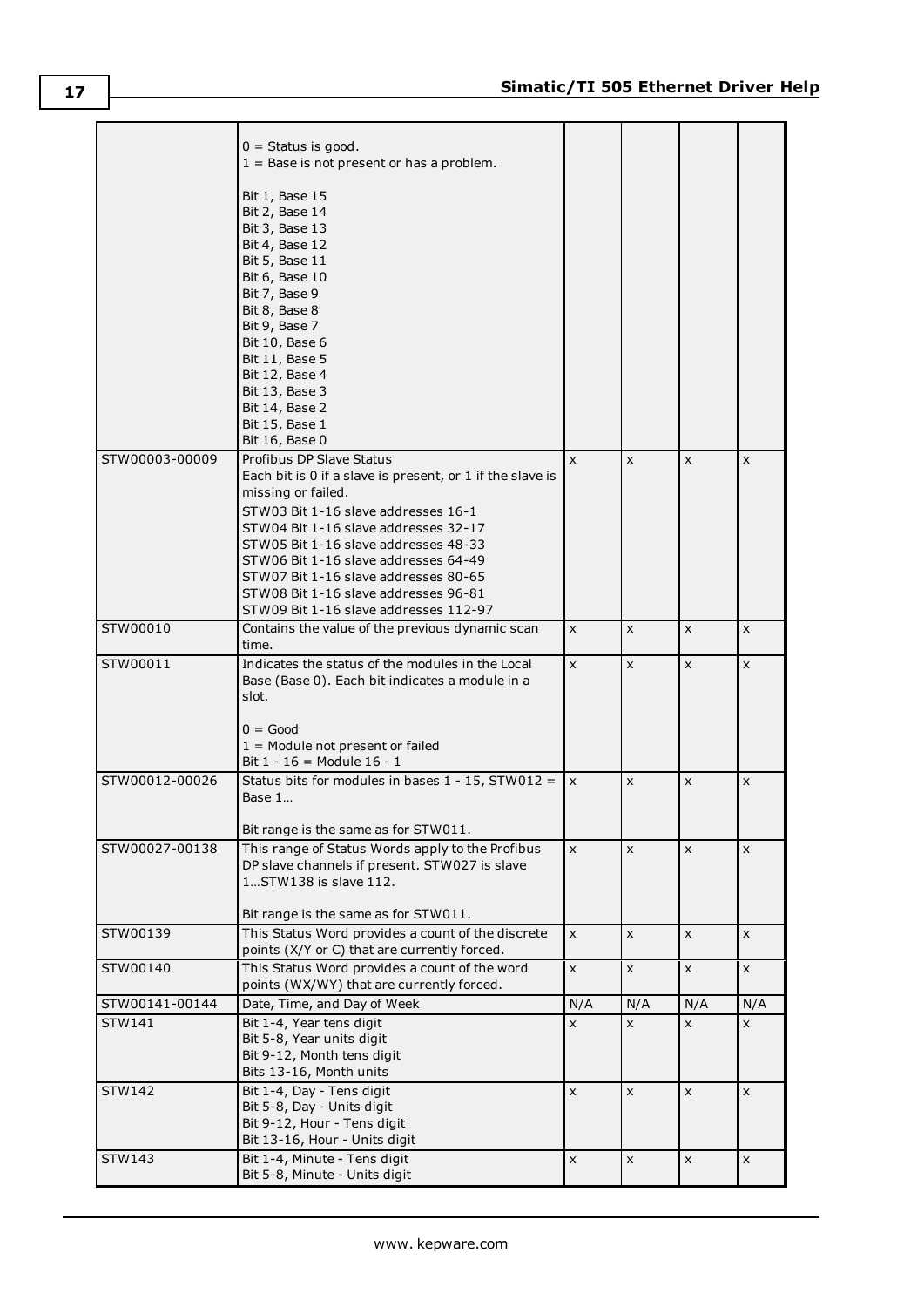|                | Bit 9-12, Seconds - Tens digit<br>Bit 13-16, Seconds - Units digit                            |                         |                |                |     |
|----------------|-----------------------------------------------------------------------------------------------|-------------------------|----------------|----------------|-----|
| <b>STW144</b>  | Bit 1-4, Seconds - Tenths digit                                                               | $\mathsf{x}$            | X              | X              | X   |
|                | Bit 5-8, Seconds - Hundredths digit                                                           |                         |                |                |     |
|                | Bit 9-12, Not used - Always 0                                                                 |                         |                |                |     |
|                | Bit 13-16, Day of the week                                                                    |                         |                |                |     |
| STW00145       | <b>Receive Error Counts</b>                                                                   | $\pmb{\times}$          | X              | X              | X   |
| STW00146       | <b>Timeout Counts</b>                                                                         | $\mathsf{x}$            | $\pmb{\times}$ | X              | X   |
| STW00147       | This Status Word records the number of times that                                             | $\mathsf{x}$            | X              | X              | X   |
|                | the Profibus-DP slaves have failed to respond to a                                            |                         |                |                |     |
|                | request from the Series 505 or CTI 2500 CPU since                                             |                         |                |                |     |
|                | the most recent restart.<br>This Status Word records the number of times that                 |                         |                |                |     |
| STW00148       | the Profibus-DP I/O channel has experienced a loss                                            | $\mathsf{I} \mathsf{X}$ | X              | X              | X   |
|                | of token since the most recent restart.                                                       |                         |                |                |     |
| STW00149-00160 | Reserved                                                                                      | N/A                     | N/A            | N/A            | N/A |
| STW00161       | Special Function Processor Fatal Error                                                        | X                       | x              | X              | X   |
|                |                                                                                               |                         |                |                |     |
|                | Bit $1, 1 = ROM error$                                                                        |                         |                |                |     |
|                | Bit 2, $1 = RAM error$                                                                        |                         |                |                |     |
|                | Bit 3, $1 =$ Operating system error                                                           |                         |                |                |     |
|                | Bit 4, $1 =$ Invalid control block encountered                                                |                         |                |                |     |
|                | Bit 5, $1 =$ Diagnostic failure                                                               |                         |                |                |     |
|                | Bit 7, $1 = S$ Memory is inconsistent<br>Bit $8 =$ Special function program received from RLL |                         |                |                |     |
|                | is invalid                                                                                    |                         |                |                |     |
| STW00162       | Special Function Processor Non-Fatal Errors                                                   | $\pmb{\times}$          | $\pmb{\times}$ | X              | X   |
|                |                                                                                               |                         |                |                |     |
|                | Bit 1, 1 = Port 1 communication error**                                                       |                         |                |                |     |
|                | Bit 3, $1 =$ Port overrun error                                                               |                         |                |                |     |
|                | Bit 4, $1 =$ Analog alarm overrun error                                                       |                         |                |                |     |
|                | Bit $5$ , $1$ = Cyclic special function programs overrun                                      |                         |                |                |     |
|                | error                                                                                         |                         |                |                |     |
|                | Bit $6, 1$ = Normal special function program queue<br>is full                                 |                         |                |                |     |
|                | Bit 7, $1$ = Priority special function program queue                                          |                         |                |                |     |
|                | is full                                                                                       |                         |                |                |     |
|                | Bit 8, $1 =$ Cyclic special function program queue is                                         |                         |                |                |     |
|                | full                                                                                          |                         |                |                |     |
|                | Bit 9, $1 =$ Loop calculation error                                                           |                         |                |                |     |
|                | Bit 10, $1 =$ Analog alarm calculation error                                                  |                         |                |                |     |
|                | Bit 11, $1 =$ Control block disabled<br>Bit 12, $1 =$ Attempt to execute undefined special    |                         |                |                |     |
|                | function program or subroutine                                                                |                         |                |                |     |
|                | Bit 13, $1 =$ Attempt to invoke restricted special                                            |                         |                |                |     |
|                | function program or subroutine                                                                |                         |                |                |     |
| STW00163       | Contains the number of the ladder subroutine that                                             | $\pmb{\times}$          | X              | X              | X   |
|                | caused the stack overflow                                                                     |                         |                |                |     |
| STW00164-00165 | Contains the source RLL checksum (32 Bit integer)                                             | $\pmb{\times}$          | $\pmb{\times}$ | $\pmb{\times}$ | x   |
| STW00166-00167 | Contains the compiled RLL checksum (32 Bit                                                    | $\mathsf{x}$            | $\mathsf{x}$   | X              | X   |
|                | integer)                                                                                      |                         |                |                |     |
| STW00168       | <b>Dual RBC Status</b>                                                                        | $\mathsf{x}$            | X              | X              | X   |
|                | Bit 1-16 are bases 15-0                                                                       |                         |                |                |     |
|                | For each Bit:                                                                                 |                         |                |                |     |
|                | $0 =$ Dual RBC present and good                                                               |                         |                |                |     |
|                | $1 =$ Error or single RBC                                                                     |                         |                |                |     |
| STW00169-00175 | Not used                                                                                      | X                       | X              | X              | X   |
| STW00176       | Dual Power Supply Status                                                                      | $\pmb{\times}$          | $\pmb{\times}$ | X              | X   |
|                | Bit 1-16 are bases 15-0                                                                       |                         |                |                |     |
|                |                                                                                               |                         |                |                |     |
|                | For each Bit:                                                                                 |                         |                |                |     |
|                | $0 =$ Dual power supply present and good                                                      |                         |                |                |     |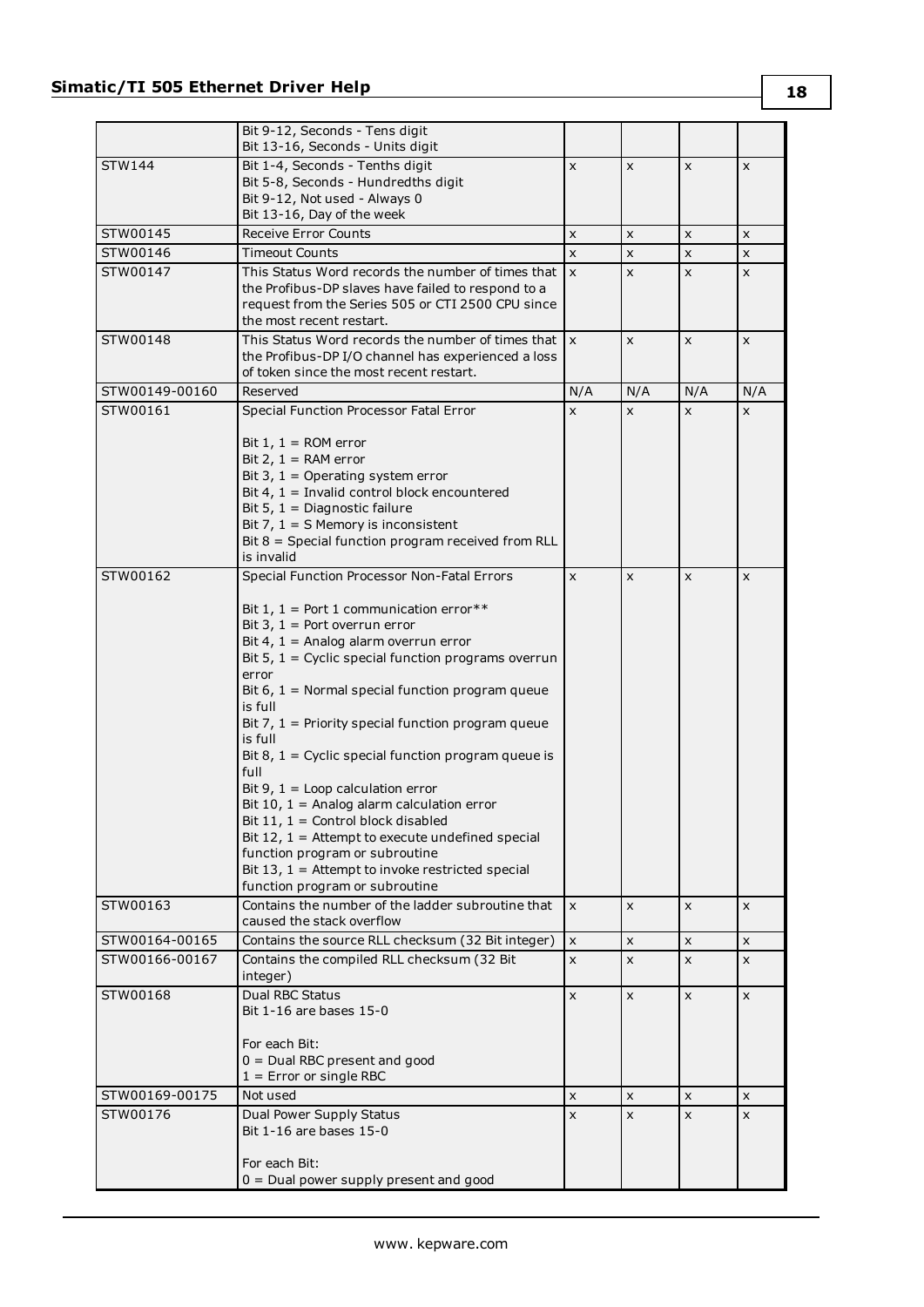|                | $1 =$ Error or single power supply                                                               |                |                |     |     |
|----------------|--------------------------------------------------------------------------------------------------|----------------|----------------|-----|-----|
| STW00177-00183 | Not used                                                                                         | X              | X              | X   | X   |
| STW00184       | Module Mismatch Indicator                                                                        | X              | X              | X   | X   |
|                |                                                                                                  |                |                |     |     |
|                | Bit $1, 1$ = Module mismatch error<br>Bit $5-8$ = Indicates the number of the base with          |                |                |     |     |
|                | the error                                                                                        |                |                |     |     |
| STW00185-00190 | Not used                                                                                         | X              | X              | X   | X   |
| STW00191       | Serial Port Print Status                                                                         | N/A            | N/A            | N/A | x   |
| STW00192       | Discrete Execution Scan Time - The time spent on                                                 | X              | X              | X   | X   |
|                | the last scan                                                                                    |                |                |     |     |
| STW00193-199   | Not used                                                                                         | $\pmb{\times}$ | x              | x   | X   |
| STW00200       | User Program Error Cause (associated with Bit 6 of                                               | $\pmb{\times}$ | X              | X   | x   |
|                | STW001). Codes are as follows:                                                                   |                |                |     |     |
|                | $0 = No error$                                                                                   |                |                |     |     |
|                | $1 =$ Reference to an application that is not                                                    |                |                |     |     |
|                | installed***                                                                                     |                |                |     |     |
|                | $2 =$ Attempted to unlock a flag that is not held by                                             |                |                |     |     |
|                | an application***<br>3 = Mismatched lock/unlock instructions***                                  |                |                |     |     |
|                | 4 = Subroutine nesting level exceeded                                                            |                |                |     |     |
|                | $5 =$ Table overflow                                                                             |                |                |     |     |
|                | $6$ = Attempted to call a non-existent subroutine                                                |                |                |     |     |
|                | $7$ = VMEbus access failed due to a bus error ***                                                |                |                |     |     |
|                | $8$ = Special function program has not been                                                      |                |                |     |     |
|                | compiled or does not exist<br>9 = Special function program has been disabled                     |                |                |     |     |
|                | 10 = Special function program type is restricted or                                              |                |                |     |     |
|                | cyclic                                                                                           |                |                |     |     |
|                | $11 =$ Special function program or subroutine is                                                 |                |                |     |     |
|                | being edited                                                                                     |                |                |     |     |
|                | 12 = Special function program or subroutine is                                                   |                |                |     |     |
|                | being executed by an interrupt task                                                              |                |                |     |     |
|                | 13 = User-scheduled fast loop is not configured<br>14 = User-scheduled fast loop is disabled     |                |                |     |     |
| STW00201       | First Scan Flags                                                                                 | X              | X              | X   | X   |
|                |                                                                                                  |                |                |     |     |
|                | Bit $1, 1$ = First Run Mode scan or single scan after                                            |                |                |     |     |
|                | compile                                                                                          |                |                |     |     |
|                | Bit $2, 1$ = First Run Mode scan or single scan after                                            |                |                |     |     |
|                | Program Mode                                                                                     |                |                |     |     |
|                | Bit $3, 1$ = First Run Mode scan after transition from<br>Hold Mode                              |                |                |     |     |
|                | Bit 9, $1 =$ First scan after battery bad power-up                                               |                |                |     |     |
|                | restart                                                                                          |                |                |     |     |
|                | Bit 10, $1 =$ First scan after battery good power-up                                             |                |                |     |     |
|                | restart                                                                                          |                |                |     |     |
|                | Bit 11, $1 =$ First scan after compile restart<br>Bit 12, $1 =$ First scan after partial restart |                |                |     |     |
| STW00202-00205 | Not used                                                                                         | X              | X              | X   | X   |
| STW00206-00207 | U-Memory checksum C0 (32-bit integer)                                                            | $\pmb{\times}$ | $\pmb{\times}$ | X   | N/A |
| STW00208-00209 | U-Memory Checksum C1 (32 bit integer)                                                            | $\pmb{\times}$ | $\pmb{\times}$ | X   | N/A |
| STW00210       | Base Poll Enable Flags                                                                           | X              | X              | X   | x   |
|                | Bit 1-16 are bases 15-0                                                                          |                |                |     |     |
|                |                                                                                                  |                |                |     |     |
|                | For each Bit:                                                                                    |                |                |     |     |
|                | $0 =$ Base cannot be polled                                                                      |                |                |     |     |
|                | $1 =$ Base can be polled                                                                         |                |                |     |     |
| STW00211-00217 | Profibus Poll Enable Flags                                                                       | $\mathsf{x}$   | $\mathsf{x}$   | X   | X   |
|                | Each bit is 1 if the slave is defined and enabled.                                               |                |                |     |     |
|                | STW211 Bit 1-16 slave addresses 16-1                                                             |                |                |     |     |
|                | STW212 Bit 1-16 slave addresses 32-17                                                            |                |                |     |     |
|                |                                                                                                  |                |                |     |     |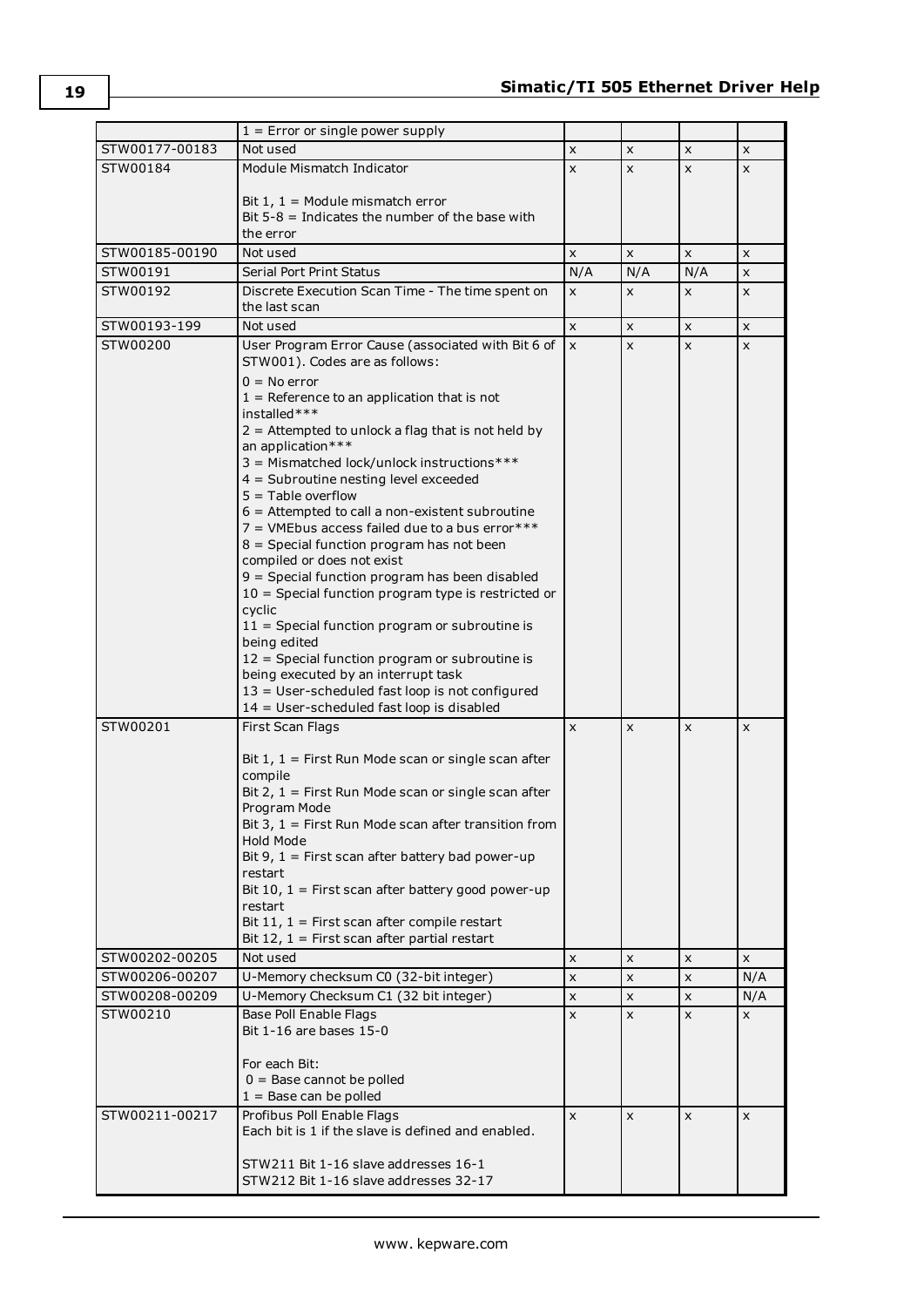|                | STW213 Bit 1-16 slave addresses 48-33                  |                |                |                |     |
|----------------|--------------------------------------------------------|----------------|----------------|----------------|-----|
|                | STW214 Bit 1-16 slave addresses 64-49                  |                |                |                |     |
|                | STW215 Bit 1-16 slave addresses 80-65                  |                |                |                |     |
|                | STW216 Bit 1-16 slave addresses 96-81                  |                |                |                |     |
|                | STW217 Bit 1-16 slave addresses 112-97                 |                |                |                |     |
| STW00218       | Not used                                               | X              | X              | X              | x   |
| STW00219       | <b>RLL Task Overrun</b>                                | $\mathsf{x}$   | $\mathsf{x}$   | X              | N/A |
|                |                                                        |                |                |                |     |
|                | Bit $1$ , Task $1: 0 = Good$ , $1 = Task$ scan cycle   |                |                |                |     |
|                | overrun                                                |                |                |                |     |
|                | Bit 2, Task 2: $0 = Good$ , $1 = Task scan cycle$      |                |                |                |     |
|                | overrun                                                |                |                |                |     |
| STW00220       | Interrupting Slots in Local Base                       | X              | X              | N/A            | N/A |
|                | Bit 1-16 are slots 16-1                                |                |                |                |     |
|                |                                                        |                |                |                |     |
|                | For each Bit:                                          |                |                |                |     |
|                | $1 =$ Interrupt request active at module located in    |                |                |                |     |
|                | this slot                                              |                |                |                |     |
| STW00221       | Module Interrupt Request Count                         | X              | X              | N/A            | N/A |
| STW00222       | Spurious Interrupt Count                               | N/A            | N/A            | x              | N/A |
|                |                                                        |                |                |                |     |
| STW00223-00224 | Binary Time of Day (32 bit integer)                    | X              | X              | X              | X   |
| STW00225       | Binary Relative Day (with 1/1/1984 being day 0)        | $\pmb{\times}$ | X              | X              | X   |
| STW00226       | Time of Day Status                                     | $\mathsf{x}$   | $\pmb{\times}$ | X              | X   |
|                |                                                        |                |                |                |     |
|                | Bit $1, 1$ = Current time is prior to time reported in |                |                |                |     |
|                | the last task 1 RLL scan                               |                |                |                |     |
|                | Bit 2-9, Reserved                                      |                |                |                |     |
|                | Bit 10, $1 =$ Time is valid                            |                |                |                |     |
|                | Bit 11, $1 =$ Time synchronization is over a network   |                |                |                |     |
|                | Bit 12-13, Time Resolution                             |                |                |                |     |
|                | $00 = .001$ second                                     |                |                |                |     |
|                | $01 = .01$ second                                      |                |                |                |     |
|                | $02 = .1$ second                                       |                |                |                |     |
|                | $03 = 1$ second                                        |                |                |                |     |
|                | Bit 14, $1 =$ Time synchronization error               |                |                |                |     |
|                | Bit 15, $1 =$ No time synchronization input for the    |                |                |                |     |
|                | time transmitter                                       |                |                |                |     |
| STW00227-00228 | <b>Bus Error Access Address</b>                        | N/A            | N/A            | $\pmb{\times}$ | N/A |
| STW00229-00230 | Bus Error Program Offset                               | N/A            | N/A            | X              | N/A |
| STW0231        | Profibus DP I/O Status                                 | X              | x              | X              | X   |
|                |                                                        |                |                |                |     |
|                | Bit $1, 1 = DP$ in operate state                       |                |                |                |     |
|                | Bit 2, $1 = DP$ in clear state                         |                |                |                |     |
|                | Bit 3, $1 =$ Error: Unable to download configuration   |                |                |                |     |
|                | to the Profibus interface                              |                |                |                |     |
|                | Bit 4, $1 =$ Error: Unable to retrieve slave           |                |                |                |     |
|                | diagnostics from the interface                         |                |                |                |     |
|                | Bit 5, $1 = DP$ bus error                              |                |                |                |     |
|                | Bit 16, $1 = DP I/O$ bus system is not configured      |                |                |                |     |
|                |                                                        |                |                |                |     |
| STW00232-00238 | Profibus I/O Diagnostics Status                        | $\mathsf{x}$   | X              | X              | X   |
|                | Each bit is 1 if the slave signals a diagnostic that   |                |                |                |     |
|                | has not been read by an RSD RLL instruction.           |                |                |                |     |
|                |                                                        |                |                |                |     |
|                | STW232 Bit 1-16 slave addresses 16-1                   |                |                |                |     |
|                | STW233 Bit 1-16 slave addresses 32-17                  |                |                |                |     |
|                | STW234 Bit 1-16 slave addresses 48-33                  |                |                |                |     |
|                | STW235 Bit 1-16 slave addresses 64-49                  |                |                |                |     |
|                | STW236 Bit 1-16 slave addresses 80-65                  |                |                |                |     |
|                | STW237 Bit 1-16 slave addresses 96-81                  |                |                |                |     |
|                | STW238 Bit 1-16 slave addresses 112-97                 |                |                |                |     |
| STW00239-00240 | Source Special Function Program/Subroutine             | X              | X              | X              | x   |
|                | Checksum                                               |                |                |                |     |
| STW00241-00242 | Compiled Special Function Program/Subroutine           | $\pmb{\times}$ | $\pmb{\times}$ | X              | X   |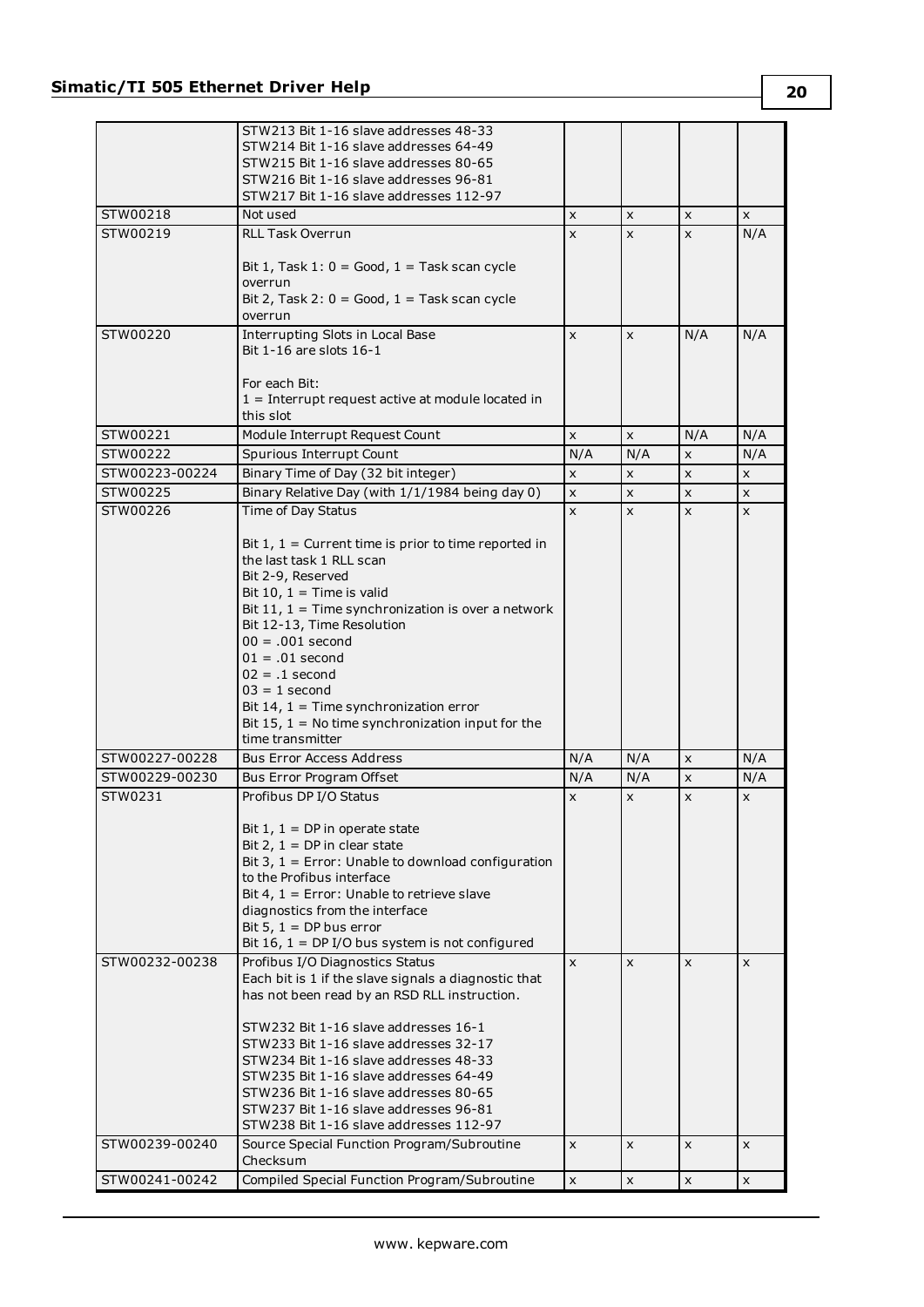|                | Checksum                                                                                                                                                                                                                                                                                          |     |     |     |                |
|----------------|---------------------------------------------------------------------------------------------------------------------------------------------------------------------------------------------------------------------------------------------------------------------------------------------------|-----|-----|-----|----------------|
| STW00243       | Reserved                                                                                                                                                                                                                                                                                          | N/A | N/A | N/A | X              |
| STW00244       | <b>Additional Control Status Flags</b>                                                                                                                                                                                                                                                            | N/A | N/A | N/A | $\mathsf{x}$   |
|                | Bit 1, Controller Mode $0 = Program$ Mode, $1 = Run$<br>Mode<br>Bit 2, Scan Mode $0 =$ Variable, $1 =$ Fixed<br>Bit 3, User Program Source $0 =$ Ram, $1 =$ Flash<br>Bit 4, Ethernet Port Link Status 1 = Connected                                                                               |     |     |     |                |
|                | Bit 5, TCP/IP Network Status $1 =$ Operational<br>Bit 6, Duplicate IP Address Status $1 =$ Duplicate<br>Detected                                                                                                                                                                                  |     |     |     |                |
| STW00245       | <b>Additional Controller Error Status</b><br>Bit $1, 1$ = Fatal error present                                                                                                                                                                                                                     | N/A | N/A | N/A | X              |
|                | Bit 2, Reserved<br>Bit $3, 1$ = One or more remote bases are not<br>communicating                                                                                                                                                                                                                 |     |     |     |                |
| STW00246       | Fatal Error Code. This contains the fatal error code<br>when a fatal error is present.                                                                                                                                                                                                            | N/A | N/A | N/A | $\mathsf{x}$   |
| STW00247-00257 | <b>CTI Support Diagnostics</b>                                                                                                                                                                                                                                                                    | N/A | N/A | N/A | $\mathsf{x}$   |
| STW00259       | <b>Product Serial Number</b>                                                                                                                                                                                                                                                                      | N/A | N/A | N/A | X              |
| STW00260       | Firmware Major Release Number                                                                                                                                                                                                                                                                     | N/A | N/A | N/A | $\pmb{\times}$ |
| STW00261       | Firmware Minor Release Number                                                                                                                                                                                                                                                                     | N/A | N/A | N/A | $\pmb{\times}$ |
| STW00262-00298 | <b>CTI Support Diagnostics</b>                                                                                                                                                                                                                                                                    | N/A | N/A | N/A | X              |
| STW00299       | Peak Scan Time                                                                                                                                                                                                                                                                                    | N/A | N/A | N/A | $\pmb{\times}$ |
| STW00300-454   | <b>CTI Support Statistics</b>                                                                                                                                                                                                                                                                     | N/A | N/A | N/A | $\pmb{\times}$ |
| STW00455-00469 | Remote Base Receive Errors. This contains the<br>number of times that the controller encountered an<br>error reading the response message from the<br>remote base.<br>STW 455 corresponds to remote base 1.<br>STW 456 - STW 469 correspond to remote bases<br>$2 - 15$ .                         | N/A | N/A | N/A | $\mathsf{x}$   |
| STW00470       | Not used                                                                                                                                                                                                                                                                                          | N/A | N/A | N/A | X              |
| STW00471-00485 | Abnormal Logoff Count - Remote Base 1 - 15. This<br>contains the number of times that the controller<br>stopped communicating with the remote base due<br>to communications errors or response timeouts.<br>STW 471 corresponds to remote base 1.<br>STW 472 - STW 485 correspond to remote bases | N/A | N/A | N/A | $\mathsf{x}$   |
|                | 2 – 15.                                                                                                                                                                                                                                                                                           |     |     |     |                |
| STW00486       | Not used<br>Timeout Count - Remote Base 1 - 15. This                                                                                                                                                                                                                                              | N/A | N/A | N/A | X              |
| STW00487-00501 | contains the number of times that the base failed<br>to respond to a request from the controller within<br>the specified time.                                                                                                                                                                    | N/A | N/A | N/A | X              |
|                | STW 487 corresponds to remote base 1.<br>STW 488 - STW 501 correspond to remote bases<br>$2 - 15.$                                                                                                                                                                                                |     |     |     |                |

\*For more information, refer to the register "STW200".

\*\*Not used by the CTI 2500.

<span id="page-20-0"></span>\*\*\*This is only for CP575.

### **Alarm Addressing**

The driver supports the following addresses. The default data type for each address type is indicated in **bold**.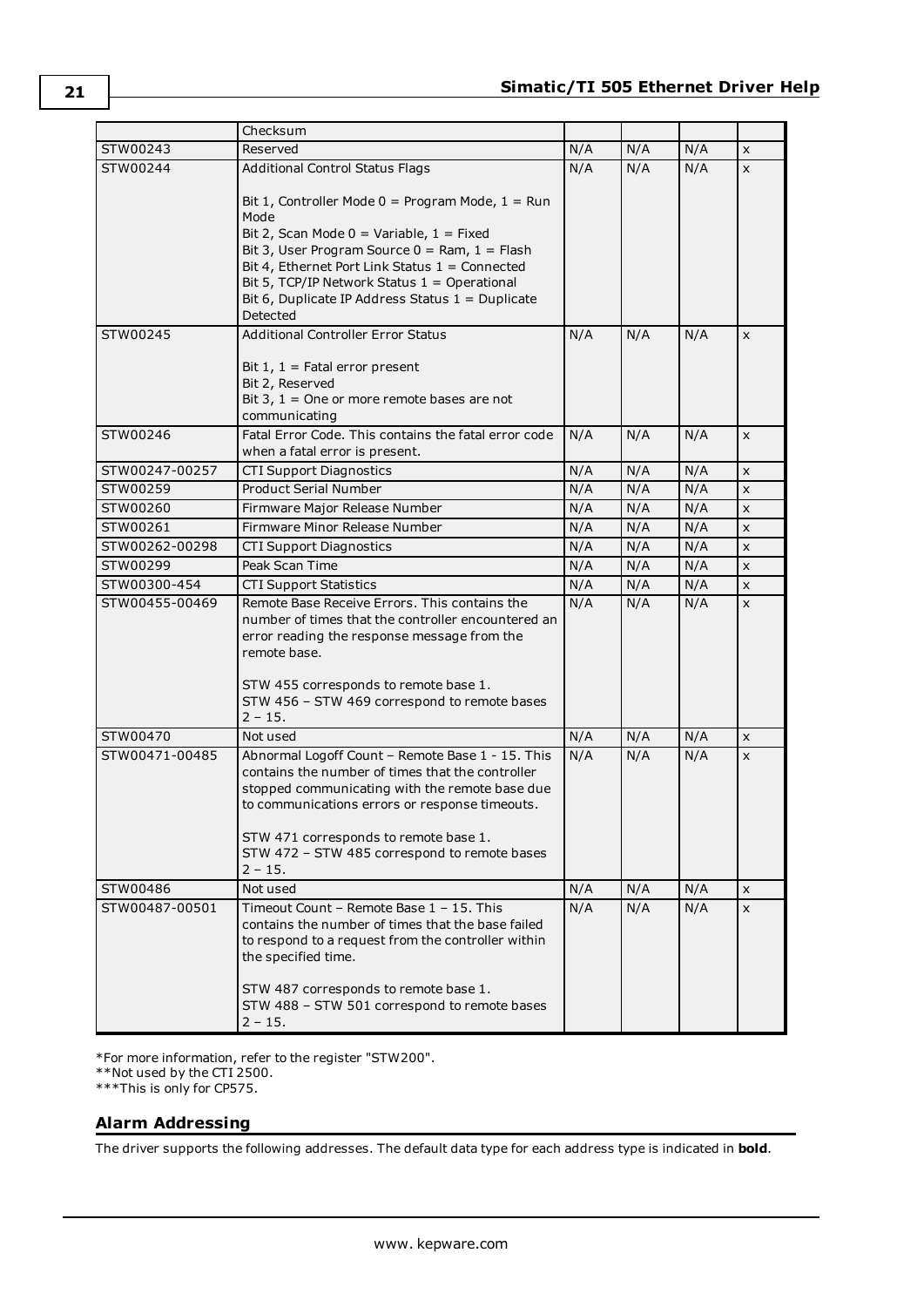**Note:** The actual number of addresses available for of each type depends on the PLC's configuration. If the driver finds at runtime that an address is not present in the device, it will post an error message and remove the tag from its scan list.

| <b>Address Type</b>           | <b>Format</b>                                                                      | Range                          |               | <b>Access</b> |
|-------------------------------|------------------------------------------------------------------------------------|--------------------------------|---------------|---------------|
| Alarm Status (V) Flags        | AVF <address></address>                                                            | 1-65536                        | Word          | Read/Write    |
| Alarm Status (V)              | AVF <address>.<br/>&gt;bit&gt;</address>                                           | 1-65536                        | Boolean, Word | Read/Write    |
| Flag Bit Access*              | AVF <address>:<br/>&gt;bit&gt;</address>                                           | Bit 0/1-15/16                  |               |               |
|                               | AVF <address>, <br/>bit&gt;</address>                                              | 0/1-Based Bit                  |               |               |
|                               |                                                                                    | <b>Addressing</b>              |               |               |
| Alarm Control (C)Flags        | ACF <address></address>                                                            | 1-65535                        | <b>DWord</b>  | Read/Write    |
| Alarm Control (C)             | ACF <address>.<br/>&gt;bit&gt;</address>                                           | 1-65535                        | Boolean,      | Read/Write    |
| Flag Bit Access**             | ACF <address>:<br/><br/>bit&gt;<br/>ACF<address>, <br/>bit&gt;</address></address> | Bit 0/1-31/32<br>0/1-Based Bit | <b>DWord</b>  |               |
|                               |                                                                                    | <b>Addressing</b>              |               |               |
| Alarm PV High Alarm           | APVH <address></address>                                                           | 1-65535                        | <b>Float</b>  | Read/Write    |
| Alarm PV Low Alarm            | APVL <address></address>                                                           | 1-65535                        | <b>Float</b>  | Read/Write    |
| Alarm Process Variable        | APV <address></address>                                                            | 1-65535                        | <b>Float</b>  | Read/Write    |
| Alarm High Limit              | AHA <address></address>                                                            | 1-65535                        | <b>Float</b>  | Read/Write    |
| Alarm Low Limit               | ALA <address></address>                                                            | 1-65535                        | <b>Float</b>  | Read/Write    |
| Alarm Orange                  | AODA <address></address>                                                           | 1-65535                        | <b>Float</b>  | Read/Write    |
| Deviation Alarm               |                                                                                    |                                |               |               |
| <b>Alarm Yellow</b>           | AYDA <address></address>                                                           | 1-65535                        | <b>Float</b>  | Read/Write    |
| <b>Deviation Alarm</b>        |                                                                                    |                                |               |               |
| Alarm Sample Rate             | ATS <address></address>                                                            | 1-65535                        | <b>Float</b>  | Read/Write    |
| Alarm Setpoint                | ASP <address></address>                                                            | 1-65535                        | <b>Float</b>  | Read/Write    |
| Alarm Error                   | AERR <address></address>                                                           | 1-65535                        | <b>Float</b>  | Read Only     |
| Alarm High High               | AHHA <address></address>                                                           | 1-65535                        | <b>Float</b>  | Read/Write    |
| Alarm Limit                   |                                                                                    |                                |               |               |
| Alarm Low Low                 | ALLA <address></address>                                                           | 1-65535                        | <b>Float</b>  | Read/Write    |
| Alarm Limit                   |                                                                                    |                                |               |               |
| Alarm Rate of                 | ARCA <address></address>                                                           | 1-65535                        | <b>Float</b>  | Read/Write    |
| Change Alarm                  |                                                                                    |                                |               |               |
| Alarm Setpoint High           | ASPH <address></address>                                                           | 1-65535                        | <b>Float</b>  | Read/Write    |
| Limit                         |                                                                                    |                                |               |               |
| Alarm Setpoint Low Limit      | ASPL <address></address>                                                           | 1-65535                        | <b>Float</b>  | Read/Write    |
| Alarm Alarm                   | AADB <address></address>                                                           | 1-65535                        | <b>Float</b>  | Read/Write    |
| Deadband                      |                                                                                    |                                |               |               |
| Alarm Raw High                | AHAR <address></address>                                                           | 1-65536                        | Word          | Read/Write    |
| Alarm Limit                   |                                                                                    |                                |               |               |
| Alarm Raw Low                 | ALAR <address></address>                                                           | 1-65536                        | <b>Word</b>   | Read/Write    |
| Alarm Limit                   |                                                                                    |                                |               |               |
| Alarm Raw Process<br>Variable | APVR <address></address>                                                           | 1-65536                        | <b>Word</b>   | Read/Write    |
|                               |                                                                                    |                                |               |               |
| Alarm Raw Orange<br>Deviation | AODAR <address></address>                                                          | 1-65536                        | Word          | Read/Write    |
| Alarm Raw                     | AYDAR <address></address>                                                          | 1-65536                        | Word          | Read/Write    |
| <b>Yellow Deviation</b>       |                                                                                    |                                |               |               |
| Alarm Raw Setpoint            | ASPR <address></address>                                                           | 1-65536                        | <b>Word</b>   | Read/Write    |
| Alarm Raw                     | ADBR <address></address>                                                           | 1-65536                        | Word          | Read/Write    |
| Alarm Deadband                |                                                                                    |                                |               |               |
| Alarm Raw Error               | AERRR <address></address>                                                          | 1-65536                        | Word          | Read Only     |
| Alarm Raw High-High           | AHHAR <address></address>                                                          | 1-65536                        | Word          | Read/Write    |
| Alarm Limit                   |                                                                                    |                                |               |               |
| Alarm Raw Low-Low             | ALLAR <address></address>                                                          | 1-65536                        | Word          | Read/Write    |
| Alarm Limit                   |                                                                                    |                                |               |               |
| Alarm Raw Setpoint            | ASPLR <address></address>                                                          | 1-65536                        | Word          | Read/Write    |
| Low Limit                     |                                                                                    |                                |               |               |
| Alarm Raw Setpoint            | ASPHR <address></address>                                                          | 1-65536                        | Word          | Read/Write    |
| High Limit                    |                                                                                    |                                |               |               |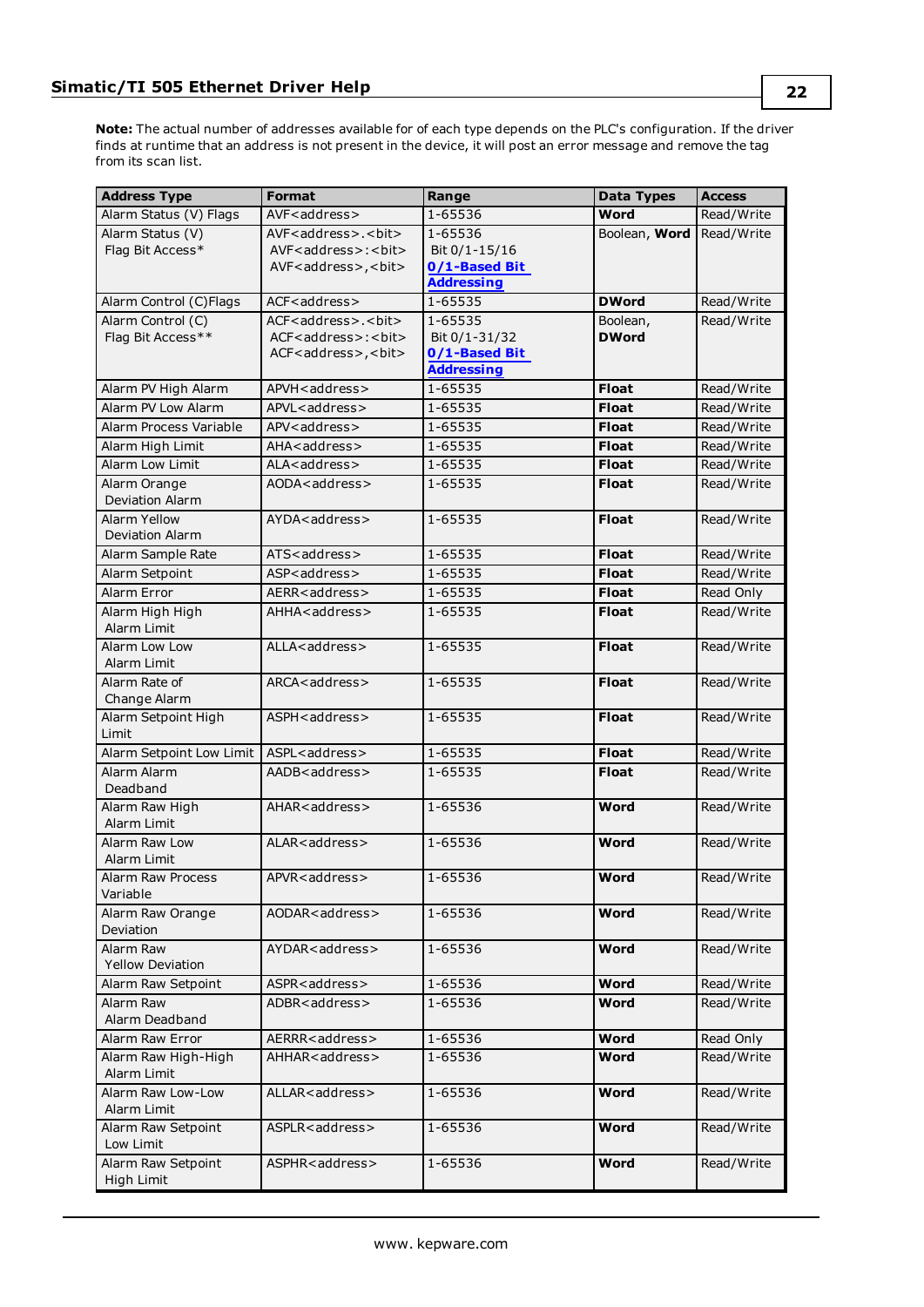| l Alarm MSW Alarm<br>C Flags | $ACFH <$ address $>$ | 1-65536 | Word | Read/Write   |
|------------------------------|----------------------|---------|------|--------------|
| Alarm LSW Alarm<br>C Flags   | $ACFL <$ address $>$ | 1-65536 | Word | l Read/Write |
| Alarm ACK Flag               | AACK < address >     | 1-65536 | Word | Read Only    |

\*For more information, refer to **AVF Bit [Definitions](#page-22-0)**.

\*\*For more information, refer to **ACF Bit [Definitions](#page-23-0)**.

### **Array Support**

Non-Boolean addresses accept array notation. To view data as an array, append '[rows][cols]' to an address. For example, V500 [2][2], V100 [12].

### **Packed Task Code Protocol**

The following address types and arrays are not supported under Packed Task Code Protocol. CAMP Protocol will be used instead.

Alarm Control (C) Flags (ACF) Alarm Raw High Alarm Limit (AHAR) Alarm Raw Low Alarm Limit (ALAR) Alarm Raw Process Variable (APVR) Alarm Raw Orange Deviation (AODAR) Alarm Raw Yellow Deviation (AYDAR) Alarm Raw Setpoint (ASPR) Alarm Raw Alarm Deadband (ADBR) Alarm Raw Error (AERRR) Alarm Raw High-High Alarm Limit (AHHAR) Alarm Raw Low-Low Alarm Limit (ALLAR) Alarm Raw Setpoint Low Limit (ASPLR) Alarm Raw Setpoint High Limit (ASPHR)

### <span id="page-22-0"></span>**AVF Bit Definitions**

### **Analog Alarm Variable Flag Data Element Format**

The server default settings are shown in **bold**.

| <b>MSB</b>  |                                | $\sim$<br>ᄖ |             |  |
|-------------|--------------------------------|-------------|-------------|--|
| <b>ABCD</b> | <b>FEQL</b><br>יוט<br><b>.</b> | <b>IJKL</b> | <b>MNOP</b> |  |

The AVF bit has the following format.

V/W, **X**/Y

V=0-based bit addressing. Bit 0 is MSB.

W=1-based bit addressing. Bit 1 is MSB (Simatic 505 documentation).

**X=0-based bit addressing. Bit 0 is LSB.**

Y=1-based bit addressing. Bit 1 is LSB.

| <b>Element</b> | <b>AVF Bit</b> | <b>Description</b>                  |  |  |  |
|----------------|----------------|-------------------------------------|--|--|--|
| $\overline{A}$ | 0/1, 15/16     | $1 =$ Enable alarm*                 |  |  |  |
| B              | 1/2, 14/15     | $1 =$ Disable alarm*                |  |  |  |
| C              | 2/3, 13/14     | 1=PV is in high-high alarm          |  |  |  |
| D              | $3/4$ , 12/13  | $1 = PV$ is in high alarm           |  |  |  |
| E              | $4/5$ , 11/12  | $1 = PV$ is in low alarm            |  |  |  |
| $\mathsf{F}$   | $5/6$ , 10/11  | $1 = PV$ is in low-low alarm        |  |  |  |
| G              | 6/7, 9/10      | 1=PV is in yellow deviation alarm   |  |  |  |
| H              | $7/8$ , 8/9    | 1=PV is in orange deviation alarm   |  |  |  |
| l I            | 8/9, 7/8       | $1 = PV$ is in rate of change alarm |  |  |  |
| IJ             | 9/10, 6/7      | 1=Broken transmitter alarm          |  |  |  |
| K              | 10/11, 5/6     | 1=Analog alarm is overrunning       |  |  |  |
| L              | 11/12, 4/5     | 1=Alarm is enabled**                |  |  |  |
| M              | 12/13, 3/4     | Not used, set to 0                  |  |  |  |
| N              | 13/14, 2/3     | Not used, set to 0                  |  |  |  |
| $\circ$        | 14/15, 1/2     | Not used, set to 0                  |  |  |  |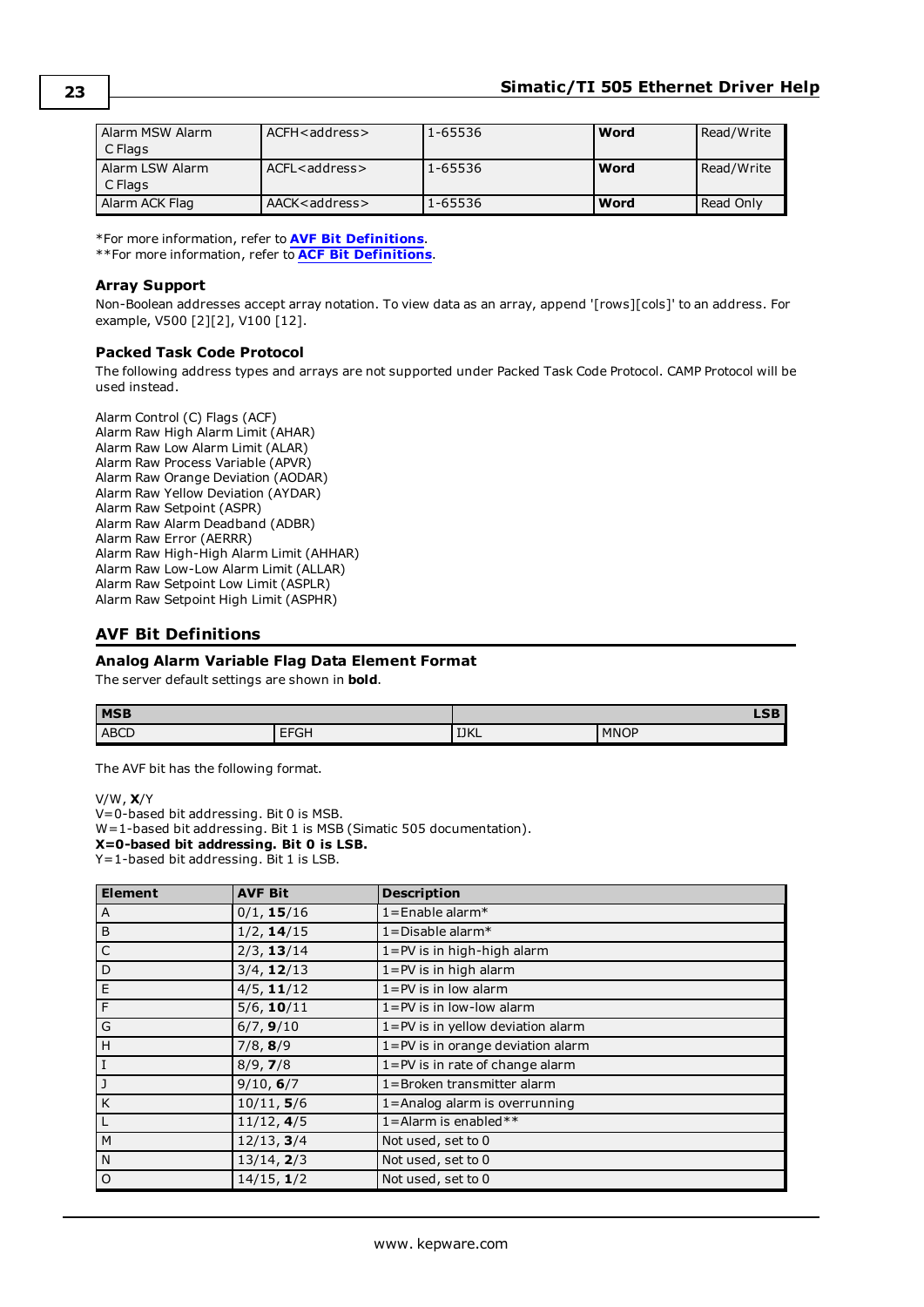| ∽<br> | Not used, set to 0 |
|-------|--------------------|

\*Elements A and B are write-only triggers. Writing 1 to the triggers sets the mode. The mode (or status) is reported in Element L (Bit 12).

\*\*If a word is selected for the analog alarm V-flags, element L is written as bit 12 is written. If a C or Y is selected, bit 12 (element L) is not used.

**Note:** If an analog alarm is programmed and not disabled, the controller will begin to monitor the programmed variables as soon as the controller is placed in RUN mode.

### <span id="page-23-0"></span>**ACF Bit Definitions**

### **Analog Alarm Control Flag Data Element Format**

The server default settings are shown in **bold**.

| <b>IMSB</b> |                        |             |             |             |             | <b>LSB</b> |      |
|-------------|------------------------|-------------|-------------|-------------|-------------|------------|------|
| <b>ABCD</b> | $- - - -$<br>רט⊦.<br>- | <b>IJKL</b> | <b>MNOP</b> | <b>ORST</b> | <b>JVWX</b> | YZab       | cdef |

The ACF bit has the following format:

V/W, **X**/Y

V=0-based bit addressing. Bit 0 is MSB.

W=1-based bit addressing. Bit 1 is MSB (Simatic 505 documentation).

**X=0-based bit addressing. Bit 0 is LSB.**

Y=1-based bit addressing. Bit 1 is LSB.

| <b>Element</b>    | <b>ACF bit</b>        | <b>Description</b>                                                      |
|-------------------|-----------------------|-------------------------------------------------------------------------|
| $\overline{A}$    | 0/1, 31/32            | 0=PV scale 0% offset                                                    |
|                   |                       | 1=PV scale 20% offset                                                   |
| B                 | 1/2, 30/31            | 1=Take square root of PV                                                |
| $\overline{C}$    | 2/3, 29/30            | 1=Monitor HIGH/LOW alarms                                               |
| D                 | 3/4, 28/29            | 1=Monitor HIGH-HIGH/LOW-LOW alarms                                      |
| E                 | 4/5, 27/28            | 1=Monitor yellow/orange deviation alarm                                 |
| F                 | $5/6$ , 26/27         | 1=Monitor rate-of-change alarm                                          |
| G                 | 6/7, 25/26            | 1=Monitor broken transmitter alarm                                      |
| H                 | $7/8$ , <b>24</b> /25 | 0=Local setpoint                                                        |
|                   |                       | 1=Remote setpoint                                                       |
| $\rm I$           | 8/9, 23/24            | Unused, set to 0                                                        |
| $\mathsf J$       | 9/10, 22/23           | Unused, set to 0                                                        |
| K                 | 10/11, 21/22          | Unused, set to 0                                                        |
| $\mathsf L$       | 11/12, 20/21          | Unused, set to 0                                                        |
| M                 | 12/13, 19/20          | Unused, set to 0                                                        |
| ${\sf N}$         | 13/14, 18/19          | Unused, set to 0                                                        |
| $\circ$           | 14/15, 17/18          | Unused, set to 0                                                        |
| P                 | 15/16, 16/17          | Unused, set to 0                                                        |
| Q                 | 16/17, 15/16          | Unused, set to 0                                                        |
| $\mathsf{R}$      | $17/18$ , 14/15       | Unused, set to 0                                                        |
| S                 | 18/19, 13/14          | Unused, set to 0                                                        |
| $\top$            | 19/20, 12/13          | Unused, set to 0                                                        |
| $\overline{U}$    | 20/21, 11/12          | 0=Process variable is unipolar                                          |
|                   |                       | 1=Process variable is bipolar                                           |
| $\overline{\vee}$ | 21/22, 10/11          | Unused, set to 0                                                        |
| W                 | 22/23, 9/10           | Contains SF program number (if an SF program is scheduled to be called) |
| X                 | 23/24, 8/9            | Contains SF program number (if an SF program is scheduled to be called) |
| $\overline{Y}$    | 24/25, 7/8            | Contains SF program number (if an SF program is scheduled to be called) |
| Z                 | 25/26, 6/7            | Contains SF program number (if an SF program is scheduled to be called) |
| a                 | 26/27, 5/6            | Contains SF program number (if an SF program is scheduled to be called) |
| $\mathsf b$       | 27/28, 4/5            | Contains SF program number (if an SF program is scheduled to be called) |
| $\mathsf{C}$      | 28/29, 3/4            | Contains SF program number (if an SF program is scheduled to be called) |
| $\overline{d}$    | 29/30, 2/3            | Contains SF program number (if an SF program is scheduled to be called) |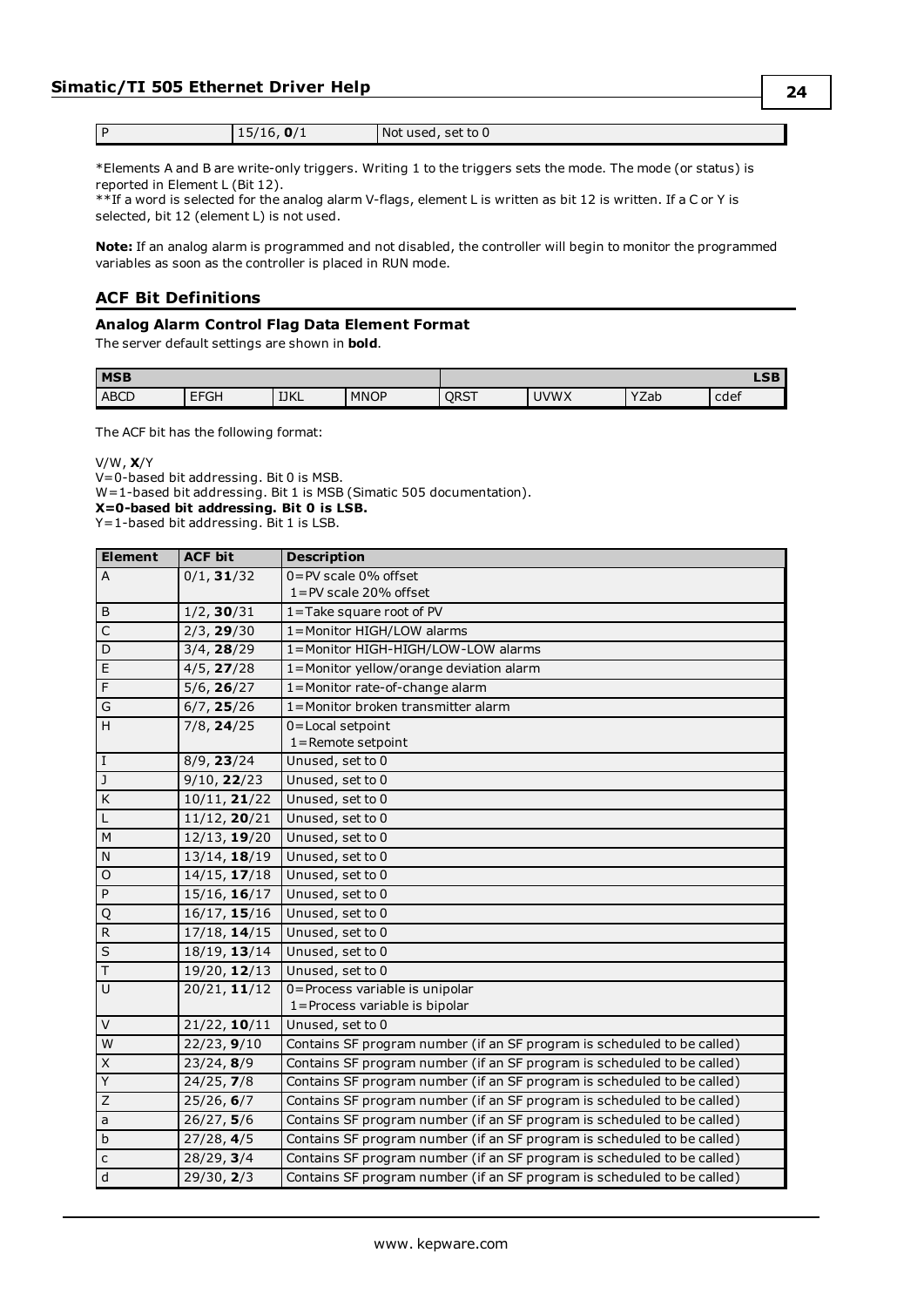| 30/31, 1/2  | Contains SF program number (if an SF program is scheduled to be called) |
|-------------|-------------------------------------------------------------------------|
| 131/32, 0/1 | Contains SF program number (if an SF program is scheduled to be called) |

### <span id="page-24-0"></span>**Loop Addressing**

The driver supports the following addresses. The default data type for each address type is indicated in **bold**.

**Note:** The actual number of addresses available for of each type depends on the PLC's configuration. If the driver finds at runtime that an address is not present in the device, it will post an error message and remove the tag from its scan list.

| <b>Address Type</b>                                    | <b>Format</b>                                                              | Range                              | <b>Data Types</b> | <b>Access</b> |
|--------------------------------------------------------|----------------------------------------------------------------------------|------------------------------------|-------------------|---------------|
| Loop Gain                                              | LKC <address></address>                                                    | 1-65535                            | <b>Float</b>      | Read/Write    |
| Loop Reset Time (min.)                                 | LTI <address></address>                                                    | 1-65535                            | <b>Float</b>      | Read/Write    |
| Loop Rate Time (min.)                                  | LTD <address></address>                                                    | 1-65535                            | <b>Float</b>      | Read/Write    |
| Loop High Alarm Limit                                  | LHA <address></address>                                                    | 1-65535                            | <b>Float</b>      | Read/Write    |
| Loop Low Alarm Limit                                   | LLA <address></address>                                                    | 1-65535                            | <b>Float</b>      | Read/Write    |
| Loop Process Variable                                  | LPV <address></address>                                                    | 1-65535                            | <b>Float</b>      | Read/Write    |
| Loop PV High Limit                                     | LPVH <address></address>                                                   | 1-65535                            | <b>Float</b>      | Read/Write    |
| Loop PV Low Limit                                      | LPVL <address></address>                                                   | 1-65535                            | <b>Float</b>      | Read/Write    |
| Loop Orange Dev Alarm<br>Limit                         | LODA <address></address>                                                   | 1-65535                            | <b>Float</b>      | Read/Write    |
| Loop Yellow Dev Alarm Limit   LYDA <address></address> |                                                                            | 1-65535                            | <b>Float</b>      | Read/Write    |
| Loop Sample Rate                                       | LTS <address></address>                                                    | 1-65535                            | <b>Float</b>      | Read/Write    |
| Loop Setpoint                                          | LSP <address></address>                                                    | 1-65535                            | <b>Float</b>      | Read/Write    |
| Loop Output (%)                                        | $LMN <$ address $>$                                                        | 1-65535                            | <b>Float</b>      | Read/Write    |
| Loop Status (V) Flags                                  | $LVF$ < address >                                                          | 1-65536                            | Word              | Read/Write    |
| Loop Status (V) Flag<br>Bit Access*                    | LVF <address>.<bit><br/>LVF<address>:<bit></bit></address></bit></address> | 1-65536<br>Bit 0/1-15/16           | Boolean,<br>Word  | Read/Write    |
|                                                        | LVF <address>,<bit></bit></address>                                        | 0/1-Based Bit                      |                   |               |
|                                                        |                                                                            | <b>Addressing</b>                  |                   |               |
| Loop Control (C) Flags                                 | LCF <address></address>                                                    | 1-65535                            | <b>DWord</b>      | Read/Write    |
| Loop Control (C) Flag Bit                              | LCF <address>.<bit></bit></address>                                        | 1-65535                            | Boolean,          | Read/Write    |
| Access**                                               | LCF <address>:<br/>&gt;bit&gt;</address>                                   | Bit 0/1-31/32                      | <b>DWord</b>      |               |
|                                                        | LCF <address>,<bit></bit></address>                                        | 0/1-Based Bit                      |                   |               |
|                                                        |                                                                            | <b>Addressing</b>                  |                   |               |
| Loop Ramp/Soak Status<br>Flags                         | LRSF <address></address>                                                   | 1-65536                            | Word              | Read/Write    |
| Loop Ramp/Soak Status                                  | LRSF <address>.<br/>&gt;bit&gt;</address>                                  | 1-65536                            | Boolean,          | Read/Write    |
| Flag                                                   | LRSF <address>:<br/>&gt;bit&gt;</address>                                  | Bit 0/1-15/16                      | Word              |               |
| Bit Access***                                          | LRSF <address>,<br/>bit&gt;</address>                                      | 0/1-Based Bit<br><b>Addressing</b> |                   |               |
| Loop Error                                             | LERR <address></address>                                                   | 1-65535                            | <b>Float</b>      | Read Only     |
| Loop Bias                                              | LMX <address></address>                                                    | 1-65535                            | <b>Float</b>      | Read/Write    |
| Loop High-High Alarm Limit                             | LHHA <address></address>                                                   | 1-65535                            | <b>Float</b>      | Read/Write    |
| Loop Low-Low Alarm Limit                               | LLLA <address></address>                                                   | 1-65535                            | <b>Float</b>      | Read/Write    |
| Loop Rate of Change Alarm                              | LRCA <address></address>                                                   | 1-65535                            | <b>Float</b>      | Read/Write    |
| Limit                                                  |                                                                            |                                    |                   |               |
| Loop Setpoint High Limit                               | LSPH <address></address>                                                   | 1-65535                            | <b>Float</b>      | Read/Write    |
| Loop Setpoint Low Limit                                | LSPL <address></address>                                                   | 1-65535                            | <b>Float</b>      | Read/Write    |
| Loop Alarm Deadband                                    | LADB <address></address>                                                   | 1-65535                            | <b>Float</b>      | Read/Write    |
| Loop Raw High Alarm Limit                              | LHAR <address></address>                                                   | 1-65536                            | Word              | Read/Write    |
| Loop Raw Low Alarm Limit                               | LLAR <address></address>                                                   | 1-65536                            | Word              | Read/Write    |
| Loop Raw Process Variable                              | LPVR <address></address>                                                   | 1-65536                            | Word              | Read/Write    |
| Loop Raw Orange Dev<br>Alarm Limit                     | LODAR <address></address>                                                  | 1-65536                            | Word              | Read/Write    |
| Loop Raw Yellow Dev Alarm                              | LYDAR <address></address>                                                  | 1-65536                            | Word              | Read/Write    |
| Limit                                                  |                                                                            |                                    |                   |               |
| Loop Raw Output                                        | LMNR <address></address>                                                   | 1-65536                            | Word              | Read/Write    |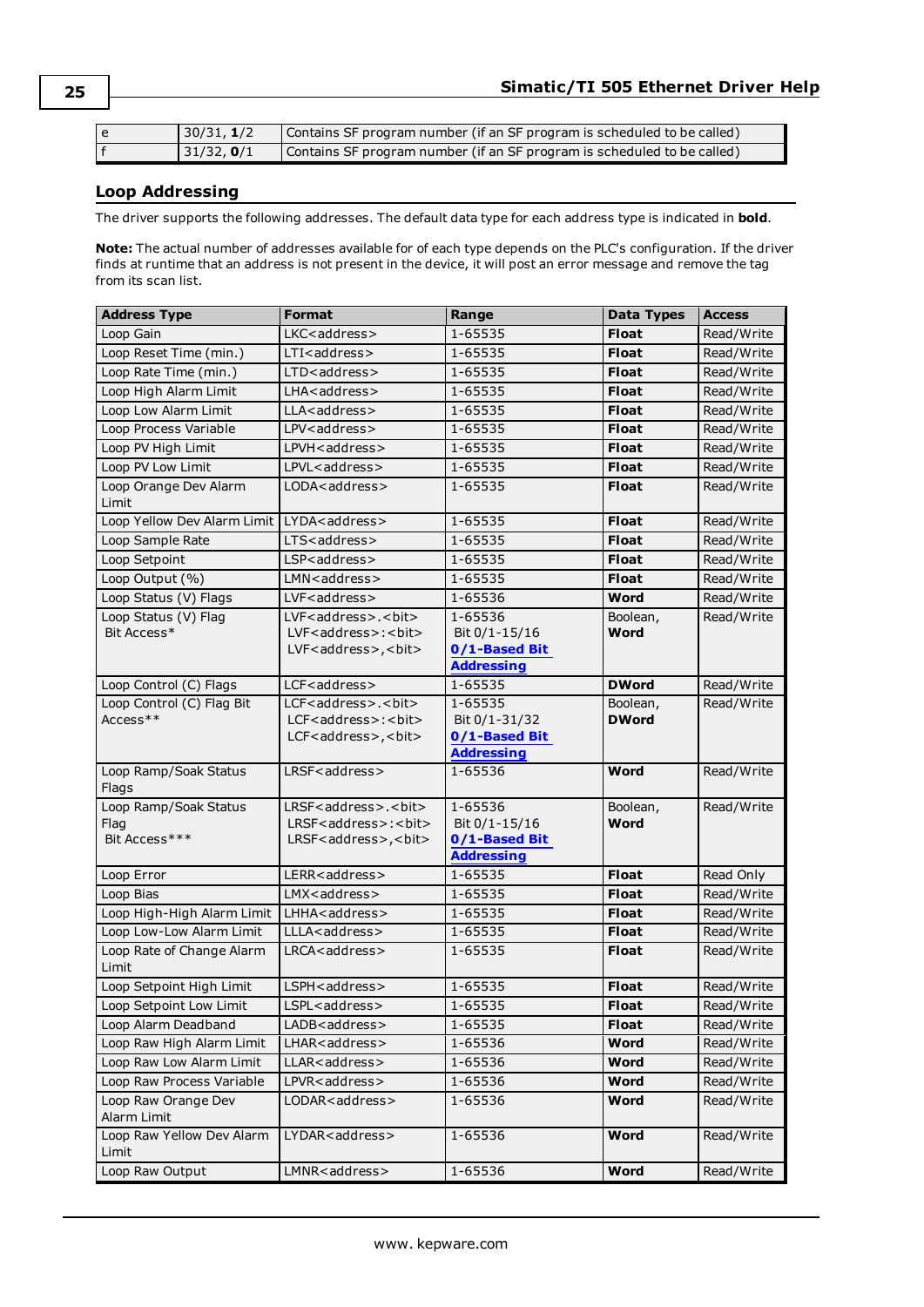| Loop Raw Setpoint                   | LSPR <address></address>  | 1-65536 | Word         | Read/Write |
|-------------------------------------|---------------------------|---------|--------------|------------|
| Loop Raw Error                      | LERRR <address></address> | 1-65536 | Word         | Read Only  |
| Loop Raw High-High Alarm<br>Limit   | LHHAR <address></address> | 1-65536 | Word         | Read/Write |
| Loop Raw Low-Low Alarm<br>Limit     | LLLAR <address></address> | 1-65536 | Word         | Read/Write |
| Loop Raw Alarm Deadband             | LADBR <address></address> | 1-65536 | Word         | Read/Write |
| Loop Raw Bias                       | $LMXR <$ address $>$      | 1-65536 | Word         | Read/Write |
| Loop Raw Setpoint Low<br>Limit      | LSPLR <address></address> | 1-65536 | Word         | Read/Write |
| Loop Raw Setpoint High<br>Limit     | LSPHR <address></address> | 1-65536 | Word         | Read/Write |
| Loop C Flags - MSW                  | LCFH <address></address>  | 1-65536 | Word         | Read/Write |
| Loop C Flags - LSW                  | LCFL <address></address>  | 1-65536 | Word         | Read/Write |
| Loop Derivative Gain Limit<br>Coef. | LKD <address></address>   | 1-65535 | <b>Float</b> | Read/Write |
| Loop Ramp/Soak Step<br>Number       | LRSN <address></address>  | 1-65536 | Word         | Read/Write |
| Loop Alarm ACK Flags                | LACK <address></address>  | 1-65536 | Word         | Read Only  |

\*For more information, refer to **LVF Bit [Definitions](#page-25-0)**.

\*\*For more information, refer to **LCF Bit [Definitions](#page-26-0)**.

\*\*\*For more information, refer to **LRSF Bit [Definitions](#page-27-0)**.

### **Array Support**

Non-Boolean addresses accept array notation. To view data as an array, append '[rows][cols]' to an address. For example, V500 [2][2], V100 [12].

### **Packed Task Code Protocol**

The following address types and arrays are not supported under Packed Task Code Protocol. CAMP Protocol will be used instead.

Loop Control (C) Flags (LCF) Loop Raw High Alarm Limit (LHAR) Loop Raw Low Alarm Limit (LLAR) Loop Raw Process Variable (LPVR) Loop Raw Orange Deviation (LODAR) Loop Raw Yellow Deviation (LYDAR) Loop Raw Output (LMNR) Loop Raw Setpoint (LSPR) Loop Raw Error (LERRR) Loop Raw High-High Alarm Limit (LHHAR) Loop Raw Low-Low Alarm Limit (LLLAR) Loop Raw Alarm Deadband (LADBR) Loop Raw Bias (LMXR) Loop Raw Setpoint Low Limit (LSPLR) Loop Raw Setpoint High Limit (LSPHR)

### <span id="page-25-0"></span>**LVF Bit Definitions**

### **Loop Variable Flag Data Element Format**

The server default settings are shown in **bold**.

| SB.<br>ıs | LSB. |    |  |
|-----------|------|----|--|
|           | ו שו | סר |  |

The LVF bit has the following format:

#### V/W, **X**/Y

V=0-based bit addressing. Bit 0 is MSB. W=1-based bit addressing. Bit 1 is MSB (Simatic 505 documentation). **X=0-based bit addressing. Bit 0 is LSB.** Y=1-based bit addressing. Bit 1 is LSB.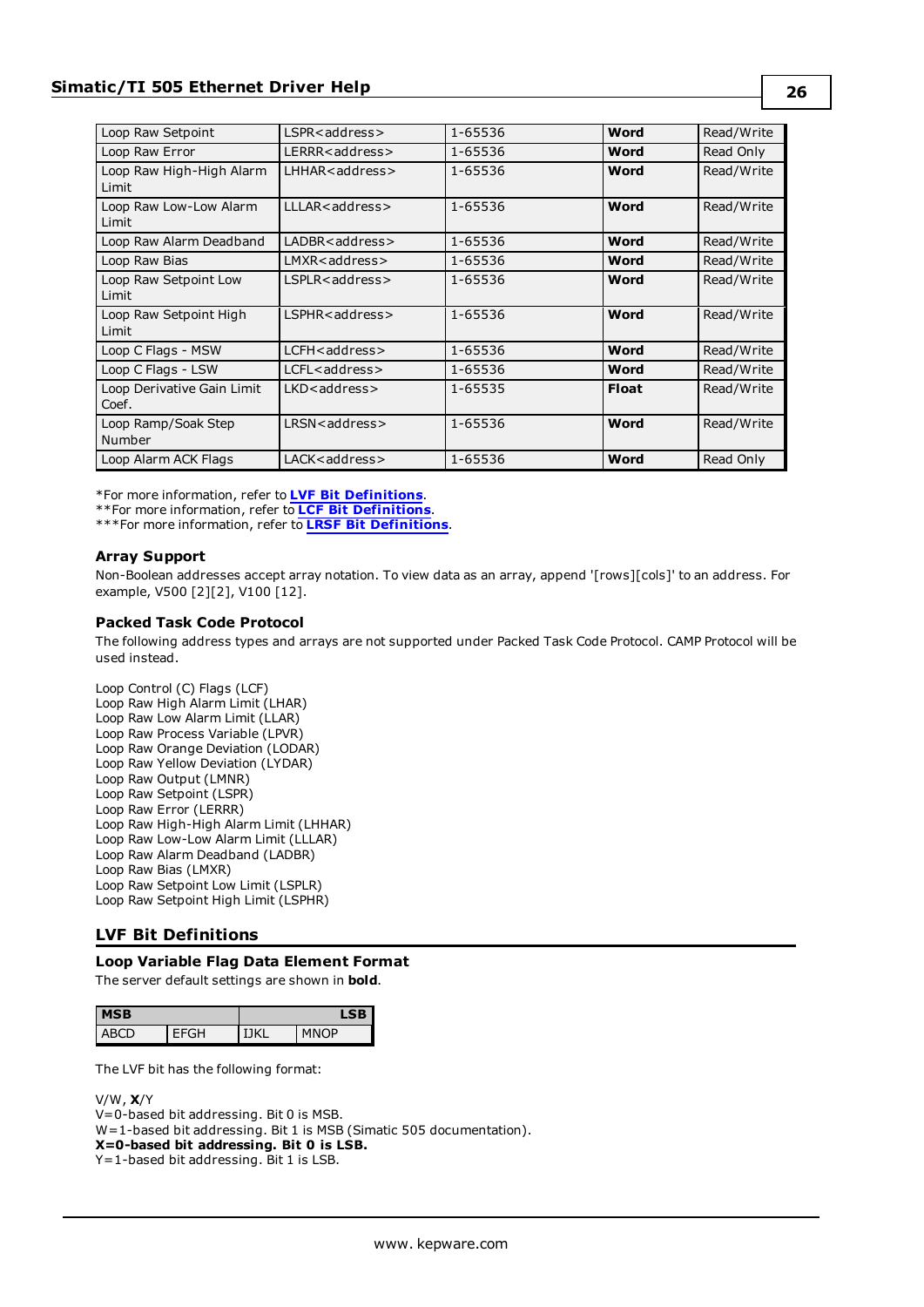| <b>Element</b> | LVF bit       | <b>Description</b>                |
|----------------|---------------|-----------------------------------|
| Α              | 0/1, 15/16    | $1 = Go$ to manual mode*          |
| B              | 1/2, 14/15    | $1 = Go$ to auto mode*            |
| $\mathsf C$    | 2/3, 13/14    | $1 = Go$ to cascade mode*         |
| D              | $3/4$ , 12/13 | D E=description**                 |
|                |               | 00=Loop is in manual mode         |
| E              | $4/5$ , 11/12 | 10=Loop is in auto mode           |
|                |               | 01=Loop is in cascade mode        |
| F              | $5/6$ , 10/11 | $0$ =Error is positive            |
|                |               | $1 =$ Error is negative           |
| G              | 6/7, 9/10     | 1=PV is in high-high alarm        |
| H              | 7/8, 8/9      | $1 = PV$ is in high alarm         |
| $\vert$ I      | 8/9, 7/8      | $1 = PV$ is in low alarm          |
| IJ             | 9/10, 6/7     | $1 = PV$ is in low-low alarm      |
| K              | 10/11, 5/6    | 1=PV is in yellow deviation alarm |
| L              | 11/12, 4/5    | 1=PV is in orange deviation alarm |
| M              | 12/13, 3/4    | 1=PV is in rate-of-change alarm   |
| $\mathsf{N}$   | 13/14, 2/3    | 1=Broken transmitter alarm        |
| $\circ$        | 14/15, 1/2    | $1 =$ Loop is overrunning         |
| P              | 15/16, 0/1    | Spare: Set to 0                   |

\*Elements A, B and C are write-only triggers. Write 1 to set the mode. The element will always show a value of 0 (zero).

\*\*Elements D and E will indicate the mode that the loop is in. These elements are read only.

<span id="page-26-0"></span>**Note:** Elements F through P are read only and indicate the error and alarm state that the loop is in.

### **LCF Bit Definitions**

### **Loop Control Flag Data Element Format**

The server default settings are shown in **bold**.

| <b>MSB</b>  |                    |             |             |             |             | LSB  |      |
|-------------|--------------------|-------------|-------------|-------------|-------------|------|------|
| <b>ABCD</b> | <b>FEQL</b><br>חטי | <b>IJKL</b> | <b>MNOP</b> | <b>ORST</b> | <b>JVWX</b> | YZab | cdef |

The LCF bit has the following format:

V/W, **X**/Y

V=0-based bit addressing. Bit 0 is MSB.

W=1-based bit addressing. Bit 1 is MSB (Simatic 505 documentation).

**X=0-based bit addressing. Bit 0 is LSB**.

Y=1-based bit addressing. Bit 1 is LSB.

| <b>Element</b> | <b>LCF bit</b>  | <b>Description</b>                                                        |
|----------------|-----------------|---------------------------------------------------------------------------|
| A              | $0/1$ , 31/32   | $0 = PV$ scale $0\%$ offset                                               |
|                |                 | 1=PV scale 20% offset - only valid if PV is unipolar. Refer to Element U. |
| B              | $1/2$ , 30/31   | $1 =$ Take square root of PV                                              |
| $\mathsf C$    | 2/3, 29/30      | 1=Monitor HIGH/LOW alarms                                                 |
| D              | $3/4$ 28/29     | 1=Monitor HIGH-HIGH/LOW-LOW alarms                                        |
| $\mathsf E$    | 4/5, 27/28      | 1=Monitor yellow/orange deviation alarm                                   |
| F              | 5/6, 26/27      | 1=Monitor rate-of-change alarm                                            |
| G              | 6/7, 25/26      | 1=Monitor broken transmitter alarm                                        |
| H              | $7/8$ , $24/25$ | PID algorithm type                                                        |
|                |                 | 0=Position algorithm                                                      |
|                |                 | 1=Velocity algorithm                                                      |
| $\bf{I}$       | 8/9, 23/24      | $0 =$ Direct acting                                                       |
|                |                 | $1 =$ Reverse acting                                                      |
| J              | 9/10, 22/23     | 1=Control based on error squared                                          |
| K              | $10/11$ ,       | 1=Control based on error deadband                                         |
|                | 21/22           |                                                                           |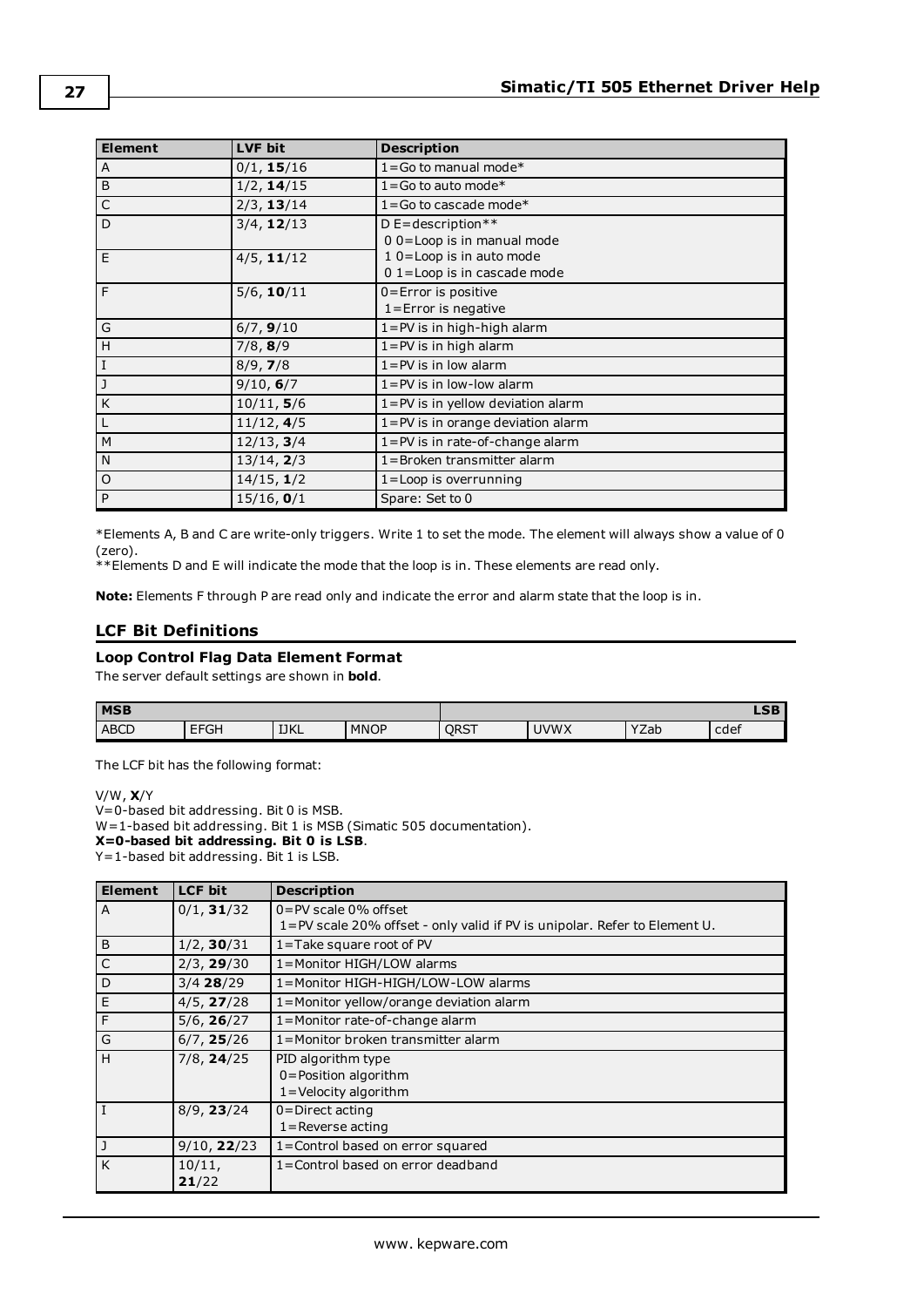| $\mathsf L$             | 11/12,<br>20/21               | $1 =$ Auto-mode lock                                                                                                        |
|-------------------------|-------------------------------|-----------------------------------------------------------------------------------------------------------------------------|
| M                       | 12/13,<br>19/20               | 1=Cascade-mode lock                                                                                                         |
| N                       | 13/14,<br>18/19               | 1=Setpoint lock                                                                                                             |
| $\circ$                 | 14/15,<br>17/18               | 0=Output scale 0% offset<br>1=Output scale 20% offset - only valid if output is unipolar. Refer to Element T.               |
| P                       | 15/16,<br>16/17               | P <sub>Q</sub><br>$01$ = No special function                                                                                |
| Q                       | $\overline{16}/17$ ,<br>15/16 | 10 = Special function on the process variable<br>01=Special function on the setpoint<br>11 = Special function on the output |
| $\mathsf{R}$            | 17/18,<br>14/15               | 1=Freeze bias when output is out of range                                                                                   |
| S                       | 18/19,<br>13/14               | 1=Ramp/Soak on the setpoint                                                                                                 |
| T.                      | 19/20,<br>12/13               | 0=Output is unipolar<br>1=Output is bipolar                                                                                 |
| U                       | 20/21,<br>11/12               | 0=PV is unipolar<br>$1 = PV$ is bipolar                                                                                     |
| $\vee$                  | $21/22$ ,<br>10/11            | 1=Perform derivative gain limiting                                                                                          |
| W                       | 22/23, 9/10                   | Contains SF program number (if an SF program is scheduled to be called)                                                     |
| $\overline{\mathsf{X}}$ | 23/24, 8/9                    | Contains SF program number (if an SF program is scheduled to be called)                                                     |
| $\overline{Y}$          | 24/25, 7/8                    | Contains SF program number (if an SF program is scheduled to be called)                                                     |
| $\overline{Z}$          | 25/26, 6/7                    | Contains SF program number (if an SF program is scheduled to be called)                                                     |
| $\mathsf{a}$            | 26/27, 5/6                    | Contains SF program number (if an SF program is scheduled to be called)                                                     |
| $\sf b$                 | 27/28, 4/5                    | Contains SF program number (if an SF program is scheduled to be called)                                                     |
| $\mathsf{C}$            | 28/29, 3.4                    | Contains SF program number (if an SF program is scheduled to be called)                                                     |
| $\sf d$                 | 29/30, 2/3                    | Contains SF program number (if an SF program is scheduled to be called)                                                     |
| $\mathsf{e}$            | 30/31, 1/2                    | Contains SF program number (if an SF program is scheduled to be called)                                                     |
| $\overline{f}$          | 31/32, 0/1                    | Contains SF program number (if an SF program is scheduled to be called)                                                     |

<span id="page-27-0"></span>**Note:** If the bit is set to 1, the option is enabled.

### **LRSF Bit Definitions**

### **Ramp / Soak Status Data Element Format**

The server default settings are shown in **bold**.

| sв |  |  |     |  |
|----|--|--|-----|--|
| ςн |  |  | ח∩ו |  |

The LRSF bit has the following format:

### V/W, **X**/Y

 $V=0$ -based bit addressing. Bit 0 is MSB.

W=1-based bit addressing. Bit 1 is MSB (Simatic 505 documentation).

**X=0-based bit addressing. Bit 0 is LSB.**

Y=1-based bit addressing. Bit 1 is LSB.

| <b>Element</b> | <b>LRSF</b><br>bit | <b>Description</b>                                                                                                                        |
|----------------|--------------------|-------------------------------------------------------------------------------------------------------------------------------------------|
| l A            | $0/1$ ,<br>15/16   | 1=Restart at the first step. To restart, toggle bit off, on, then off again. The restart<br>occurs on the trailing edge of a square wave. |
| B              | 1/2,<br>14/15      | 1=Hold at the current step. To hold, set bit on.                                                                                          |
| i C            | 2/3,<br>13/14      | 1=Jog to next step. To jog, set bit on. Jog occurs on the rising edge of a square wave.                                                   |
| D              | 3/4,               | 1=Finish. Indicates ramp/soak is completed.                                                                                               |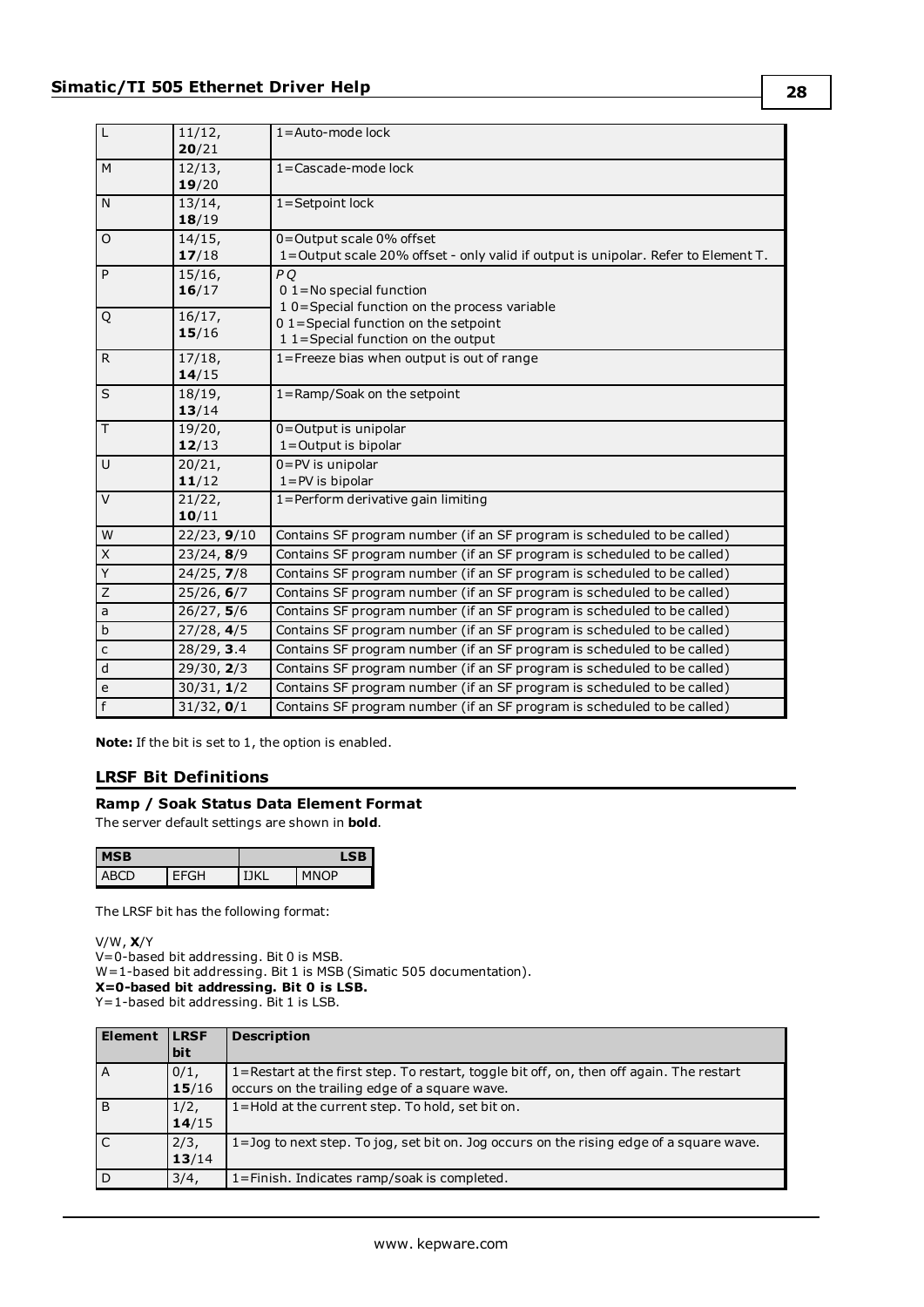|         | 12/13            |                                                                                                                                                               |
|---------|------------------|---------------------------------------------------------------------------------------------------------------------------------------------------------------|
| E       | 4/5,<br>11/12    | 1=Wait. This bit is set during a soak period when the PV is not within a specified<br>deviation from the SP. The loop holds the soak timer when bit 5 is set. |
| F       | 5/6,<br>10/11    | 1=Hold in progress at current step                                                                                                                            |
| G       | 6/7,<br>9/10     | Unused (always returned as 0)                                                                                                                                 |
| H       | 7/8,<br>8/9      | Unused (always returned as 0)                                                                                                                                 |
| I       | 8/9,<br>7/8      | Ramp/soak step number currently executing                                                                                                                     |
| J       | 9/10,<br>6/7     | Ramp/soak step number currently executing                                                                                                                     |
| K       | 10/11,<br>5/6    | Ramp/soak step number currently executing                                                                                                                     |
| L       | 11/12,<br>4/5    | Ramp/soak step number currently executing                                                                                                                     |
| M       | 12/13,<br>3/4    | Ramp/soak step number currently executing                                                                                                                     |
| N       | 13/14,<br>2/3    | Ramp/soak step number currently executing                                                                                                                     |
| $\circ$ | 14/15,<br>1/2    | Ramp/soak step number currently executing                                                                                                                     |
| P       | $15/16$ ,<br>0/1 | Ramp/soak step number currently executing                                                                                                                     |

### <span id="page-28-0"></span>**Find Forced Addressing**

Each address type only allows the one data type stated. No address type has a range.

| <b>Address Type</b>                          | <b>Format</b>  | Range | <b>Data Types</b> | <b>Access</b> |
|----------------------------------------------|----------------|-------|-------------------|---------------|
| Find Forced Discrete Starting at X address   | <b>FFX</b>     | N/A   | String            | Read Only     |
| Find Forced Discrete Starting at Y address   | <b>FFY</b>     | N/A   | String            | Read Only     |
| Find Forced Discrete Starting at C address   | FFC            | N/A   | String            | Read Only     |
| Find Forced Word Starting at WX address      | <b>FFWX</b>    | N/A   | String            | Read Only     |
| Find Forced Word Starting at WY address      | <b>FFWY</b>    | N/A   | String            | Read Only     |
| Find Forced Discrete / Word Starting address | <b>FFSTART</b> | I N/A | <b>DWord</b>      | Read/Write    |

**Note 1:** FFSTART is a driver internal tag (one per device) that is initialized to 1 on server startup. It has a write range of 1->65536 and a write of values outside of this range will fail with an error message.

**Note 2:** If the starting address value in FFSTART is greater than the range for the Find Forced type issued, then the read will fail with an "Address out of Range" error (Task Code error '02') and the quality of the tag will be set to "Bad". For example, if FFSTART was set to a value of 65536 and a read of "FFC" was issued, the error generated would look similar to the following due to C memory in the PLC only being configured for maximum value of 32768: "Device 'Channel1.Device1' detected a Task Code error '02' (Tag 'ffc', Size '256')."

### **Usage**

1. Perform a write to FFSTART with the value of the starting address to be used for the Find Forced type in Step 2.

**Caution:** Make sure that the value written is within the configured range for the type.

2. Perform a read using the Find Forced type selected. The read issues a command to the PLC asking it to perform a search for any Forced discretes (C, X/Y) or words (WX/WY).

### **Find Forced Search Algorithm**

Using the specific address provided, the first forced address beginning with or following the starting address is output. The search will continue until it completes. A search is completed by one of the following: (1) the search proceeds through all locations in a circular manner and arrives back at the specified starting address or (2)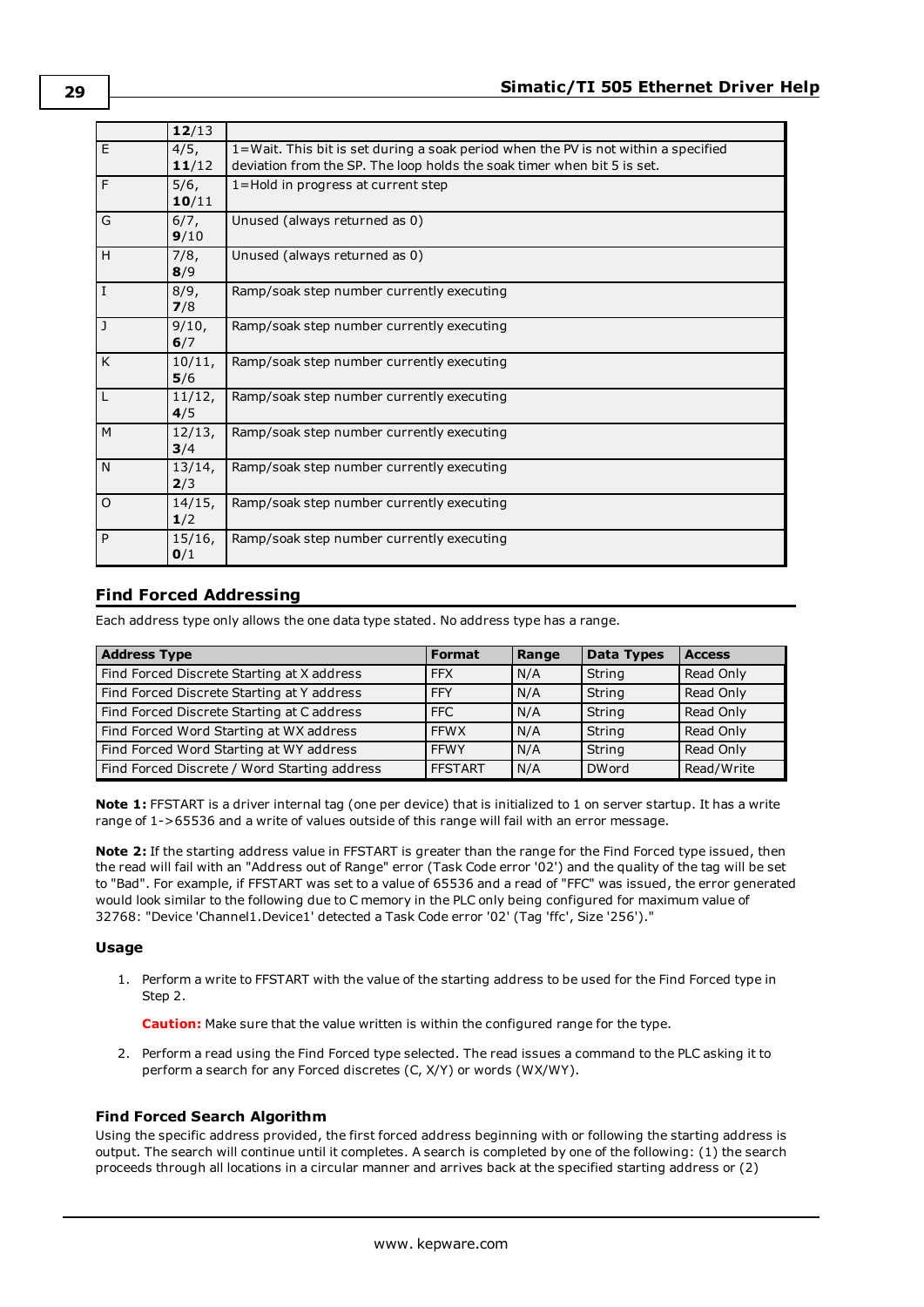enough addresses are found to fill the output buffer. The search will cycle through all address types (C then X/Y for discretes, WX/WY for words) for the command given.

If the search responds with the maximum number of addresses, then another request, beginning with the address following the last forced address returned, must be issued to continue the search. This must be repeated until the original starting address is reached to produce the complete list if a large number of addresses are forced.

### **Find Forced Search Notes**

- 1. X/Y points reside in the same memory space (i.e. X1=Y1, X2=Y2, etc). The PLC will preferentially express X/Y points using Y addresses unless the search is explicitly started using an X address. Using FFX versus FFY lets users choose whether to have the results returned using an "X:address" format or a "Y:address" format.
- 2. WX/WY words reside in the same memory space (i.e. WX1=WY1, WX2=WY2, etc). The PLC will preferentially express WX/WY words using WY addresses unless the search is explicitly started using a WX address. Using FFWX versus FFWY lets users choose whether to have the results returned using an "WX:address" format or a "WY:address" format.

### **Examples**

- 1. Write a value of 600 to a tag named 'ffstart', with an address of FFSTART.
- 2. Read a tag named 'ffc', with an address of FFC. Value returned in data type of string: "<Start Address 00600>C:00600,C:00601,Y:00001,Y:01024,C:00001,C:00002"

This example illustrates the algorithm by which the Find Forced search is performed. The search was started at address C:00600 and it found two discretes forced at addresses C:00600,C:00601. It then proceeded to search X/Y discretes where it found Y:00001,Y:01024 forced. Next, it looped back around to the start of C discretes and found C:00001,C:00002 forced. Finally, it ended its search at C:00599 without finding any further forced discretes.

### **Output Formats**

- 1. None (No Forced addresses found).
- 2. <Start Address SSSSS>Type1:Address1... up to ... Type15:Address15

```
where
SSSSS: value of FFSTART
Type: one of: C, X, Y, WX, WY
Address: fixed at five characters (00001 -> 65536)
```
### **Notes:**

- 1. A minimum of 1 address is returned.
- 2. A maximum of 15 addresses are returned if each returned address uses a one word format.
- 3. If an address consumes two words (due to the address not being within the first page), then the maximum output will be reduced by one for each two-word address. Users can determine if an address will consume one word or two by using the following:

```
C - Addresses
1 through 512 = one word
Addresses 513 through 65536 = two words
```
### **X,Y,WX,WY - Addresses**

1 through  $1024$  = one word Addresses 1025 through 65536 = two words

- 4. A maximum of seven addresses are returned if each returned address consumes two words.
- 5. The final output is independent of the address being returned in a one word or two word format.
- 6. The maximum string length is internally set to 256.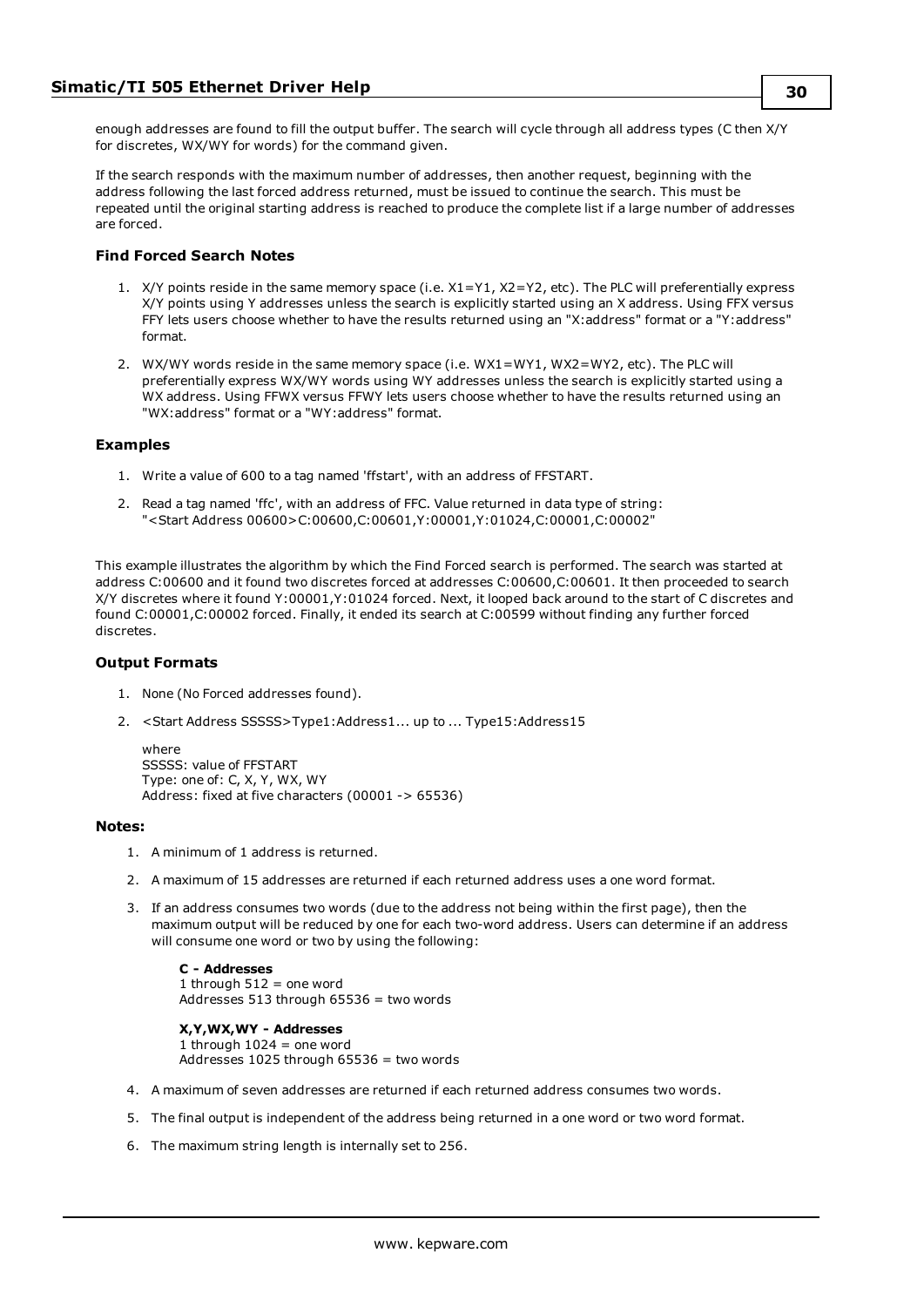### <span id="page-30-0"></span>**Error Descriptions**

The following messages may be generated. Click on the link for a description of the message.

**Address [<address>](#page-30-1) is out of range for the specified device or register. Array size is out of range for address [<address>.](#page-30-2) Array support is not available for the specified address: [<address>.](#page-30-3) Data type <type> is not valid for device address [<address>.](#page-31-0) Device address [<address>](#page-31-1)** contains a syntax error. **Device address [<address>](#page-31-2)** is read only. **Device <device name> cannot execute a read request [\(<address>,](#page-31-3) <size>). Device <device name> cannot execute a write request [\(<address>,](#page-31-4) <size>). Device <device name> detected a NITP protocol error (tag [<address>,](#page-31-5) size <size>). Device <device name> detected a Task Code error <error> (tag [<address>,](#page-32-0) size <size>). Device <device name> input queue is full. The module is [receiving](#page-32-1) requests faster than it can process [requests.](#page-32-1) Device <device name> is not [responding.](#page-32-2) Device <device name> responded with Extended error <error> (tag [<address>,](#page-32-3) size <size>). Device <device name>, write value not in range [1-->65536.](#page-33-0) (Tag 'FFSTART'). Missing [address.](#page-33-1) Unable to write to [<address>](#page-33-2) on device <device name>. Winsock [initialization](#page-33-3) failed (OS error = n). Winsock V1.1 or higher must be [installed](#page-33-4) to use the Simatic / TI 505 Ethernet device driver.**

### **See Also:**

<span id="page-30-1"></span>**Task Error [Codes](#page-35-0)**

### **Address <address> is out of range for the specified device or register.**

#### **Error Type:**

Warning

### **Possible Cause:**

A tag address that has been specified dynamically references a location that is beyond the range of supported locations for the device.

#### **Solution:**

<span id="page-30-2"></span>Verify the address is correct; if it is not, re-enter it in the client application.

### **Array size is out of range for address <address>.**

### **Error Type:**

Warning

### **Possible Cause:**

A tag address that has been specified dynamically is requesting an array size that is too large for the address type or block size of the driver.

### **Solution:**

<span id="page-30-3"></span>Re-enter the address in the client application to specify a smaller value for the array or a different starting point.

### **Array Support is not available for the specified address: <address>.**

### **Error Type:**

Warning

### **Possible Cause:**

A tag address that has been specified dynamically contains an array reference for an address type that doesn't support arrays.

### **Solution:**

Re-enter the address in the client application to remove the array reference or correct the address type.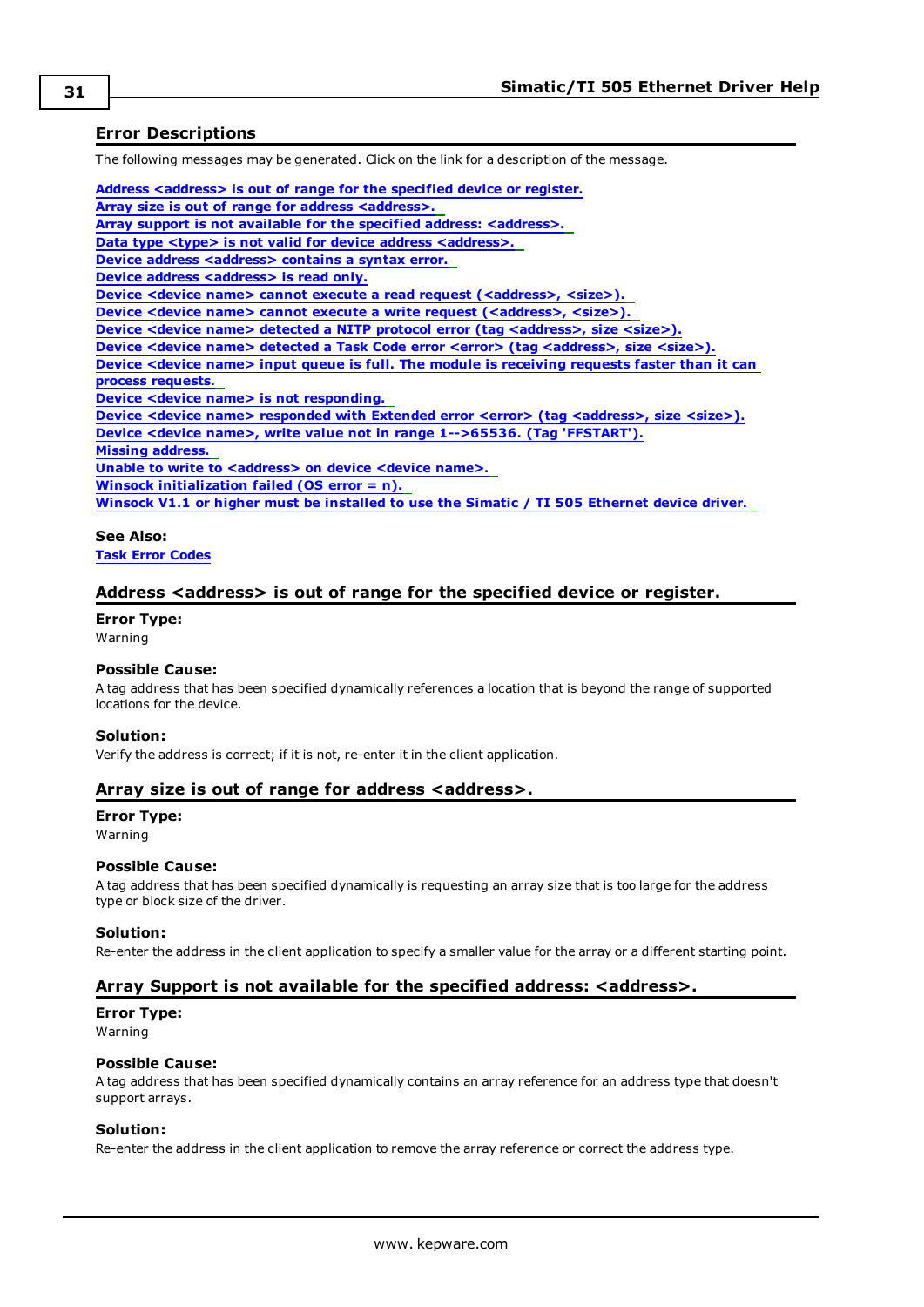### <span id="page-31-0"></span>**Data type <type> is not valid for device address <address>.**

## **Error Type:**

Warning

### **Possible Cause:**

A tag address that has been specified dynamically has been assigned an invalid data type.

### **Solution:**

<span id="page-31-1"></span>Modify the requested data type in the client application.

### **Device address <address> contains a syntax error.**

### **Error Type:**

Warning

### **Possible Cause:**

A tag address that has been specified dynamically contains one or more invalid characters.

### **Solution:**

<span id="page-31-2"></span>Re-enter the address in the client application.

### **Device address <address>** is read only.

### **Error Type:**

Warning

### **Possible Cause:**

A tag address that has been specified dynamically has a requested access mode that is not compatible with what the device supports for that address.

### **Solution:**

<span id="page-31-3"></span>Change the access mode in the client application.

### **Device <device name> cannot execute a read request (<address>, <size>).**

### **Error Type:**

Serious

### **Possible Cause:**

The device is unable to return the amount of read data requested in one request.

### **Solution:**

<span id="page-31-4"></span>Adjust the requested block size on the device so that the driver makes smaller requests.

### **Device <device name> cannot execute a write request (<address>, <size>).**

### **Error Type:**

Serious

### **Possible Cause:**

The device is unable to receive the amount of write data sent in one request.

### **Solution:**

<span id="page-31-5"></span>Adjust the array size on the address so that a smaller amount of data is sent to the device in one transaction.

### **Device <device name> detected a NITP protocol error (tag <address>, size <size>).**

### **Error Type:**

Serious

### **Possible Cause:**

This error may occur when sending Packed Task Code messages. The device is experiencing network errors.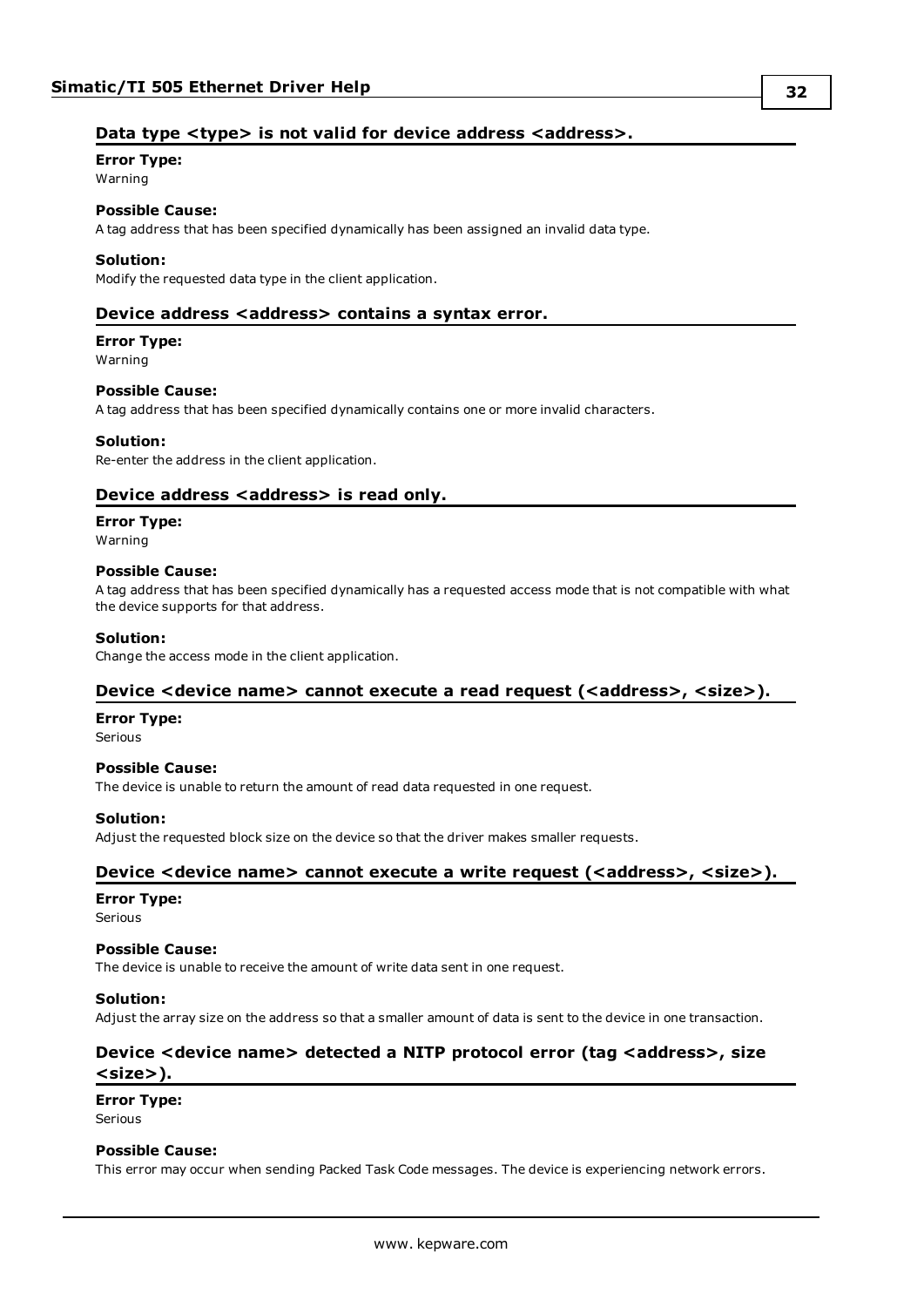### **Solution:**

<span id="page-32-0"></span>Check network connections.

### **Device <device name> detected a Task Code error <error> (tag <address>, size <size>).**

### **Error Type:**

Serious

### **Possible Cause:**

This error may occur when sending Packed Task Code messages.

The device is experiencing network errors or PLC encountered an error when processing a task code.

### **Solution:**

- 1. Check network connections.
- 2. Refer to the specific error code.

### **See Also:**

<span id="page-32-1"></span>**Task Error [Codes](#page-35-0)**

### **Device <device name> input queue is full. The module is receiving requests faster than it can process requests.**

### **Error Type:**

Serious

#### **Possible Cause:**

The device is handling requests from more than one PC at a time.

### **Solution:**

Using the device programming software, make sure that the "task codes per scan time" parameter is set to 8. Adjusting the scan time may also improve device performance. It is recommended that users set the scan time to Variable. For more information on adjusting these settings, refer to the device's documentation.

### <span id="page-32-2"></span>**Device <device name> is not responding.**

### **Error Type:**

Serious

### **Possible Cause:**

- 1. The connection between the device and the host PC is broken.
- 2. The IP address assigned to the device is incorrect.
- 3. The response from the device took longer to receive than the amount of time specified in the "Request Timeout" device setting.

### **Solution:**

- 1. Verify the cabling between the PC and the PLC device.
- 2. Verify that the IP address given to the named device matches that of the actual device.
- 3. Increase the Request Timeout setting so that the entire response can be handled.

### <span id="page-32-3"></span>**Device <device name> responded with Extended error <error> (tag <address>, size <size>).**

**Error Type:** Informational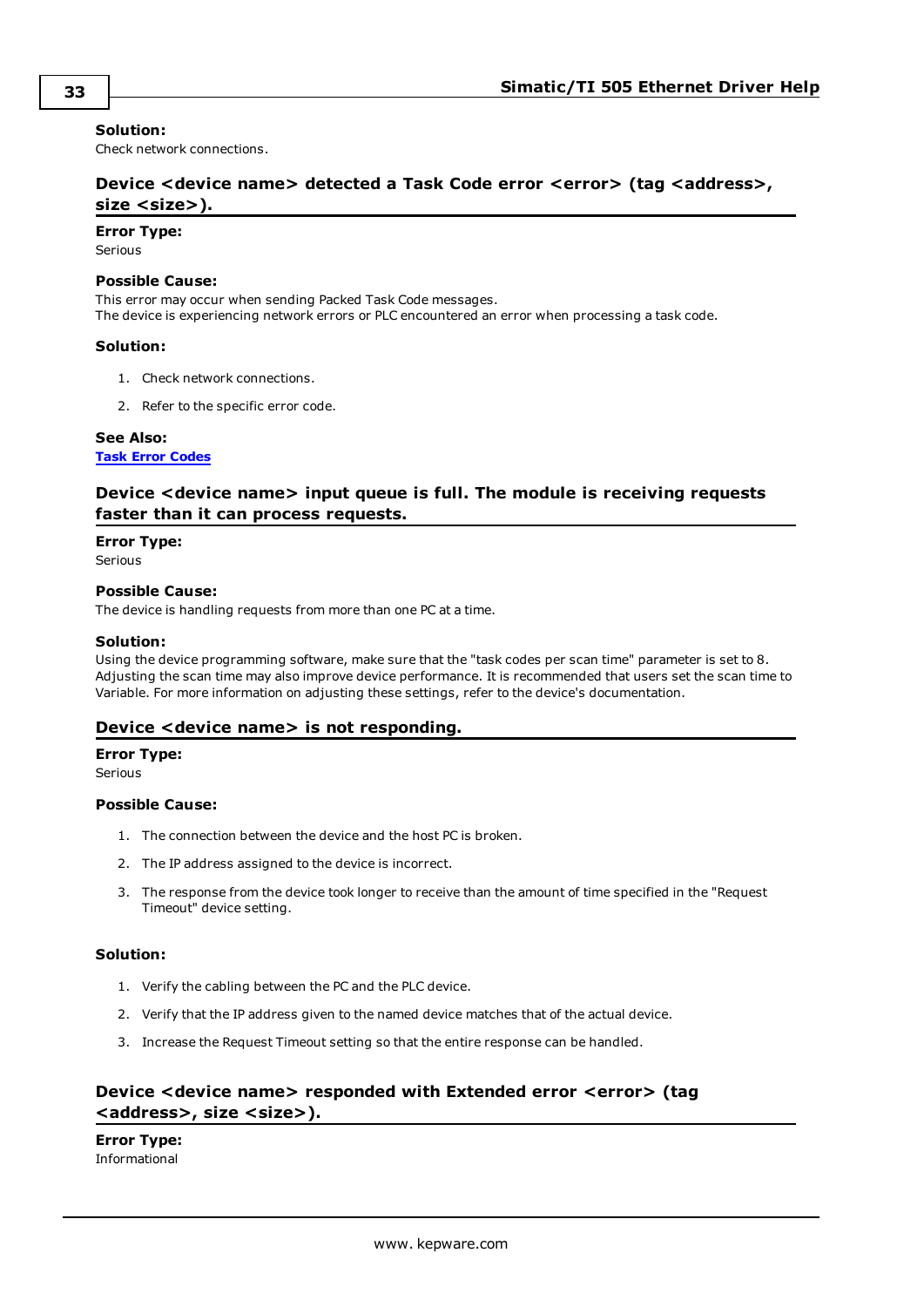### **Possible Cause:**

The device is unable to receive the amount of write data sent in one request.

### **Note:**

This error is used for extended error information by some error responses.

### **See Also:**

<span id="page-33-0"></span>**Device <device name> cannot execute a write request [\(<address>,](#page-31-4) <size>).**

### **Device <device name>, write value not in range 1-->65536. (Tag 'FFSTART').**

### **Error Type:**

Warning

### **Possible Cause:**

Value written outside of range specified.

#### **Solution:**

<span id="page-33-1"></span>Write a value in the range of 1-65536.

### **Missing address.**

### **Error Type:**

Warning

### **Possible Cause:**

A tag address that has been specified dynamically has no length.

### **Solution:**

<span id="page-33-2"></span>Re-enter the address in the client application.

### **Unable to write to <address> on device <device name>.**

#### **Error Type:**

Serious

### **Possible Cause:**

- 1. The connection between the device and the host PC is broken.
- 2. The IP address assigned to the device is incorrect.

### **Solution:**

- 1. Verify the cabling between the PC and the PLC device.
- 2. Verify that the IP address given to the named device matches that of the actual device.

### <span id="page-33-3"></span>**Winsock initialization failed (OS error = n).**

### **Error Type:**

Fatal

| <b>OS Error</b> | <b>Possible Solution</b>                                                                     |
|-----------------|----------------------------------------------------------------------------------------------|
| 10091           | Indicates that the underlying network subsystem is not ready for network communication. Wait |
|                 | a few seconds and restart the driver.                                                        |
| 10067           | Limit on the number of tasks supported by the Windows Sockets implementation has been        |
|                 | reached. Close one or more applications that may be using Winsock and restart the driver.    |

### <span id="page-33-4"></span>**Winsock V1.1 or higher must be installed to use the Simatic / TI 505 Ethernet device driver.**

**Error Type:** Fatal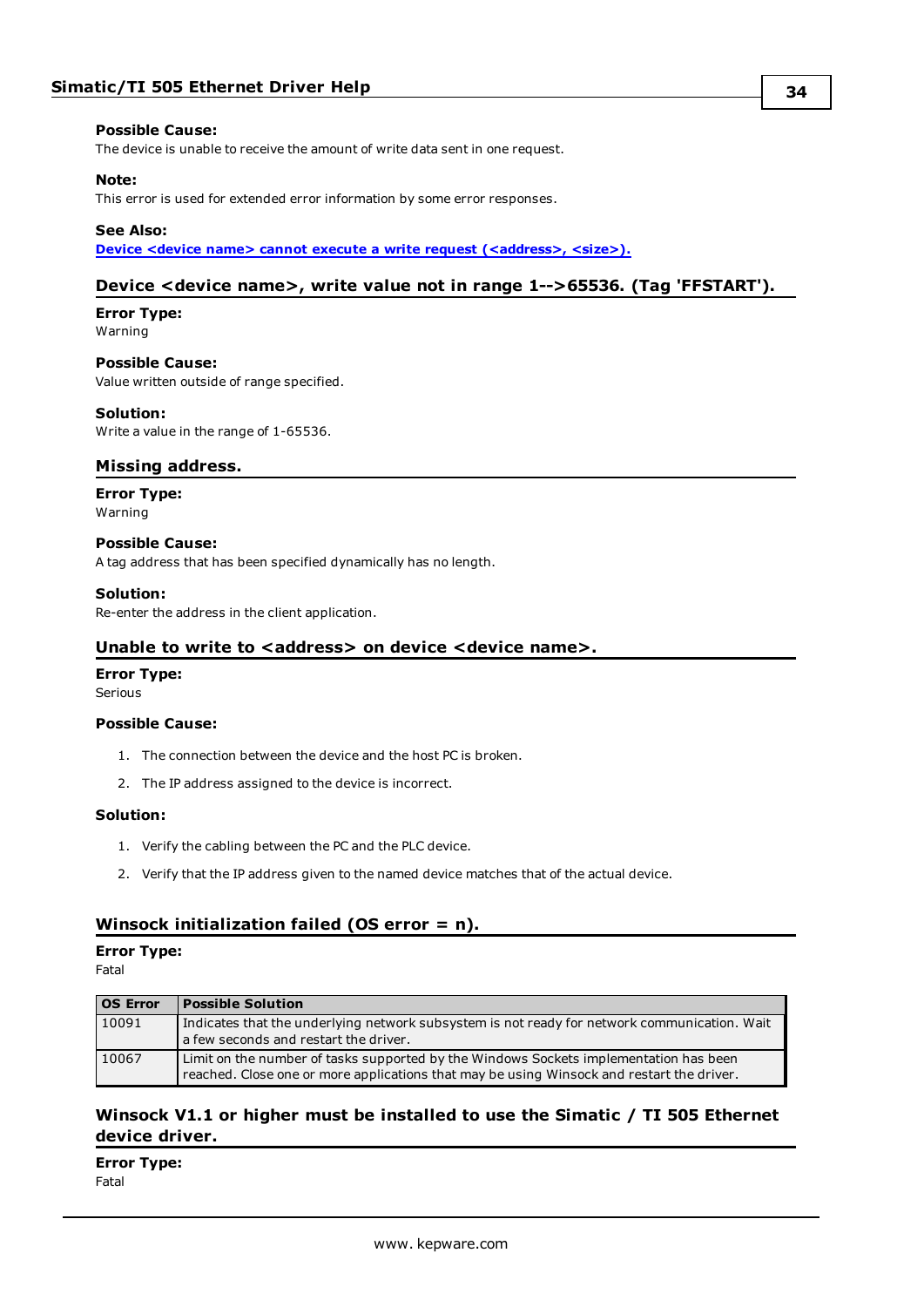### **Possible Cause:**

The version number of the Winsock DLL found on the system is less than 1.1.

### **Solution:**

Upgrade Winsock to version 1.1 or higher.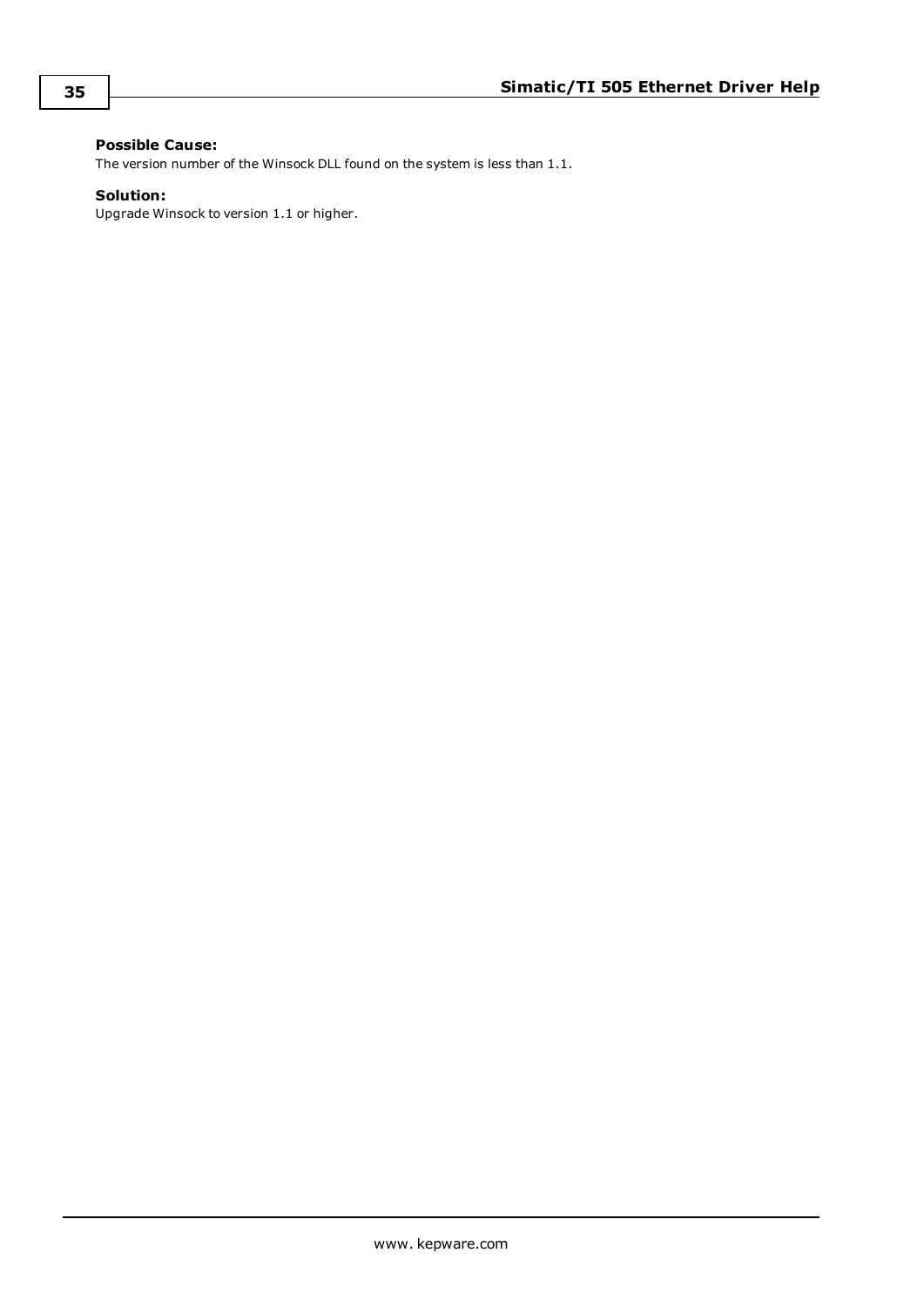### <span id="page-35-0"></span>**Task Code Error Codes**

| Code           | <b>Description</b>                                                |
|----------------|-------------------------------------------------------------------|
| 02             | Address out of range (other than ladder logic).                   |
| 03             | Requested data not found.                                         |
| 04             | Illegal task code request (such as "Task Code not supported").    |
| 05             | Request exceeds program memory size (ladder logic).               |
| 07             | Fatal error detected.                                             |
| 09             | Incorrect amount of data sent with request.                       |
| 0C             | Attempted write operation did not verify.                         |
| 0 <sub>D</sub> | Illegal number of ASCII characters received.                      |
| 0E             | Illegal write to program memory (Non Volatile).                   |
| 11             | Invalid data sent with the command.                               |
| 16             | Attempted write to a Protected Variable (such as TCC and TCP).    |
| 17             | No response from PLC (such as, "Single Scan not performed").      |
| 18             | Requested memory size exceeds total available memory.             |
| 19             | Requested memory size is not a multiple of block allocation size. |
| 1A             | Requested memory size is less than minimum defined value.         |
| 1B             | Requested memory size is larger than maximum defined value.       |
| 1 <sup>C</sup> | PLC busy - cannot complete the requested operation.               |
| 3F             | Bus error detected.                                               |
| 40             | Operating system error detected.                                  |
| 4A             | Attempt to access an integer only variable as a real.             |
| 4B             | Attempt to access a real. Only value as an integer.               |
| 4C             | Task code buffer overflow. Too much data requested.               |
| 4E             | Attempt to write a read-only variable.                            |
| 4F             | Invalid variable type for this operation.                         |
| 50             | Task code request buffer too large. PLC internal error.           |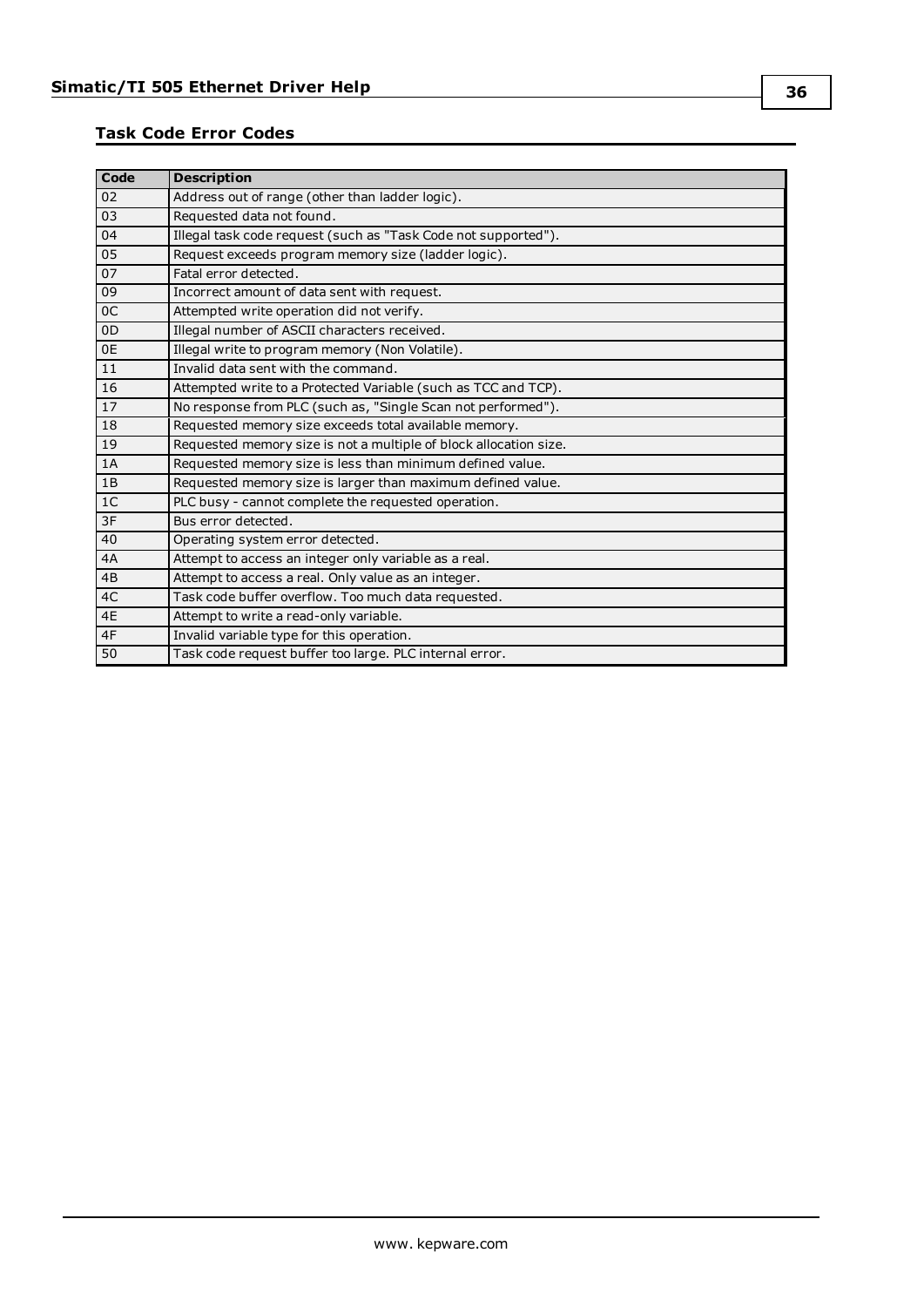# <span id="page-36-0"></span>**Index**

# **5**

505 Protocol [6](#page-5-0)

# **A**

ACF Bit Definitions [24](#page-23-0) Address <address> is out of range for the specified device or register. [31](#page-30-1) Address Descriptions [12](#page-11-0) Addressing [12](#page-11-1) Addressing Options [7](#page-6-0) Alarm Addressing [21](#page-20-0) Array size is out of range for address <address>. [31](#page-30-2) Array support is not available for the specified address: < address>. [31](#page-30-3) AVF Bit Definitions [23](#page-22-0)

# **B**

Boolean [11](#page-10-1)

# **C**

Cable Diagrams [5](#page-4-0) CAMP [6](#page-5-1) Common Data Type Addressing [12](#page-11-2) Communications Parameters [5](#page-4-1)

# **D**

```
32
Data Types Description 11
32
32
32
33
Device <device name> input queue is full. The module is receiving requests faster than it can process
  requests. 33
Device <device name> is not responding. 33
33
Device <device name>, write value not in range1-->65536. (Tag 'FFSTART'). 34
32
32
Device ID 4
Device Setup 4
DWord 11
```
# **E**

Error Descriptions [31](#page-30-0)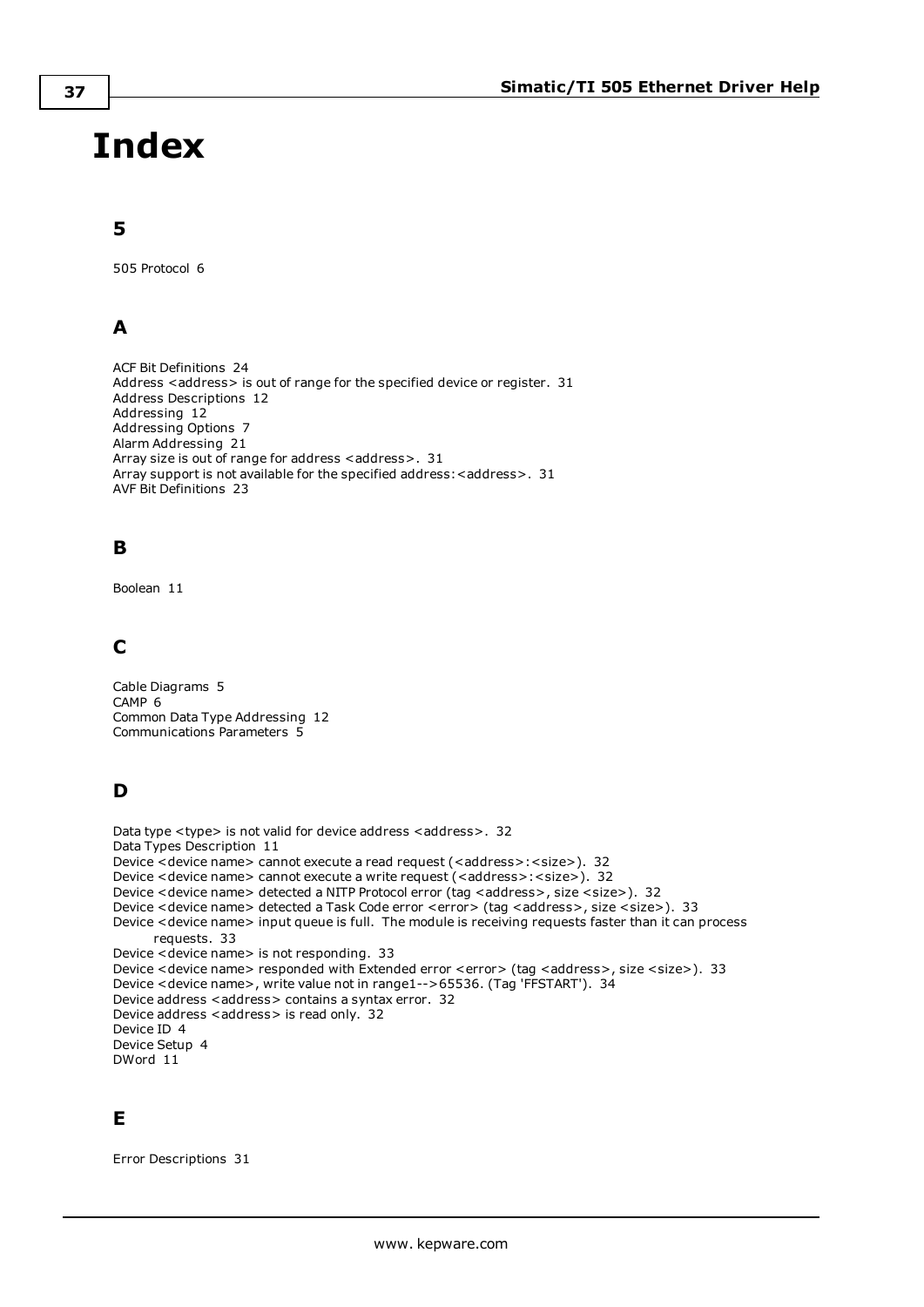### **F**

Find Forced Addressing [29](#page-28-0) Float [11](#page-10-3)

# **L**

LCF Bit Definitions [27](#page-26-0) Long [11](#page-10-4) Loop Addressing [25](#page-24-0) LRSF Bit Definitions [28](#page-27-0) LVF Bit Definitions [26](#page-25-0)

## **M**

Missing address. [34](#page-33-1)

# **N**

Network [4](#page-3-2) NITP [7](#page-6-1)

# **O**

Optimizing Your Simatic/TI 505 Ethernet Communications [9](#page-8-0) Overview [3](#page-2-1)

# **P**

Packed Task Code [6](#page-5-1)

# **S**

Short [11](#page-10-5) Status Words [16](#page-15-0)

# **T**

Task Code Error Codes [36](#page-35-0) TISOFT [6](#page-5-2)

# **U**

Unable to write tag <address> on device <device name>. [34](#page-33-2)